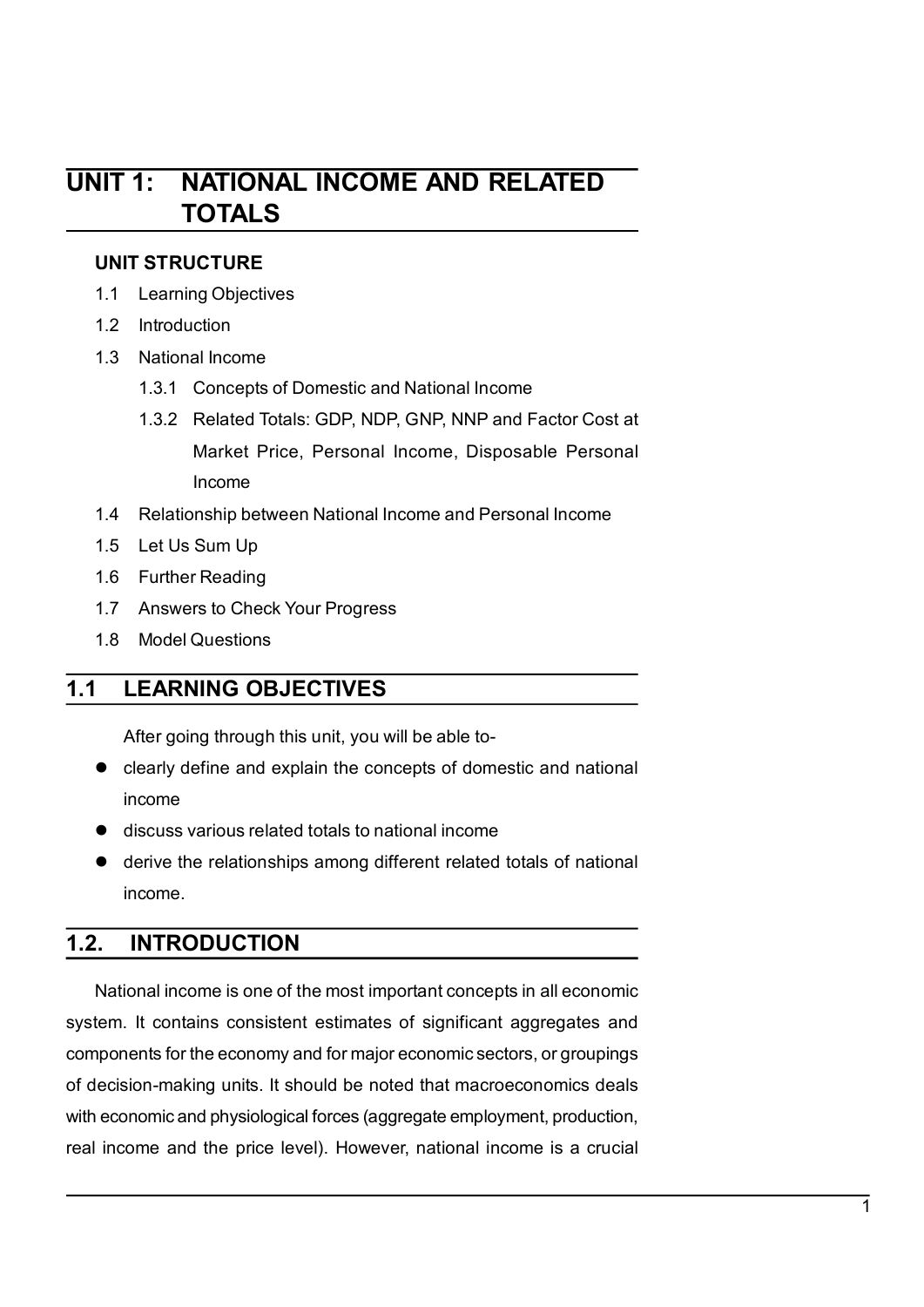preparatory parameter for tackling macroeconomic issues of unemployment,<br>inflation, growth and 'economic welfare' (quality of life). Thus, national<br>income, together with its related totals, is important for decision-makers preparatory parameter for tackling macroeconomic issues of unemployment,<br>inflation, growth and 'economic welfare' (quality of life). Thus, national<br>income, together with its related totals, is important for decision-makers preparatory parameter for tackling macroeconomic issues of unemployment,<br>inflation, growth and 'economic welfare' (quality of life). Thus, national<br>income, together with its related totals, is important for decision-makers preparatory parameter for tackling macroeconomic issues of unemployment,<br>inflation, growth and 'economic welfare' (quality of life). Thus, national<br>income, together with its related totals, is important for decision-makers preparatory parameter for tackling macroeconomic issues of unemployment,<br>inflation, growth and 'economic welfare' (quality of life). Thus, national<br>income, together with its related totals, is important for decision-makers preparatory parameter for tackling macroeconomic issues of unemployment,<br>inflation, growth and 'economic welfare' (quality of life). Thus, national<br>income, together with its related totals, is important for decision-makers preparatory parameter for tackling macroeconomic issues of unemployment,<br>inflation, growth and 'economic welfare' (quality of life). Thus, national<br>income, together with its related totals, is important for decision-makers preparatory parameter for tackling macroeconomic issues of unemployment,<br>inflation, growth and 'economic welfare' (quality of life). Thus, national<br>income, together with its related totals, is important for decision-makers preparatory parameter for tackling macroeconomic issues of unemployment,<br>inflation, growth and 'economic welfare' (quality of life). Thus, national<br>income, together with its related totals, is important for decision-makers Deparatory parameter for tackling macroeconomic issues of unemployment,<br>Ation, growth and 'economic welfare' (quality of life). Thus, national<br>Demony to shed light on the country's macroeconomic performance,<br>to forecast ev preparatory parameter for tackling macroeconomic issues of unemployment,<br>inflation, growth and 'economic welfare' (quality of life). Thus, national<br>income, together with its related totals, is important for decision-makers preparatory parameter for tackling macroeconomic issues of unemployment,<br>inflation, growth and 'economic welfare' (quality of life). Thus, national<br>income, together with its related totals, is important for decision-makers inflation, growth and 'economic welfare' (quality of life). Thus, national<br>income, together with its related totals, is important for decision-makers in<br>our economy to shed light on the country's macroeconomic performance,

income, together with its related totals, is important for decision-makers in<br>our economy to shed light on the country's macroeconomic performance,<br>and to forecast events in the future. In this unit, we shall try to look a our economy to shed light on the country's macroeconomic performance,<br>and to forecast events in the future. In this unit, we shall try to look at the<br>definitions and conceptual framings of domestic and national income. We<br> and to forecast events in the future. In this unit, we shall try to look at the<br>definitions and conceptual framings of domestic and national income. We<br>shall also discuss various related totals of national income that are definitions and conceptual framings of domestic and national income. We<br>shall also discuss various related totals of national income that are used to<br>determine the progress of the economy.<br><br>**1.3 DOMESTIC AND NATIONAL INCOM** Incombe the progress of the economy.<br> **DOMESTIC AND NATIONAL INCOME**<br>
stated earlier, national income serves as a background for economic<br>
als and projections, and it also makes possible more effective public<br>
vate decisio **DOMESTIC AND NATIONAL INCOME**<br>stated earlier, national income serves as a background for economic<br>als and projections, and it also makes possible more effective public<br>vate decision-making. It attempts to measure how much **Example 12 The Control Control Control Control Control Control and projections, and it also makes possible more effective public vate decision-making. It attempts to measure how much economic took place during a specified** stated earlier, national income serves as a background for economic<br>als and projections, and it also makes possible more effective public<br>vate decision-making. It attempts to measure how much economic<br>took place during a s als and projections, and it also makes possible more effective public<br>vate decision-making. It attempts to measure how much economic<br>took place during a specified period of time (usually a year). However,<br>of a country may

vate decision-making. It attempts to measure how much economic<br>took place during a specified period of time (usually a year). However,<br>of a country may be stated in the context of its 'territory' and its<br>residents'. In thi took place during a specified period of time (usually a year). However,<br>of a country may be stated in the context of its 'territory' and its<br>residents'. In this section, we attempt to state the definitions of<br>ic and nation of a country may be stated in the context of its 'territory' and its<br>residents'. In this section, we attempt to state the definitions of<br>ic and national income, and also try to derive conceptual explanations<br>inning them.<br> residents'. In this section, we attempt to state the definitions of<br>ic and national income, and also try to derive conceptual explanations<br>inning them.<br>**1.3.1 Concepts of Domestic and National Income**<br>We have already state ic and national income, and also try to derive conceptual explanations<br>inning them.<br>1.3.1 Concepts of Domestic and National Income<br>We have already stated that income of a country may be explained<br>from two perspectives: its inning them.<br>
1.3.1 Concepts of Domestic and National Income<br>
We have already stated that income of a country may be explained<br>
from two perspectives: its domestic territory and its normal residents.<br>
Here, the contrast is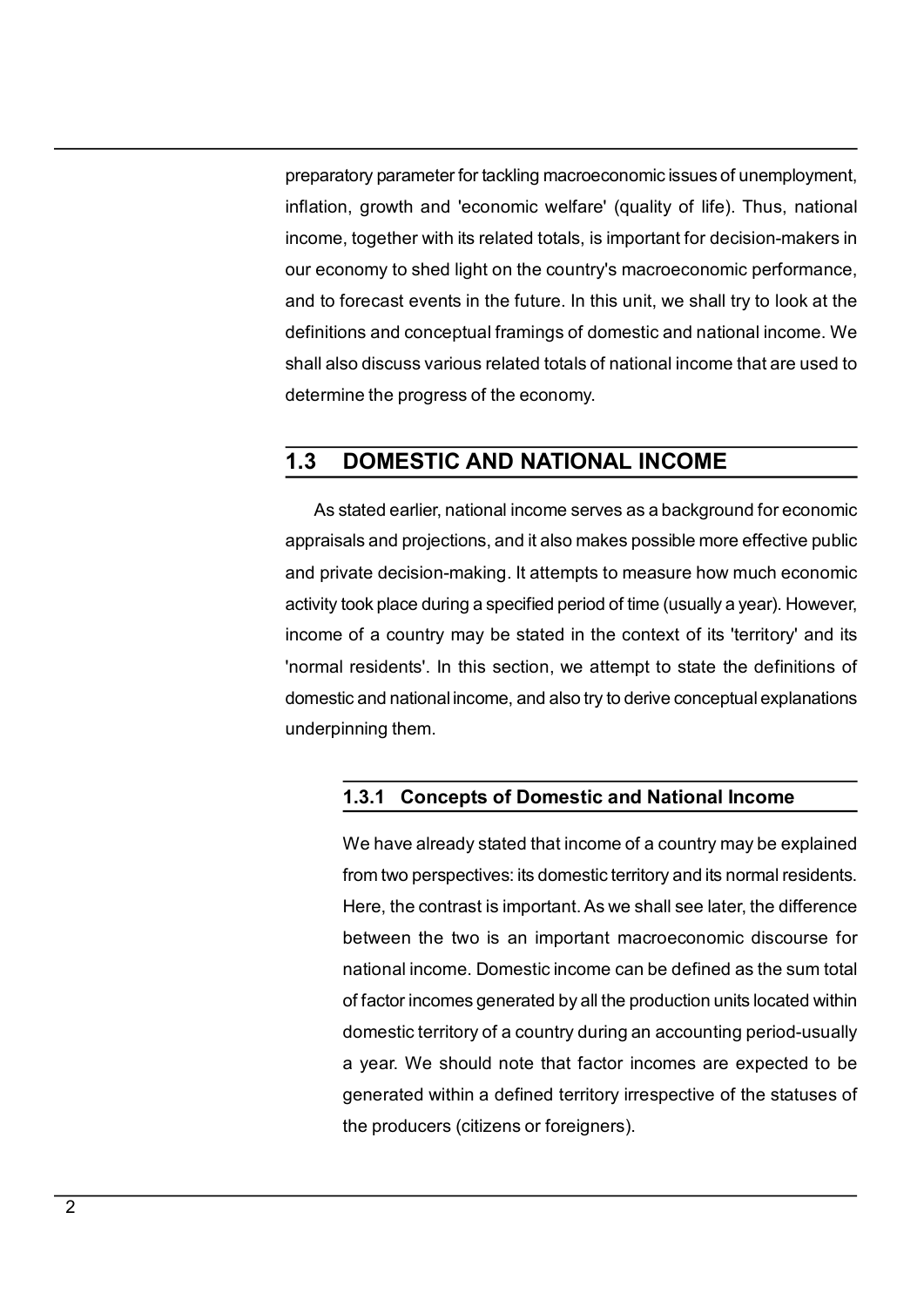Within a defined territory, it is expected that both nationals<br>
Intertant of the property of the property of the property of the process of both nationals and non-nationals residing within<br>
Unar domestic territory. For ins Within a defined territory, it is expected that both nationals<br>and non-nationals reside. By implication, domestic income includes<br>factor incomes of both nationals and non-nationals residing within<br>a particular domestic ter Within a defined territory, it is expected that both nationals<br>and non-nationals reside. By implication, domestic income includes<br>factor incomes of both nationals and non-nationals residing within<br>a particular domestic ter Within a defined territory, it is expected that both nationals<br>and non-nationals reside. By implication, domestic income includes<br>factor incomes of both nationals and non-nationals residing within<br>a particular domestic ter Within a defined territory, it is expected that both nationals<br>and non-nationals reside. By implication, domestic income includes<br>factor incomes of both nationals and non-nationals residing within<br>a particular domestic ter Within a defined territory, it is expected that both nationals<br>and non-nationals reside. By implication, domestic income includes<br>factor incomes of both nationals and non-nationals residing within<br>a particular domestic ter Within a defined territory, it is expected that both nationals<br>and non-nationals reside. By implication, domestic income includes<br>factor incomes of both nationals and non-nationals residing within<br>a particular domestic ter Within a defined territory, it is expected that both nationals<br>and non-nationals reside. By implication, domestic income includes<br>factor incomes of both nationals and non-nationals residing within<br>a particular domestic ter Within a defined territory, it is expected that both nationals<br>and non-nationals reside. By implication, domestic income includes<br>factor incomes of both nationals and non-nationals residing within<br>a particular domestic ter Within a defined territory, it is expected that both nationals<br>and non-nationals reside. By implication, domestic income includes<br>factor incomes of both nationals and non-nationals residing within<br>a particular domestic ter abroad. Within a defined territory, it is expected that both nationals<br>n-nationals reside. By implication, domestic income includes<br>ncomes of both nationals and non-nationals residing within<br>ular domestic territory. For instance, Within a defined territory, it is expected that both nationals<br>and non-nationals reside. By implication, domestic income includes<br>factor incomes of both nationals and non-nationals residing within<br>a particular domestic ter **Particular Science Centro, in solutions** connein to mation and non-national streated. By implication, domestic income includes factor incomes of both nationals and non-nationals residing within a particular domestic terri mindiminal contains for the mathematics and the mathematics and factor incomes of both nationals and non-nationals resite many foreign<br>a particular domestic territory. For instance, there are many foreign<br>companies and ban and a particular domestic territory, For instance the ate many foreign<br>a particular domestic territory, For instance, there are many foreign<br>companies and banks which operate within domestic (economic)<br>territory of India. reination comparison and banks which operate within domestic (economic)<br>territory of India. Income generated by these foreign companies<br>and banks are included in India's domestic income. Therefore, the<br>conceptualisation of not a three incomes generated by these foreign companies<br>
of India. Income generated by these foreign companies<br>
that are included in India's domestic income. Therefore, the<br>
tualisation of domestic income is territorial i

Formal man internal income spin and the man internal territorial and banks are included in India's domestic income. Therefore, the<br>conceptualisation of domestic income is territorial in nature since it<br>is defined with part and varias are much as domestic income is territorial: material in particular is the distriction of domestic territory. We should clearly note that domestic income excludes factor income earned abroad.<br>
Whereas national in

Edited with particular reference to domestic territory. We should<br>clearly note that domestic income excludes factor income earned<br>abroad.<br>Whereas national income is simply defined as the sum total<br>of factor incomes earned signation and particular incircular technical is verified as the sum total<br>abroad.<br>
Whereas national income is simply defined as the sum total<br>
of factor incomes earned by normal residents of a country in a<br>
particular acc net factor income significant income form abroad which is added to domestic income<br>
net factor incomes earned by normal residents of a country in a<br>
particular accounting period. It is important to note here that national<br> Whereas national income is simply defined as the sum total<br>
of factor incomes earned by normal residents of a country in a<br>
particular accounting period. It is important to note here that national<br>
income contains factor i For the moment and the state of a country in a particular accounting period is simportant to tote here that national<br>income contains factor incomes earned by normal residents of a country in a<br>particular command income con mportant to note here that national<br>
learned by normal residents within<br>
lincome is therefore framed along<br>
and more is therefore framed along<br>
and national residents) and<br>
while income generated by citizens<br>
side a partic Country. National income is therefore framed along<br>
uctive efforts of normal residents.<br>
income generated by both citizens (residents) and<br>
residents) within domestic territory of a country is<br>
syithin and outside a partic Finditive efforts of normal residents.<br>
Final, income generated by both citizens (residents) and<br>
(non-residents) within domestic territory of a country is<br>
as domestic income while income generated by citizens<br>
idents) wi Example the conomic interest lies in that country. He is called a normal residents is income that country is referred by citizens<br>
(normal residents) within and outside a particular country is referred by citizens<br>
(normal Since the normal within domestic erritory of a country is<br>
referred to as domestic income while income generated by citizens<br>
(normal residents) within and outside a particular country is referred<br>
to as national income. T methemed to as domestic income while income generated by citizens<br>
(normal residents) within and outside a particular country is referred<br>
to as national income. The major difference between the two is the therefore income





Net factor income:<br>Net factor income is<br>the difference between<br>the aggregate amount Net factor income:<br>Net factor income is<br>the difference between<br>the aggregate amount<br>that a particular Net factor income:<br>Net factor income is<br>the difference between<br>the aggregate amount<br>that a particular<br>country's citizens and Net factor income:<br>Net factor income is<br>the difference between<br>the aggregate amount<br>that a particular<br>country's citizens and<br>companies earned Net factor income:<br>
Net factor income is<br>
the difference between<br>
the aggregate amount<br>
that a particular<br>
country's citizens and<br>
companies earned<br>
abroad, and the Net factor income:<br>Net factor income is<br>the difference between<br>the aggregate amount<br>that a particular<br>country's citizens and<br>companies earned<br>abroad, and the<br>aggregate amount that<br>foreign eitherne and Net factor income:<br>
Net factor income is<br>
the difference between<br>
the aggregate amount<br>
that a particular<br>
country's citizens and<br>
companies earned<br>
abroad, and the<br>
aggregate amount that<br>
foreign citizens and<br>
aversons co Net factor income:<br>
Net factor income is<br>
the difference between<br>
the aggregate amount<br>
that a particular<br>
country's citizens and<br>
companies earned<br>
abroad, and the<br>
aggregate amount that<br>
foreign citizens and<br>
overseas co **aggregate amount**<br>and the difference between<br>the aggregate amount<br>that a particular<br>country's citizens and<br>companies earned<br>abroad, and the<br>aggregate amount that<br>foreign citizens and<br>overseas companies<br>earn in that countr Net factor income:<br>
Net factor income is<br>
the difference between<br>
the aggregate amount<br>
that a particular<br>
country's citizens and<br>
companies earned<br>
abroad, and the<br>
aggregate amount that<br>
foreign citizens and<br>
overseas co Net factor income:<br>
Net factor income is<br>
the difference between<br>
the aggregate amount<br>
that a particular<br>
country's citizens and<br>
companies earned<br>
abroad, and the<br>
aggregate amount that<br>
foreign citizens and<br>
overseas co Net factor income:<br>
Net factor income is<br>
the difference between<br>
the aggregate amount<br>
that a particular<br>
country's citizens and<br>
companies earned<br>
abroad, and the<br>
aggregate amount that<br>
foreign citizens and<br>
overseas co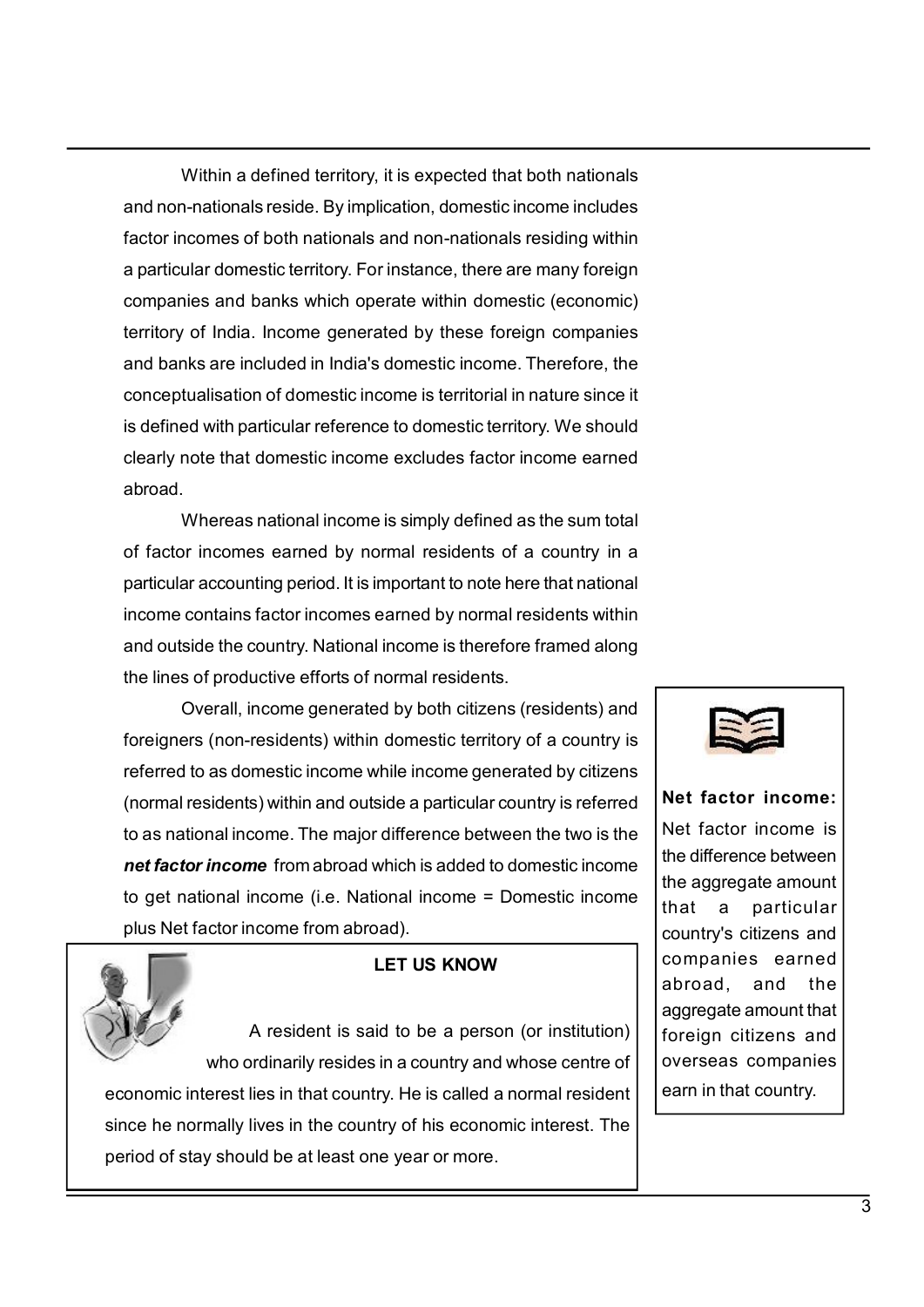Here, centre of economic interest implies two things: (a) the resident<br>lives or is located within the domestic territory; and (b) the resident<br>carries out basic economic activities of earnings, spending and<br>accumulation fr Here, centre of economic interest implies two things: (a) the resident<br>lives or is located within the domestic territory; and (b) the resident<br>carries out basic economic activities of earnings, spending and<br>accumulation fr Here, centre of economic interest implies two things: (a) the resident<br>lives or is located within the domestic territory; and (b) the resident<br>carries out basic economic activities of earnings, spending and<br>accumulation fr Here, centre of economic interest implies two things: (a) the resident<br>lives or is located within the domestic territory; and (b) the resident<br>carries out basic economic activities of earnings, spending and<br>accumulation fr Here, centre of economic interest implies two things: (a) the resident<br>lives or is located within the domestic territory; and (b) the resident<br>carries out basic economic activities of earnings, spending and<br>accumulation fr

Here, centre of economic interest implies two things: (a) the resident<br>lives or is located within the domestic territory; and (b) the resident<br>carries out basic economic activities of earnings, spending and<br>accumulation fr Here, centre of economic interest implies two things: (a) the resident<br>lives or is located within the domestic territory; and (b) the resident<br>carries out basic economic activities of earnings, spending and<br>accumulation fr Frace, centre of economic interest implies two things: (a) the resident<br>lives or is located within the domestic territory; and (b) the resident<br>carries out basic economic activities of earnings, spending and<br>accumulation f Here, centre of economic interest implies two things: (a) the resident<br>ilves or is located within the domestic territory; and (b) the resident<br>carries out basic economic activities of earnings, spending and<br>accumulation fr Here, centre of economic interest implies two things: (a) the resident<br>lives or is located within the domestic territory; and (b) the resident<br>carries out basic economic activities of earnings, spending and<br>accumulation fr Here, centre of economic interest implies two things: (a) the resident<br>lives or is located within the domestic territory; and (b) the resident<br>carries out basic economic activities of earnings, spending and<br>accumulation fr Here, centre of economic interest implies two things: (a) the resident<br>lives or is located within the domestic territory; and (b) the resident<br>carries out basic economic activities of earnings, spending and<br>accumulation fr Here, centre of economic interest implies two things: (a) the resident<br>lives or is located within the domestic territory; and (b) the resident<br>carries out basic economic activities of earnings, spending and<br>accumulation fr Frenc, centre of economic interest implies two dinitys. (a) the resident<br>tives or is located within the domestic territory; and (b) the resident<br>carries out basic economic activities of earnings, spending and<br>accumulation recall the solution from the contest century, and (b) the resident<br>carries out basic economic activities of earnings, spending and<br>accumulation from that location.<br>(a) foreign tourists and visitors who visit a country for tarnes out basic economic activities of earlings, speriaing and<br>accumulation from that location.<br>
(a) foreign tourists and visitors who visit a country for recreation,<br>
holidays, medical treatment, study, sports, conferenc Eollowing are not included under the category of normal residents:<br>
(a) foreign tourists and visitors who visit a country for recreation,<br>
holidays, medical treatment, study, sports, conferences, etc.; (b)<br>
foreign staff o They are intertualled under the date your or institutions.<br>
(a) foreign tourists and visitors who visit a country for recreation,<br>
holidays, medical treatment, study, sports, conferences, etc.; (b)<br>
foreign staff of embas (a) oleagn collists and visitors who visit a country for fecteration,<br>holidays, medical treatment, study, sports, conferences, etc.; (b)<br>foreign staff of embassies, officials, diplomats and members of the<br>armed forces of a in Universy, ineutical treatment, study, sports, connerences, etc., (b)<br>foreign staff of embassies, officials, diplomats and members of the<br>armed forces of a foreign country, located in the given country; (c)<br>international rolegin stan of embassises, onloads, uplotinats and members of the<br>armed forces of a foreign country, located in the given country; (c)<br>international organizations like UNO, WHO, etc. are not considered<br>as normal residents anned inces of a foreign country, rocated in the given country, re-<br>international organizations like UNO, WHO, etc. are not considered<br>as normal residents of the country in which they operate. They are<br>trasted as the norma ntentrational organizations like orto, writo, etc. are not considered<br>as normal residents of the country in which they operate. They are<br>treated as the normal residents of international area; (d) employees<br>of international as notinal restactins of the country in winch they operate. They are<br>treated as the normal residents of international area; (d) employees<br>of international organizations are considered as residents of the<br>countries to which reacted as the normal residents of international area, (c) employees<br>of international organizations are considered as residents of the<br>countries to which they belong and not of the international area. For<br>example, an Ameri or international organizations are considered as residents or the<br>countries to which they belong and not of the international area. For<br>example, an American working in UNO office located in India will be<br>treated as normal mple, an American working in UNO office located in India will be<br>ted as normal resident of America. However, if the employees are<br>king for more than one year in such International Institutions, then<br>y become the normal res ted as normal resident of America. However, if the employees are<br>king for more than one year in such International Institutions, then<br>y become the normal resident a country in which such institutions<br>located. It means, in king for more than one year in such International Institutions, then<br>
y become the normal resident a country in which such institutions<br>
located. It means, in the given example, if the American is working<br>
INO office in In In means, in the given example, if the American is working<br>
ce in India for more than one year, then he will be treated<br>
resident of India; (e) crew members of foreign vessels,<br>
I travellers and seasonal workers, provided INO office in India for more than one year, then he will be treated<br>normal resident of India; (e) crew members of foreign vessels,<br>mercial travellers and seasonal workers, provided their stay is<br>than one year; (f) border w

sense.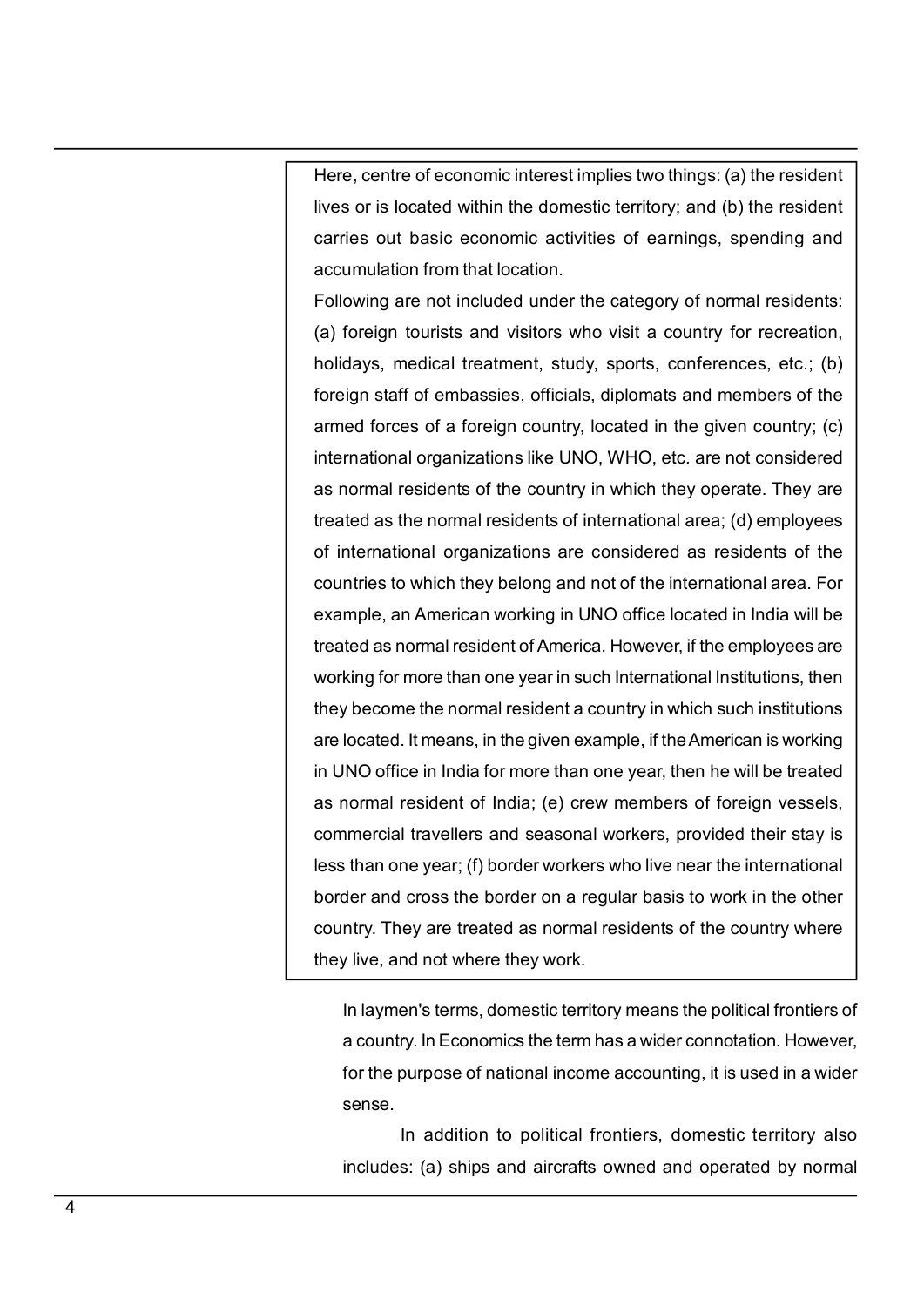residents between two or more countries. For example, planes<br>operated by Air India between Russia and Japan are part of the<br>domestic territory of India. Similarly, planes operated by Singapore<br>Airways between India and Jap residents between two or more countries. For example, planes<br>operated by Air India between Russia and Japan are part of the<br>domestic territory of India. Similarly, planes operated by Singapore<br>Airways between India and Jap residents between two or more countries. For example, planes<br>operated by Air India between Russia and Japan are part of the<br>domestic territory of India. Similarly, planes operated by Singapore<br>Airways between India and Jap residents between two or more countries. For example, planes<br>operated by Air India between Russia and Japan are part of the<br>domestic territory of India. Similarly, planes operated by Singapore<br>Airways between India and Jap residents between two or more countries. For example, planes<br>operated by Air India between Russia and Japan are part of the<br>domestic territory of India. Similarly, planes operated by Singapore<br>Airways between India and Jap residents between two or more countries. For example, planes<br>operated by Air India between Russia and Japan are part of the<br>domestic territory of India. Similarly, planes operated by Singapore<br>Airways between India and Jap residents between two or more countries. For example, planes<br>operated by Air India between Russia and Japan are part of the<br>domestic territory of India. Similarly, planes operated by Singapore<br>Airways between India and Jap residents between two or more countries. For example, planes<br>operated by Air India between Russia and Japan are part of the<br>domestic territory of India. Similarly, planes operated by Singapore<br>Airways between India and Jap residents between two or more countries. For example, planes<br>operated by Air India between Russia and Japan are part of the<br>domestic territory of India. Similarly, planes operated by Singapore<br>Airways between India and Jap residents between two or more countries. For example, planes<br>operated by Air India between Russia and Japan are part of the<br>domestic territory of India. Similarly, planes operated by Singapore<br>Airways between India and Jap residents between two or more countries. For example, planes<br>operated by Air India between Russia and Japan are part of the<br>domestic territory of India. Similarly, planes operated by Singapore<br>Airways between India and Jap residents between two or more countries. For example, planes<br>operated by Air India between Russia and Japan are part of the<br>domestic territory of India. Similarly, planes operated by Singapore<br>Airways between India and Jap residents between two or more countries. For example, planes<br>operated by Air India between Russia and Japan are part of the<br>domestic territory of India. Similarly, planes operated by Singapore<br>Airways between India and Jap residents between two or into te countries. To example, primare part of the domestic territory of India. Similarly, planes operated by Singapore Airways between India and Japan are a part of the domestic territory of Singa belongther and by All mala between Nussal and baptar are part of the<br>domestic territory of India. Similarly, planes operated by Singapore<br>Airways between India and Japan are a part of the domestic territory<br>of Singapore. ( between India and Japan are a part of the domestic territory<br>between India and Japan are a part of the domestic territory<br>paper. (b) fishing vessels, oil and natural gas rigs and floating<br>as operated by the residents of a Farmay bound and operation is and operation is a figure of a foreign platforms operated by the residents of a country in the international waters where they have exclusive rights of poeration. For example, fishing boats op or any appore. (primary ecsses), or an arreativative aparigation, the international<br>platforms operated by the residents of a country in the international<br>waters where they have exclusive rights of operation. For example,<br>f practions operated by increased and country international material material material fishing boats operated by Indian fishermen in international waters of Indian Ocean will be considered a part of domestic territory of Ind with the the private soculation is obteration. The example,<br>fishing boats operated by Indian fishermen in international waters<br>of Indian Ocean will be considered a part of domestic territory of<br>India, (c) embassies, consul

nsimy bous operator by instantination infinited matched and pair of of Indian Ocean will be considered a part of domestic territory of a<br>India, (c) embassies, consulates and military establishments of a<br>country located abr or instant occase with consulates and military establishments of a<br>noting, (c) embassies, consulates and military establishments of a<br>country located abroad. For example, Indian Embassy in Russia is<br>a part of the domestic mundare to remissarises, constants and mimarily establishments of an anti-<br>country located abroad. For example, Indian Embassy in Russia is<br>a part of the domestic territory of India. Consulate is an office or<br>building used onsul (an officer commissioned by the government<br>gn country to promote the interest of the country<br>gs).<br>Territory does not include: (a) embassies,<br>inilitary establishments of a foreign country. For<br>see Embassy in India is Domestic Territory does not include: (a) embassies,<br>consulates and military establishments of a foreign country. For<br>example, Japanese Embassy in India is a part of domestic territory<br>of Japan. (b) international organizati consulates and military establishments of a foreign country. For<br>example, Japanese Embassy in India is a part of domestic territory<br>of Japan. (b) international organizations like UNO, WHO, etc. located<br>within the geographi



.....................................................................................................

.....................................................................................................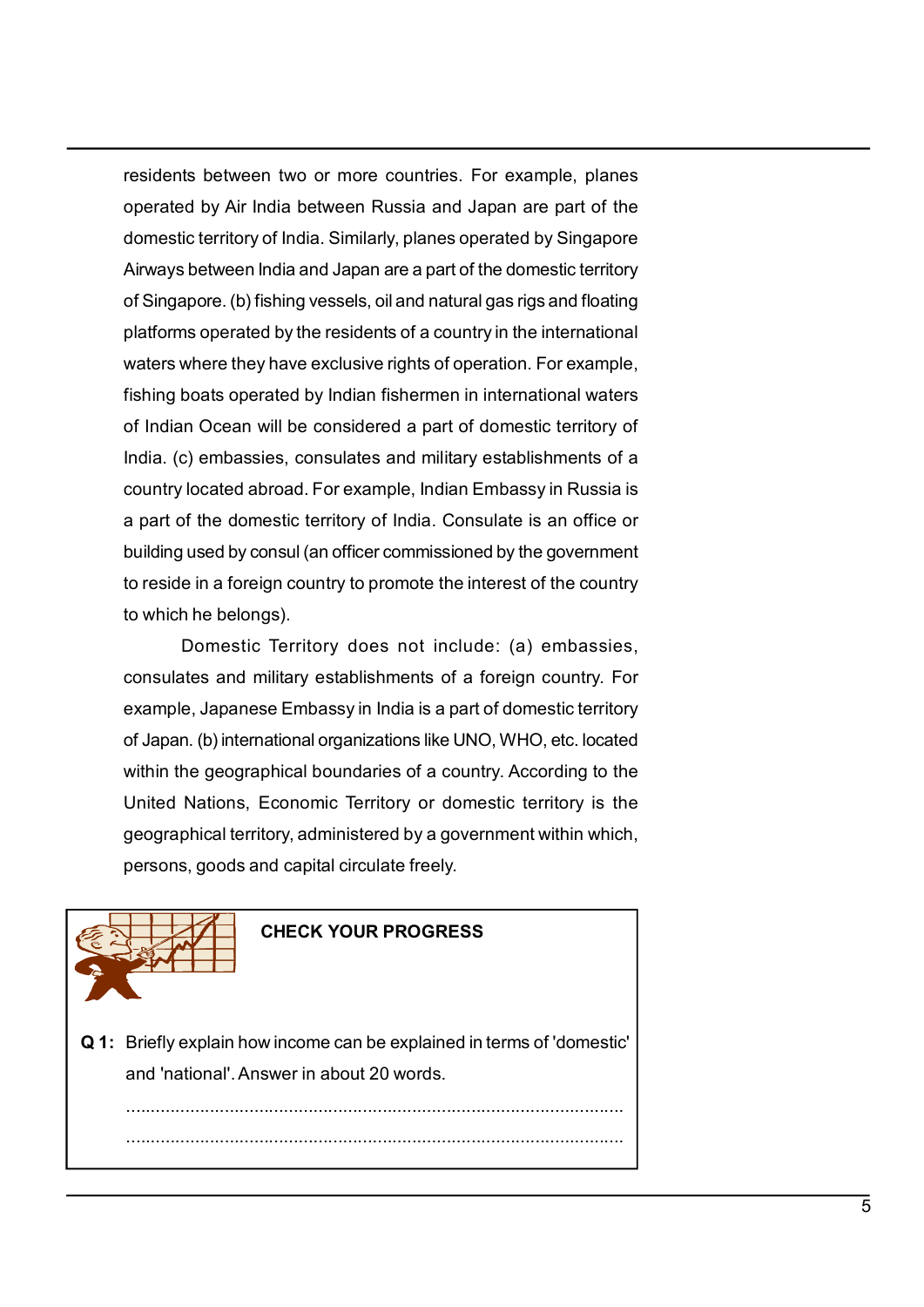Q 2: What is the difference between domestic and national income?<br>Answer in about 20 words. What is the difference between domestic and national income?<br>Answer in about 20 words.

.....................................................................................................

.....................................................................................................

What is the difference between domestic and national income?<br>Answer in about 20 words.<br><br><br>**1.3.2 Related Totals**<br>In following the discussion of domestic and national income, we get<br>a picture of some related totals and techn Vhat is the difference between domestic and national income?<br>
Answer in about 20 words.<br>
<br> **1.3.2 Related Totals**<br>
In following the discussion of domestic and national income, we get<br>
a picture of some related totals and t a picture of some related totals and techniques economists use to What is the difference between domestic and national income?<br>Answer in about 20 words.<br><br><br><br>**1.3.2 Related Totals<br>In following the discussion of domestic and national income, we get<br>a picture of some related totals and techn** 

From a difference between domestic and national income?<br>
The about 20 words.<br>
Comes and national income, and all incomestic and national income, we get<br>
the discussion of domestic and national income, we get<br>
e of some rel What is the difference between domestic and national income?<br>Answer in about 20 words.<br><br><br>**1.3.2 Related Totals**<br>In following the discussion of domestic and national income, we get<br>a picture of some related totals and techn What is the difference between domestic and national income?<br>
Answer in about 20 words.<br>
<br> **1.3.2 Related Totals**<br>
In following the discussion of domestic and national income, we get<br>
a picture of some related totals and t fundamental indicators used to determine the health of a country's Answer in about 20 words.<br> **Example 20** words.<br>
In following the discussion of domestic and national income, we get<br>
a picture of some related totals and techniques economists use to<br>
measure the progress the economy. We d **Example 12**<br> **Example 12**<br> **Example 12**<br> **Example 12**<br> **Example 12**<br> **Example 12**<br> **Example 12**<br> **Example 12**<br> **Example 12**<br> **Example 12**<br> **Example 12**<br> **Example 12**<br> **Example 12**<br> **Example 12**<br> **Example 12**<br> **Example 12 Example 12**<br> **Example 12**<br> **Example 12**<br> **Example 12**<br> **Example 12**<br> **Example 12**<br> **Example 12**<br> **Example 12**<br> **Example 12**<br> **Example 12**<br> **Example 12**<br> **Example 12**<br> **Example 12**<br> **Example 12**<br> **Example 12**<br> **Example 12** 1.3.2 Related Totals<br>In following the discussion of domestic and national income, we get<br>a picture of some related totals and techniques economists use to<br>measure the progress the economy. We discuss them one by one.<br>GDP ( **1.3.2 Related Totals**<br>In following the discussion of domestic and national income, we get<br>a picture of some related totals and techniques economists use to<br>measure the progress the economy. We discuss them one by one.<br>GDP In following the discussion of domestic and national income, we get<br>a picture of some related totals and techniques economists use to<br>measure the progress the economy. We discuss them one by one.<br>GDP (Gross Domestic Produc in lonowing the discussion of donesite and national metone, we get<br>a picture of some related totals and techniques economists use to<br>measure the progress the economy. We discuss them one by one.<br>GDP (Gross Domestic Product a pletate of some related todals and economycles economists due to<br>measure the progress the economy. We discuss them one by one.<br>
GDP (Gross Domestic Product): GDP is the total value of all<br>
the final goods and services pr measure the progress the economy. We discuss them to by one.<br>
GDP (Gross Domestic Product): GDP is the total value of all<br>
the final goods and services produced within the domestic territory<br>
of a country during a period o Four fields and services product). Surface to the the final goods and services produced within the domestic territory of a country during a period of time (usually a year). It is one of the fundamental indicators used to d Musical Services produced whim the domestic territory<br>
nntry during a period of time (usually a year). It is one of the<br>
nental indicators used to determine the health of a country's<br>
ny. Usually, GDP is used as a comparis or a country during a pentod of time (usually a year). It is one of the fundamental indicators used to determine the health of a country's economy. Usually, GDP is used as a comparison to the previous year. For instance, i by subtracting and the state in the contrine in the reality of economy. Usually, GDP is used as a comparison to the previous year. For instance, if the year-to-year GDP is up 4 percent, this suggests that the economy has g Economy. Usuany, UDT Is used as a comparison to the previous<br>year. For instance, if the year-to-year GDP is up 4 percent, this<br>suggests that the economy has grown by 4 percent over the last<br>year. Basically, GDP represents bear. For instance, it are year-to-year ODF is up  $\rightarrow$  percent, this suggests that the economy has grown by 4 percent over the last year. Basically, GDP represents economic production and growth and this has a large impac suggests and the economy has grown by 4 percent over the last<br>year. Basically, GDP represents economic production and growth<br>and this has a large impact on nearly everyone within that economy.<br>An important change in GDP, w **Example 12**<br> **Example 13.2 Related Totals**<br>
In following the discussion of domestic a<br>
a picture of some related totals and tec<br>
measure the progress the economy. We<br>
GDP (Gross Domestic Product):<br>
the final goods and ser **1.3.2 Related Totals**<br>
In following the discussion of domestic and national capitative of some related totals and techniques<br>
measure the progress the economy. We discuse<br>
GDP (Gross Domestic Product): GDP is<br>
the final In following the discussion of domestic and national in<br>
a picture of some related totals and techniques econ<br>
measure the progress the economy. We discuss the<br>
GDP (Gross Domestic Product): GDP is the to<br>
the final goods In following the discussion of domestic and national in<br>a picture of some related totals and techniques econo<br>measure the progress the economy. We discuss them<br>GDP (Gross Domestic Product): GDP is the tot<br>the final goods a a picture of some related totals and techniques<br>
measure the progress the economy. We discuss<br>
CDP (Gross Domestic Product): GDP is<br>
the final goods and services produced within the<br>
of a country during a period of time (u Franchise and the content of the content of the content of the final goods and services produced within the of a country during a period of time (usually a ye fundamental indicators used to determine the he economy. Usuall The through exchanges or<br>
The counter of the forestic Product): GDP is the total<br>
the final goods and services produced within the dom<br>
of a country during a period of time (usually a year).<br>
Inndamental indicators used to GDP (Gross Domestic Product): GDP is<br>
the final goods and services produced within the final goods and services produced within the of a country during a period of time (usually a<br>
fundamental indicators used to determine year. For instance, if the year-to-year of<br>stock market: Stock<br>market is a market<br>where shares of<br>publicity - held<br>companies are issued<br>and traded either<br>through exchanges or<br>publicity - held<br>significant implication on the Stock market: Stock<br>
market is a market<br>
where shares of<br>
public ly-head dishas a large impact on nearly everyone within time<br>
where shares of<br>
companies are issued<br>
companies are issued<br>
and traded either<br>
motion to hard

allowance. order the start of the start of the start of the start of the start is an antimum in the start of the start is on the start of the start of the start of the start of the start of the start of the value of or companies, whi Example in the standard of the standard why a bad significant implication on the **stock market**. This suggests why it is<br>and so hard to understand why a bad economy usually means lower<br>profits for companies, which in turn allowance: Capital housing, vehicle or machinery deterioration. The depreciation<br>accounted for is what economists refer to as capital consumption market is a market<br>
where shares of<br>
publicly-held<br>
companies are issued<br>
and traded either<br>
mords and traded either<br>
mords and traded either<br>
mords by sulficiation on the **stock market**<br>
over the counter<br>
over the counter where shares of<br>
publicly-held<br>
companies are issued<br>
significant important change in GDP, whether up or down<br>
and traded either<br>
and traded in for capital minicial<br>
through exchanges or<br>
profits for companies, which in tu publicly-held<br>
and traded either<br>
and traded either<br>
markets.<br>
and traded either<br>
markets.<br>
and traded either<br>
motso hard to understand why a bad economy<br>
profits for companies, which in turn means low<br>
markets.<br>
<br>
account Companies are issued<br>
and traded either<br>
through exchanges or<br>
the counter<br>
through exchanges or<br>
not so hard to understand why a bad econom<br>
profits for companies, which in turn means lo<br>
not so hard to understand why a b



markets.

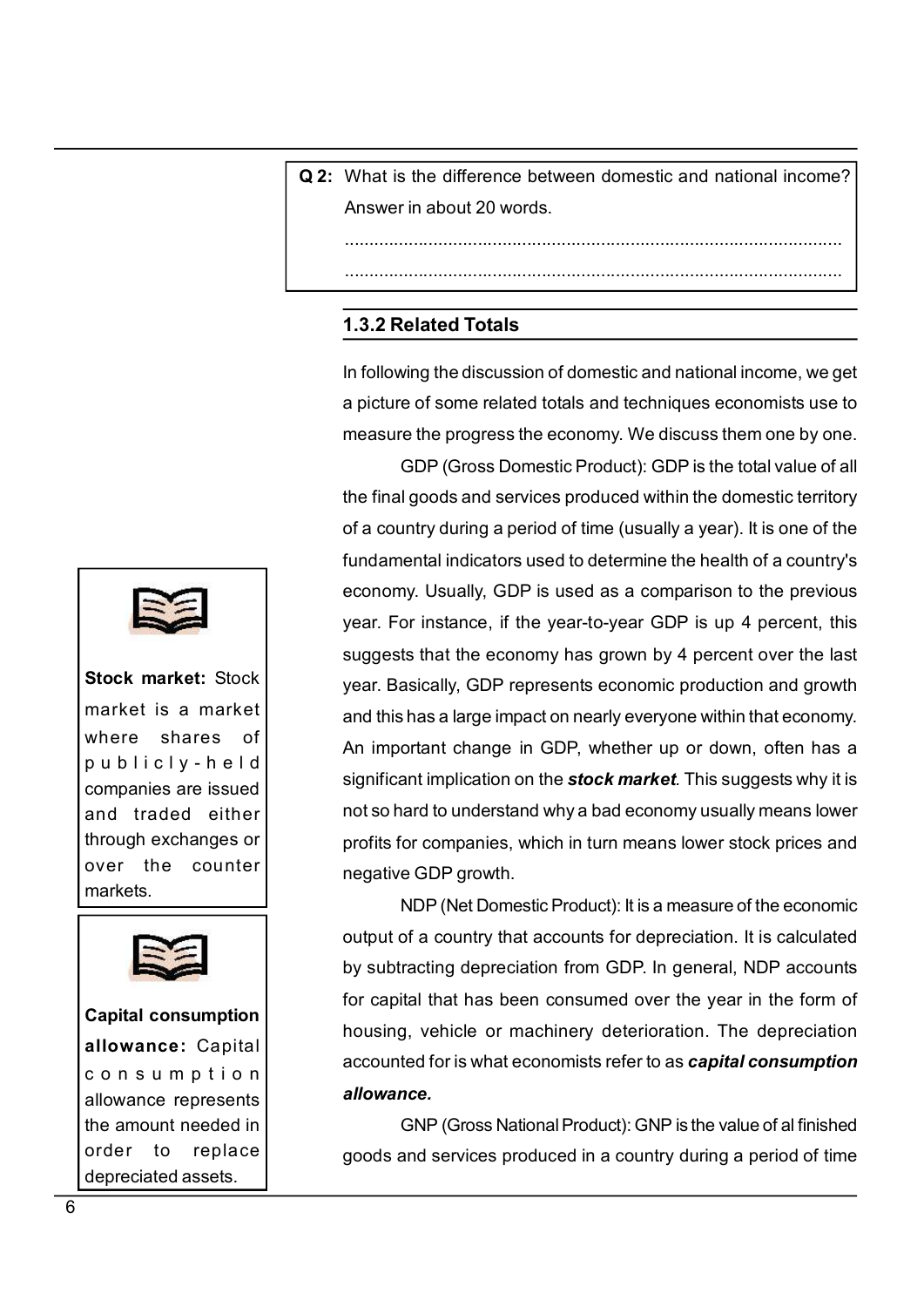by her nationals. Both GDP and GNP try to measure the value of all<br>goods and services produced for final sale in a particular economy.<br>However, the difference revolves around how each term interprets<br>what constitutes the e by her nationals. Both GDP and GNP try to measure the value of all<br>goods and services produced for final sale in a particular economy.<br>However, the difference revolves around how each term interprets<br>what constitutes the e by her nationals. Both GDP and GNP try to measure the value of all<br>goods and services produced for final sale in a particular economy.<br>However, the difference revolves around how each term interprets<br>what constitutes the e by her nationals. Both GDP and GNP try to measure the value of all<br>goods and services produced for final sale in a particular economy.<br>However, the difference revolves around how each term interprets<br>what constitutes the e by her nationals. Both GDP and GNP try to measure the value of all<br>goods and services produced for final sale in a particular economy.<br>However, the difference revolves around how each term interprets<br>what constitutes the e by her nationals. Both GDP and GNP try to measure the value of all<br>goods and services produced for final sale in a particular economy.<br>However, the difference revolves around how each term interprets<br>what constitutes the e by her nationals. Both GDP and GNP try to measure the value of all<br>goods and services produced for final sale in a particular economy.<br>However, the difference revolves around how each term interprets<br>what constitutes the e by her nationals. Both GDP and GNP try to measure the value of all<br>goods and services produced for final sale in a particular economy.<br>However, the difference revolves around how each term interprets<br>what constitutes the e ationals. Both GDP and GNP try to measure the value of all<br>and services produced for final sale in a particular economy.<br>Fr, the difference revolves around how each term interprets<br>anstitutes the economy. While GDP measure by her nationals. Both GDP and GNP try to measure the value of all<br>goods and services produced for final sale in a particular economy.<br>However, the difference revolves around how each term interprets<br>what constitutes the e by her nationals. Both GDP and GNP try to measure the value of all<br>goods and services produced for final sale in a particular economy.<br>However, the difference revolves around how each term interprets<br>what constitutes the e by her nationals. Both GDP and GNP try to measure the value of all<br>goods and services produced for final sale in a particular economy.<br>However, the difference revolves around how each term interprets<br>what constitutes the e by her nationals. Both GDP and GNP try to measure the value of all<br>goods and services produced for final sale in a particular economy.<br>However, the difference revolves around how each term interprets<br>what constitutes the e

by nor naturals. Dour Dor and Onty in ty ontectant was the value of air<br>goods and services produced for final sale in a particular economy.<br>However, the difference revolves around how each term interprets<br>what constitutes goods and services productors inner services around how each term interprets<br>thowever, the difference revolves around how each term interprets<br>the shall constitutes the economy. While GDP measures the domestic<br>levels of pr mowever, are university and the economy. While GDP measures the domestic<br>tevels of production, GNP measures the levels of production of any<br>person or corporation of a country. Depending on circumstances of<br>each country, GN mat consumity, while Consumity, while the displaced in domination of a levels of production, GNP measures the levels of production fany<br>person or corporation of a country. Depending on circumstances of<br>each country, GNP ca Expenditure, The Theorem of product and the priority. Depending on included the comprometries of each country. GNP can be either higher or lower than GDP. This depends on the net factor income from abroad.<br>
GNP comprises i person corporation a county. Copinally or incrementations of<br>each country, GNP can be either higher or lower than GDP. This<br>depends on the net factor income from abroad.<br>
GNP comprises income earned by nationals and compan each country, ontrival be entired ingired or ower than GDF. This<br>depends on the net factor income from abroad.<br>
GNP comprises income earned by nationals and companies<br>
abroad, but does not include income earned by foreigne GNP comprises income nourlabload.<br>
Lot does not include income earned by norejoners within<br>
that does not include income earned by foreigners within<br>
nutry. The figures used to assess GNP include the<br>
tracturing of tangibl For the mights and competent canced by free first and competent and and about does not include income earned by foreigners within<br>the country. The figures used to assess GNP include the<br>manufacturing of tangible products ( abucud, out obsertion the country's netwith country's netwith country's. The figures used to assess GNP include the manufacturing of tangible products (e.g. cars, furniture and agricultural products). GNP does not consider Enter country. The Triguet stock of assess Strittenture and<br>agriculturity of tangible products (e.g., cars, furniture and<br>agricultural products). GNP does not consider the services used to<br>produce manufactured products bec manutecuming of variations (i.e.). earls, runnicate and<br>approximate products (s. GNP does not consider the services used to<br>produce manufactured products because their value is already<br>included in the price of the finished

eyncominal products). Out locastion consider the services used to<br>included in the price of the finished product. However, depreciation<br>and indirect taxes such as sales tax are included in GNP.<br>Mathematically, GNP is: Priva proced manutation process because their direct in value is almost<br>and indirect taxes such as sales tax are included in GNP.<br>Mathematically, GNP is: Private Consumption + Government<br>Expenditures + Private Investments + Exp motodor in twistors of the ministro protocont interest, ceptrodator in GNP.<br>
Anathematically, GNP is: Private Consumption + Government<br>
Expenditures + Private Investments + Exports - Imports + Inflow of<br>
factor income from and mometric axiss solic as saists take Consumption + Government<br>
Expenditures: Private Diversiments + Exports - Imports + Inflow of<br>
factor income from abroad - Outflow of factor income to abroad =<br>
Gross National Product maticany, Ortr. Is. Thract Constainption T. Ocvernment<br>Intures + Private Investments + Exports - Imports + Inflow of<br>Income from abroad - Outflow of factor income to abroad =<br>Adional Product.<br>NNP (Net National Product) at Exploriations • Trivite investment of factor income to abroad = Gross National Product.<br> **Endors in Consumption and investment by consumption** and the Gross National Product.<br> **NDP (Net National Product) at factor cost and** and mother for an above of actor mother to assuance of Gross National Product.<br> **Since:** NNP [Net National Product) at factor cost and at market<br>
price: NNP is the net value of the goods and services produced by<br>
a country SINGS NEW INDIVENT FOODLOCIDED TO THE MINOT MAP (NET ADDITED: NNP is the net value of the goods and services produced by a country's nationals, whether overseas or resident, in the period being measured minus the amount of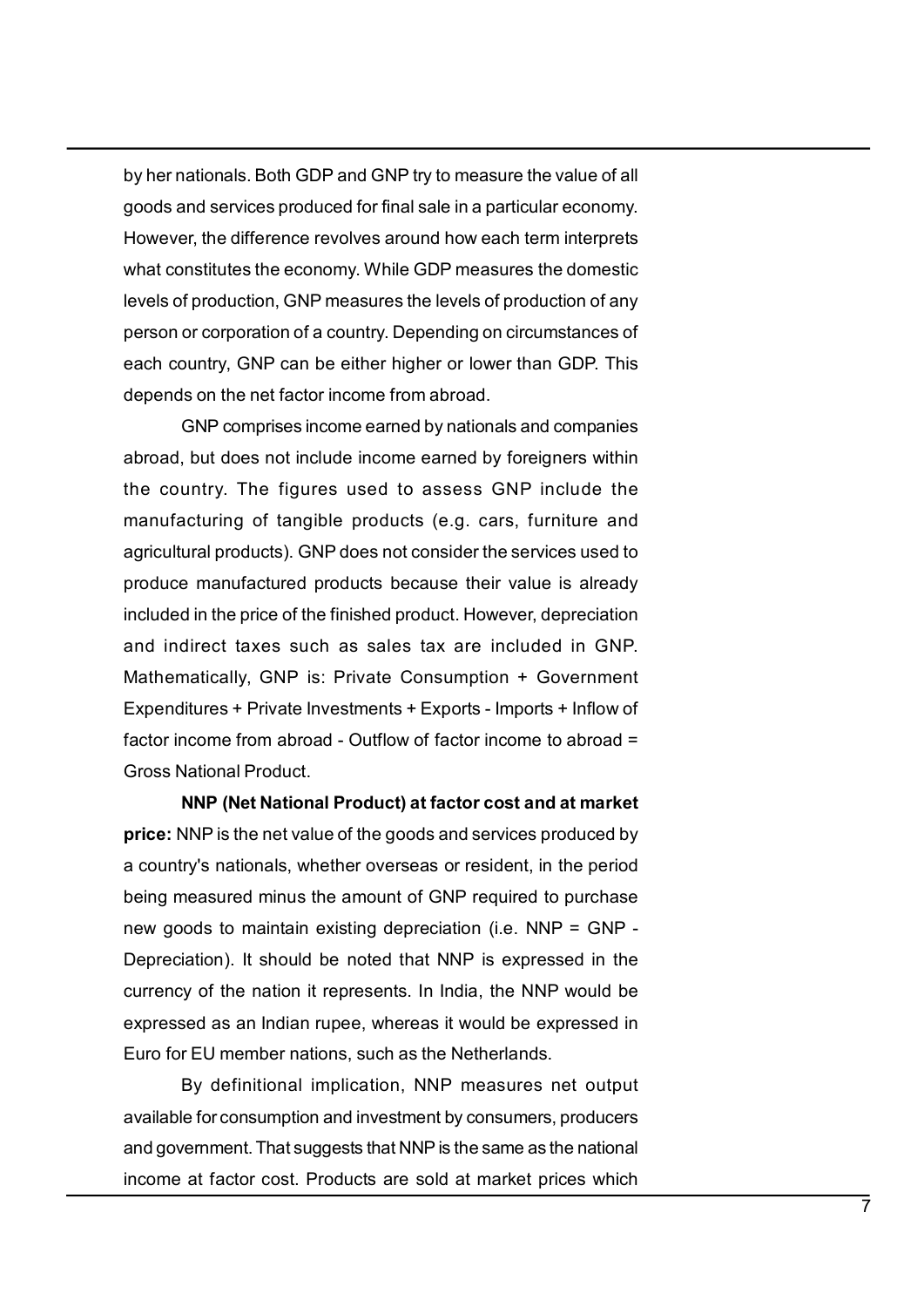include the indirect taxes imposed by the government. For example,<br>indirect taxes are levied on commodities such as GST on Packaged<br>food and cloth and so on. As a result, the market value of the national<br>product exceeds th include the indirect taxes imposed by the government. For example,<br>indirect taxes are levied on commodities such as GST on Packaged<br>food and cloth and so on. As a result, the market value of the national<br>product exceeds th include the indirect taxes imposed by the government. For example,<br>indirect taxes are levied on commodities such as GST on Packaged<br>food and cloth and so on. As a result, the market value of the national<br>product exceeds th include the indirect taxes imposed by the government. For example,<br>indirect taxes are levied on commodities such as GST on Packaged<br>food and cloth and so on. As a result, the market value of the national<br>product exceeds th include the indirect taxes imposed by the government. For example,<br>indirect taxes are levied on commodities such as GST on Packaged<br>food and cloth and so on. As a result, the market value of the national<br>product exceeds th include the indirect taxes imposed by the government. For example,<br>indirect taxes are levied on commodities such as GST on Packaged<br>food and cloth and so on. As a result, the market value of the national<br>product exceeds th include the indirect taxes imposed by the government. For example,<br>indirect taxes are levied on commodities such as GST on Packaged<br>food and cloth and so on. As a result, the market value of the national<br>product exceeds th include the indirect taxes imposed by the government. For example,<br>indirect taxes are levied on commodities such as GST on Packaged<br>food and cloth and so on. As a result, the market value of the national<br>product exceeds th include the indirect taxes imposed by the government. For example,<br>indirect taxes are levied on commodities such as GST on Packaged<br>food and cloth and so on. As a result, the market value of the national<br>product exceeds th include the indirect taxes imposed by the government. For example,<br>indirect taxes are levied on commodities such as GST on Packaged<br>food and cloth and so on. As a result, the market value of the national<br>product exceeds th include the indirect taxes imposed by the government. For example,<br>indirect taxes are levied on commodities such as GST on Packaged<br>food and cloth and so on. As a result, the market value of the national<br>product exceeds th include the indirect taxes imposed by the government. For example, indirect taxes are levied on commodities such as GST on Packaged food and cloth and so on. As a result, the market value of the national product exceeds th the indirect taxes imposed by the government. For example, taxes are levied on commodities such as GST on Packaged d cloth and so on. As a result, the market value of the national exceeds the income paid to the factors of mature the matted taxes imposed by the government. To example,<br>indirect taxes are levied on commodities such as GST on Packaged<br>food and cloth and so on. As a result, the market value of the national<br>product exceeds the in manet taxes are levied on commodites storras corrent diventiged<br>food and cloth and so on. As a result, the market value of the national<br>product exceeds the income paid to the factors of production by the<br>amount of indirect product exceeds the income paid to the factors of production by the amount of indirect taxes. At the same time some products are subsidised which are sold below their production cost. Accordingly, the market price of these product exceeds the income paid of the factors or production by the<br>amount of indirect taxes. At the same time some products are<br>subsidised which are sold below their production cost. Accordingly,<br>the market price of these infourt of interect taxes. At the same time some products are<br>subsidised which are sold below their production cost. Accordingly,<br>the market price of these products is less than their factor cost.<br>Because of these a differ

strangular minimizer sold below their production cost. Accordingly,<br>the market price of these a difference arises between NNP at market price<br>and NNP at factor cost. We may express NNP at market price as<br>follows. NNP at ma The price of these products is less train then factor cost.<br>
Le of these a difference arises between NNP at market price<br>
IP at factor cost. We may express NNP at market price as<br>
NNP at market price = NNP at factor cost -Because of these a dimetence anses between introductional and the total and NNP at factor cost. We may express NNP at market price as follows. NNP at market price = NNP at factor cost - Indirect Tax + Subsidies. In India a show at ractor cost. We may express rurit at rianced price as<br>follows. NNP at market price = NNP at factor cost - Indirect Tax +<br>Subsidies. In India and majority of the countries, it is the NNP at<br>market price that is take bullows. Notice at higher and majority of the countries, it is the NNP at market price that is taken as the National Income of the country.<br> **Personal Income:** Personal income can be simply defined as the individual's tota be noted that only income taxes are deducted from the personal income figure when calculating DFI.<br> **Reference that is taken as the National Income of the country.**<br> **Personal Income:** Personal income can be simply defined **Example 2013** and the reader and be interestingly.<br> **Personal Income:** Personal income can be simply defined<br>
as the individual's total earnings from salaries, wages and bonuses<br>
received from employment or self-employmen as the individual's total earnings from salaries, wages and bonuses<br>received from employment or self-employment during a given period.<br>Personal income determines the consumer consumption since it<br>serves as an indicator of

received from employment or self-employment during a given period.<br>Personal income determines the consumer consumption since it<br>serves as an indicator of future demand for both goods and services<br>in the market. (Relationsh The relationships between national income and personal income can<br>The relationship between personal income and national<br>income will be discussed in the next section).<br>Disposable personal Income: Disposable personal income<br> be summarily discussed with the help of Figure 1.1.<br>
be summarily discussed in the next section).<br> **Disposable personal Income:** Disposable personal income<br>
(DPI) is the total amount of money available for an individual to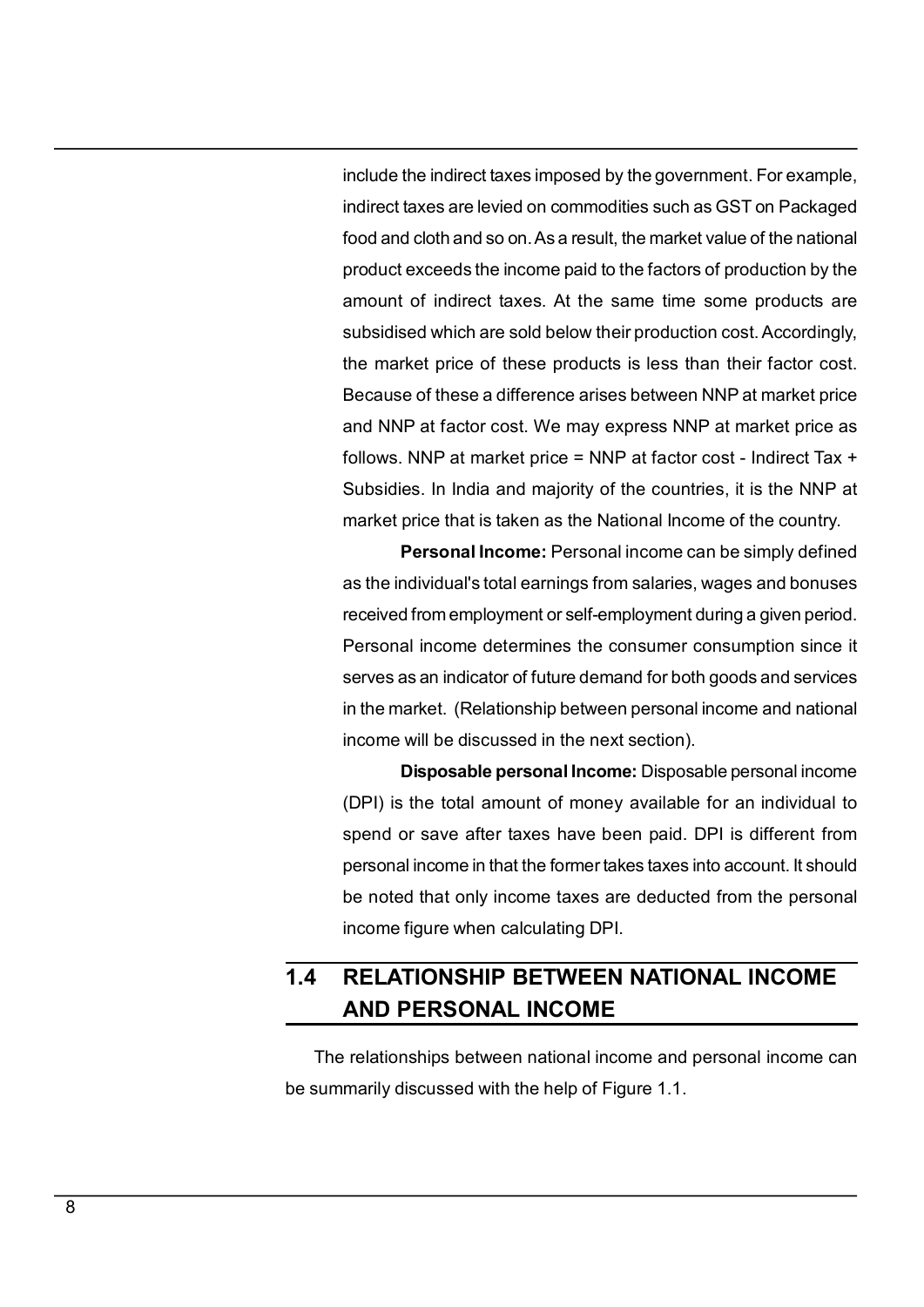| Figure 1.1: Relationship between Different Aggregates of National<br>Income <sup>^</sup><br>(j) All types of<br>transfer<br>(j)<br>incomes***<br>(i) Net factor<br>(i)<br>(i)<br>income<br>from<br>abroad<br>(h) Income of Govt.<br>(h)<br>X<br>X<br>Govt.<br>Sector<br>Sector**<br>ccruing to<br>(g) Undistributed<br>(g)<br>(g)<br>$\mathsf{X}$<br>a company<br>Profit<br>Income from domestic product a<br>(f)<br>(f) Dividend<br>(f)<br>(f)<br>Profit of<br>Private Sector<br>(e) Profit Tax<br>(e)<br>(e)<br>$\pmb{\mathsf{X}}$<br>(d) Mixed income*<br>(d)<br>(d)<br>(d)<br>(c) Interest<br>(c)<br>(c)<br>(c)<br>(b)<br>(b) Wages<br>(b)<br>(b)<br>(a) Rent<br>(a)<br>(a)<br>(a)<br>Domestic Income<br>National<br>Private<br>Personal<br>Income<br>Income<br>Income |                                                                           |  |  |                                                                         |  |
|----------------------------------------------------------------------------------------------------------------------------------------------------------------------------------------------------------------------------------------------------------------------------------------------------------------------------------------------------------------------------------------------------------------------------------------------------------------------------------------------------------------------------------------------------------------------------------------------------------------------------------------------------------------------------------------------------------------------------------------------------------------------------|---------------------------------------------------------------------------|--|--|-------------------------------------------------------------------------|--|
|                                                                                                                                                                                                                                                                                                                                                                                                                                                                                                                                                                                                                                                                                                                                                                            |                                                                           |  |  |                                                                         |  |
|                                                                                                                                                                                                                                                                                                                                                                                                                                                                                                                                                                                                                                                                                                                                                                            |                                                                           |  |  |                                                                         |  |
|                                                                                                                                                                                                                                                                                                                                                                                                                                                                                                                                                                                                                                                                                                                                                                            |                                                                           |  |  |                                                                         |  |
|                                                                                                                                                                                                                                                                                                                                                                                                                                                                                                                                                                                                                                                                                                                                                                            |                                                                           |  |  |                                                                         |  |
| ^Source: https://www.zigya.com/study/? class=12&board=hbse&subject=<br>Economics&book=Introductory+Macroeconomics&chapter=National+Income<br>+Accounting&q_type=&q_topic=&q_category=&question_id=ECEN12051593                                                                                                                                                                                                                                                                                                                                                                                                                                                                                                                                                             | * Mixed income is the surplus or deficit accruing from production by      |  |  |                                                                         |  |
|                                                                                                                                                                                                                                                                                                                                                                                                                                                                                                                                                                                                                                                                                                                                                                            |                                                                           |  |  |                                                                         |  |
|                                                                                                                                                                                                                                                                                                                                                                                                                                                                                                                                                                                                                                                                                                                                                                            |                                                                           |  |  |                                                                         |  |
|                                                                                                                                                                                                                                                                                                                                                                                                                                                                                                                                                                                                                                                                                                                                                                            |                                                                           |  |  |                                                                         |  |
|                                                                                                                                                                                                                                                                                                                                                                                                                                                                                                                                                                                                                                                                                                                                                                            |                                                                           |  |  |                                                                         |  |
|                                                                                                                                                                                                                                                                                                                                                                                                                                                                                                                                                                                                                                                                                                                                                                            |                                                                           |  |  |                                                                         |  |
|                                                                                                                                                                                                                                                                                                                                                                                                                                                                                                                                                                                                                                                                                                                                                                            |                                                                           |  |  |                                                                         |  |
|                                                                                                                                                                                                                                                                                                                                                                                                                                                                                                                                                                                                                                                                                                                                                                            |                                                                           |  |  |                                                                         |  |
|                                                                                                                                                                                                                                                                                                                                                                                                                                                                                                                                                                                                                                                                                                                                                                            |                                                                           |  |  |                                                                         |  |
|                                                                                                                                                                                                                                                                                                                                                                                                                                                                                                                                                                                                                                                                                                                                                                            |                                                                           |  |  |                                                                         |  |
|                                                                                                                                                                                                                                                                                                                                                                                                                                                                                                                                                                                                                                                                                                                                                                            | unincorporated enterprises owned by households; it implicitly contains an |  |  |                                                                         |  |
|                                                                                                                                                                                                                                                                                                                                                                                                                                                                                                                                                                                                                                                                                                                                                                            | element of remuneration for work done by the owner, or other members of   |  |  |                                                                         |  |
|                                                                                                                                                                                                                                                                                                                                                                                                                                                                                                                                                                                                                                                                                                                                                                            |                                                                           |  |  |                                                                         |  |
| the household, that cannot be separately identified from the return to the                                                                                                                                                                                                                                                                                                                                                                                                                                                                                                                                                                                                                                                                                                 |                                                                           |  |  | owner as entrepreneur but it excludes the operating surplus coming from |  |

# Income^

Economics&book=Introductory+Macroeconomics&chapter=National+Income +Accounting&q\_type=&q\_topic=&q\_category=&question\_id=ECEN12051593 element of remuneration for work done by the owner, or other members of remembers of remembers of remuneration for work done by the owner, or other members of the owner as entrepreneur but it excludes the operation for wor **Example 12** (d) Mixed income<br> **Example 12** (c) Interest<br>
(c) Interest<br>
(b) Wages<br>
(b) (b) (b) (c) (c)<br>
(a) Rent<br>
(a) Rent<br>
(a) (a) (a) (a) (a)<br>
Domestic Income<br>
Income<br>
Income<br>
Income<br>
Income<br> **Example 12** (a) (a)<br> **Exam** be (c) Interest (c) (c) (c) (c) (c)<br>
(b) Wages (b) (b) (c) (c) (c)<br>
(a) Rent (a) (a) (a) (a)<br>
Domestic Income National Private Personal<br>
Moome Income Personal<br>
Assurce: https://www.zigya.com/study/? class=12&board=hbse&sub Coloring (b) Wages (b) (b) (b) (b) (b)<br>
(a) Rent (a) (a) (a) (a) (a)<br>
Domestic Income National Private Personal<br>
Income Income Income Income<br>
Source: https://www.zigya.com/study/? class=12&board=hbse&subject=<br>
Economics&bo (Source: https://stats.oecd.org/glossary/detail.asp?ID=1668) Domestic Income<br>
Assource: https://www.zigya.com/study/? class=12&board=hbse&subject=<br>
Economics&book=Introductory+Macroeconomics&chapter=National+Income<br>
Accounting&q\_type=&q\_topic=&q\_category=&question\_id=ECEM12051593<br>
\*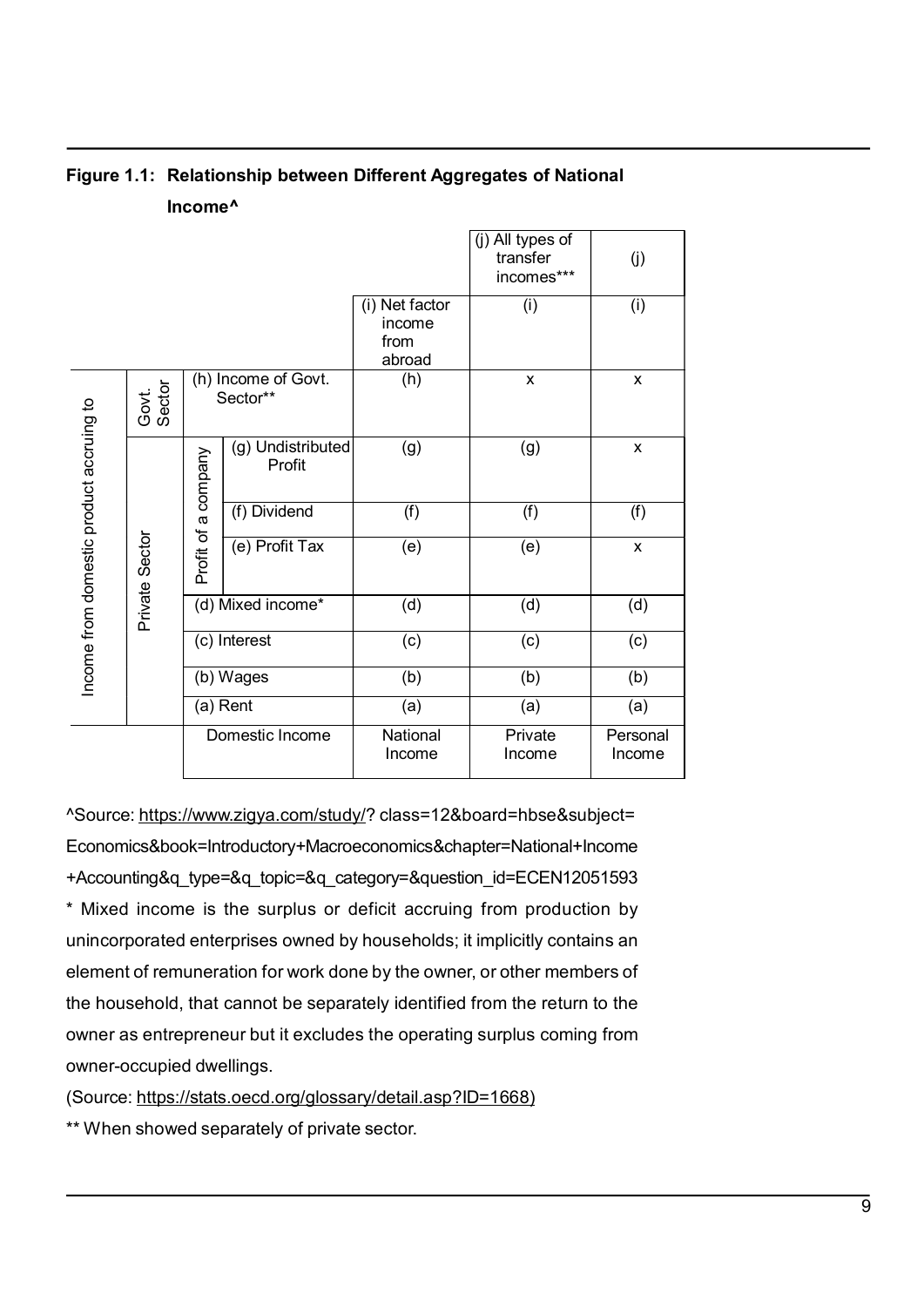\*\*\* Main forms of transfer income are: (i) interest on national debt, (ii) current<br>transfers from government administrative departments, and (iii) net current<br>transfers from rest of the world.<br>Now let us summarise the Tabl \*\*\* Main forms of transfer income are: (i) interest on national debt, (ii) current<br>transfers from government administrative departments, and (iii) net current<br>transfers from rest of the world.<br>Now let us summarise the Tab \*\*\* Main forms of transfer income are: (i) interest on national debt, (ii) current<br>
transfers from government administrative departments, and (iii) net current<br>
transfers from rest of the world.<br>
Now let us summarise the Nain forms of transfer income are: (i) interest on national debt, (ii) current<br>
transfers from government administrative departments, and (iii) net current<br>
transfers from rest of the world.<br>
Now let us summarise the Tab

\*\*\* Main forms of transfer income are: (i) interest on national debt, (ii) current<br>transfers from government administrative departments, and (iii) net current<br>transfers from rest of the world.<br>Now let us summarise the Tab me are: (i) interest on national debt, (ii) current<br>Iministrative departments, and (iii) net current<br>Id.<br>Die.<br>Rent (+) Wages (+) Interest (+) Mixed income<br>(+) Profit Tax (+) Dividend (+) Undistributed<br>Profit (+) Surplus of me are: (i) interest on national debt, (ii) current<br>Iministrative departments, and (iii) net current<br>Id.<br>Dele.<br>Rent (+) Wages (+) Interest (+) Mixed income<br>(+) Profit Tax (+) Dividend (+) Undistributed<br>Profit (+) Surplus o me are: (i) interest on national debt, (ii) current<br>Iministrative departments, and (iii) net current<br>Id.<br>ble.<br>Rent (+) Wages (+) Interest (+) Mixed income<br>(+) Profit Tax (+) Dividend (+) Undistributed<br>Profit (+) Surplus of <sup>\*\*\*</sup> Main forms of transfer income are: (i) interest on national debt, (ii) current<br>transfers from government administrative departments, and (iii) net current<br>transfers from rest of the world.<br>Now let us summarise the T me are: (i) interest on national debt, (ii) current<br>Iministrative departments, and (iii) net current<br>Id.<br>ble.<br>Rent (+) Wages (+) Interest (+) Mixed income<br>(+) Profit Tax (+) Dividend (+) Undistributed<br>Profit (+) Surplus of <p>\*\*\* Main forms of transfer income are: (i) interest on national debt, (ii) current transfers from government administrative departments, and (iii) net current transfers from rest of the world.</p>\n<p>Now let us summarise the Table.</p>\n<ul>\n<li>Domestic Income</li>\n<li>Part(+) Wages (+) Interest(+) Mixed income (+) Undistributed Profit (+) Surplus of Gott. Sector (when showed separately of private sector).</li>\n</ul>\n<p>Or</p>\n<p>Domestic income</p>\n<ul>\n<li>Comensation of employees (+) Operating Surplus (+) Mixed Income</li>\n</ul>\n<p>National Income</p>\n<ul>\n<li>National income</li>\n<li>Domestic income (+) Net Factor income from abroad.</li>\n</ul>\n<p>Private Income</p>\n<ul>\n<li>National income</li>\n<li>National income (+) Net Matriolans of ataster income are: (y) methods of ataster income transfers from government administrative departments, and (iii) net current<br>
transfers from rest of the world.<br>
Now let us summarise the Table.<br>
• Domestic I Infinishative departments, and (iii) net current<br>Id.<br>Ible.<br>Rent (+) Wages (+) Interest (+) Mixed income<br>(+) Profit Tax (+) Dividend (+) Undistributed<br>Profit (+) Surplus of Govt. Sector (when<br>showed separately of private se id:<br>
Net.<br>
Rent (+) Wages (+) Interest (+) Mixed income<br>
(+) Profit Tax (+) Dividend (+) Undistributed<br>
Profit (+) Surplus of Govt. Sector (when<br>
showed separately of private sector).<br>
Compensation of employees (+) Operati • Domestic Income = Rent (+) Wages (+) Interest (+) Mixed income (+) Profit Tax (+) Dividend (+) Undistributed<br>
Profit (+) Surplus of Govt. Sector (when<br>
showed separately of private sector).<br>
Or<br>
• Domestic income = Com

### Or

- - abroad.
		-
- recin(1) wages (1) interest(1) interest (1) Undistributed<br>
(+) Profit Tax (+) Dividend (+) Undistributed<br>
Profit (+) Surplus of Govt. Sector (when<br>
showed separately of private sector).<br>
Compensation of employees (+) Opera (+) Thom Hax (+) Dividend (+) Ontisandated<br>
Profit (+) Surplus of Govt. Sector (when<br>
showed separately of private sector).<br>
Compensation of employees (+) Operating<br>
Surplus (+) Mixed Income.<br>
Domestic Income (+) Net Facto Front (\*) Surplus of Govt. Sector (when<br>showed separately of private sector).<br>Compensation of employees (\*) Operating<br>Surplus (\*) Mixed Income.<br>Domestic Income (\*) Net Factor income from<br>abroad.<br>National income (-) Surplus 9 Domestic income = Compensation of employees (+) Operating<br>
9 Surplus (+) Mixed Income.<br>
9 National Income = Domestic Income (+) Net Factor income from<br>
abroad.<br>
9 Private Income = National income (-) Surplus of govern Comperisation of employees (1) Operating<br>Surplus (+) Mixed Income.<br>Domestic Income (+) Net Factor income from<br>abroad.<br>National income (-) Surplus of government<br>sector (+) All types of transfer incomes<br>ncluding national deb • National Income = Domestic Income (+) Net Factor income from<br>
• Private Income = National income (-) Surplus of government<br>
• Personal income = National income (-) surplus of government<br>
• Personal income = National in (income (ii) vect actor income nome<br>
(iii) all types of transfer incomes<br>
(iii) All types of transfer incomes<br>
(iii) all types of transfer incomes<br>
(iii) corporate tax (-) undistributed profit<br>
(ype of transfer income incl 9 Personal income<br>
• Personal income<br>
• National income (-) surplus of government<br>
sector (-) corporate tax (-) undistributed profit<br>
(+) All type of transfer income including<br>
or<br>
• Personal income = Private income (-) Final debt interest.<br>
I income (-) surplus of government<br>
ype of transfer income including<br>
debt interest.<br>
ncome (-) corporate tax (-)<br>
outed profit.<br>
personal income (-) personal taxes<br>
(including miscellaneous receipt o

## Or

- 
- government).

### Or

(-) sarplus of government<br>
(corporate tax (-) undistributed profit<br>
ype of transfer income including<br>
debt interest.<br>
ncome (-) corporate tax (-)<br>
uuted profit.<br>
personal income (-) personal taxes<br>
(including miscellaneous The of transfer income including<br>type of transfer income including<br>debt interest.<br>ncome (-) corporate tax (-)<br>outed profit.<br>personal income (-) personal taxes<br>(including miscellaneous receipt of<br>government).<br>National incom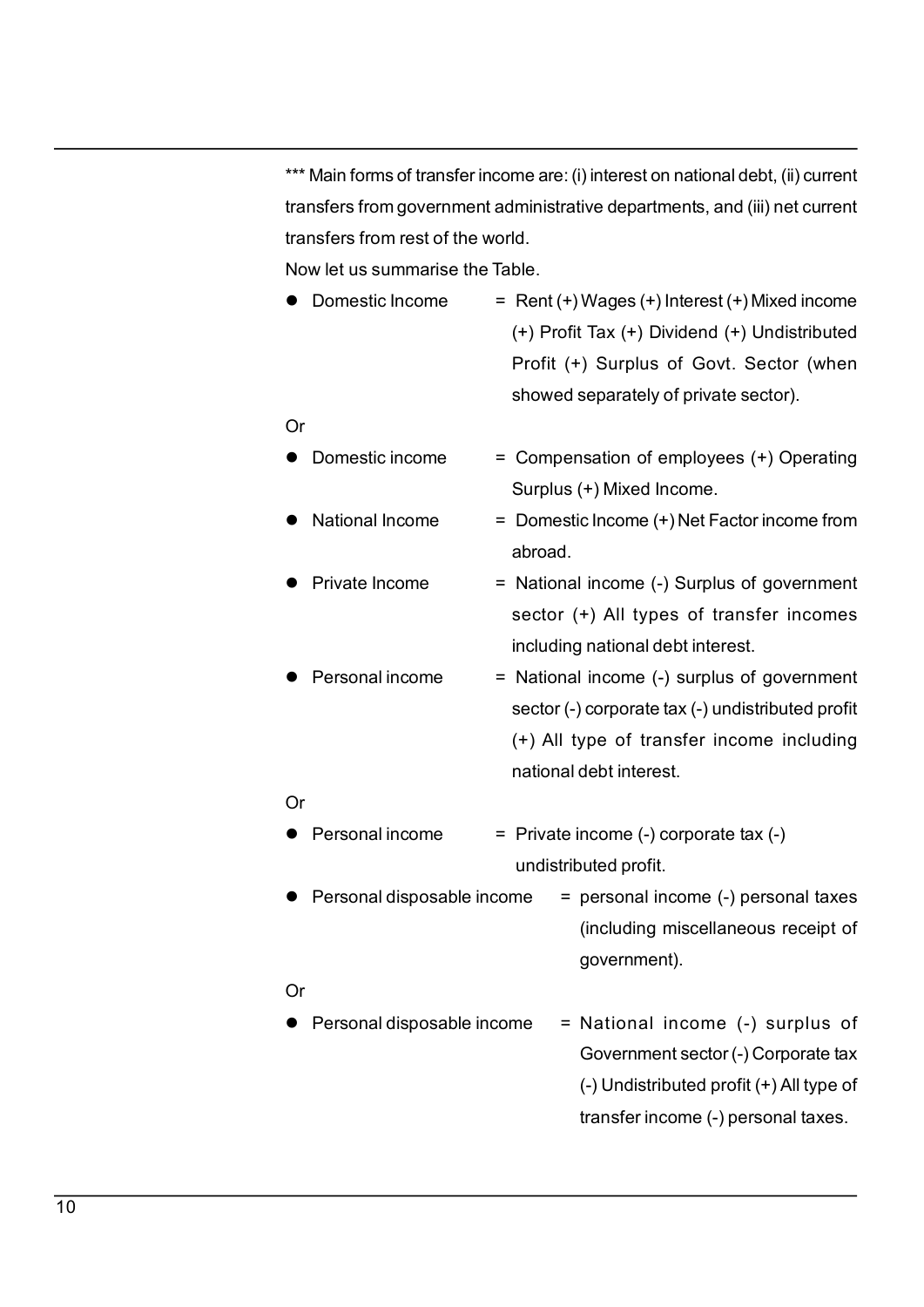= Income from domestic product accruing to • Private income private sector (+) Net factor from abroad (+) All types of transfer income including national debt interests.

| <b>CHECK YOUR PROGRESS</b>                                            |
|-----------------------------------------------------------------------|
| Q 3: What is meant by GNP? Answer in about 20 words.                  |
|                                                                       |
|                                                                       |
| Q 4: What is meant by NNP and factor cost and at market price? Answer |
| in about 60 words.                                                    |
|                                                                       |
|                                                                       |
|                                                                       |
|                                                                       |
|                                                                       |
| Q 5: Distinguish between personal income and disposable income.       |
| Answer in about 60 words.                                             |
|                                                                       |
|                                                                       |
|                                                                       |
|                                                                       |
|                                                                       |
|                                                                       |
|                                                                       |
| <b>LET US SUM UP</b><br>1.5                                           |

• Domestic income is the sum total of factor incomes generated by all the production units located within domestic territory of a country during an accounting period-usually a year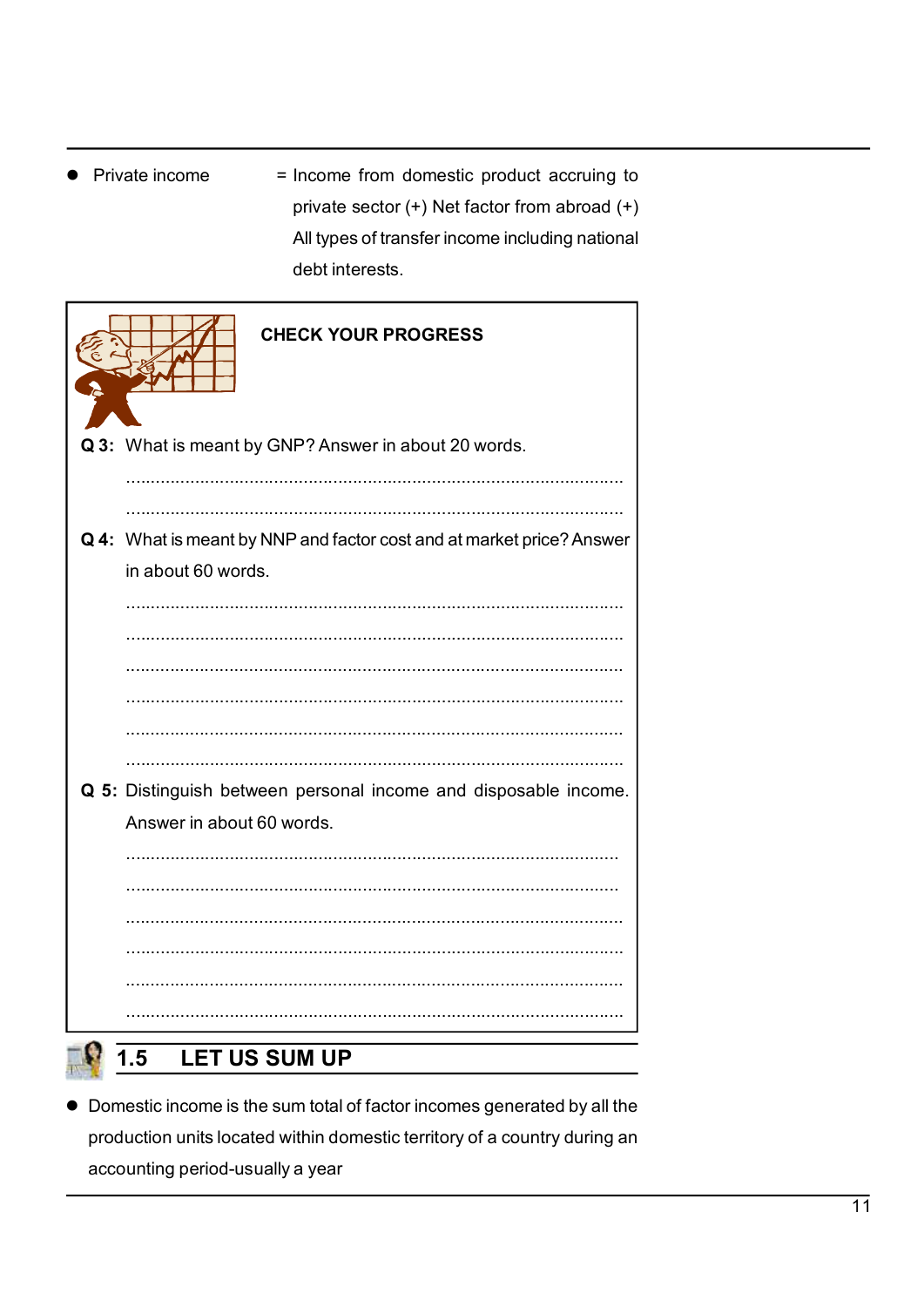- <ul>\n<li> National is the sum total of factor incomes earned by normal residents of a country in a particular accounting period.</li>\n<li> The difference between domestic and national income is the net factor income from abroad which is added to domestic income to get national</li>\n</ul>
- National is the sum total of factor incomes earned by normal residents<br>of a country in a particular accounting period.<br>The difference between domestic and national income is the net factor<br>income from abroad which is added <ul>\n<li> National is the sum total of factor incomes earned by normal residents of a country in a particular accounting period.</li>\n<li> The difference between domestic and national income is the net factor income from abroad which is added to domestic income to get national income.</li>\n<li> GDP is the total value of final goods and services produced in a country.</li>\n</ul> National is the sum total of factor incomes earned by normal residents<br>of a country in a particular accounting period.<br>The difference between domestic and national income is the net factor<br>income from abroad which is added income <ul>\n<li> National is the sum total of factor incomes earned by normal residents of a country in a particular accounting period.</li>\n<li> The difference between domestic and national income is the net factor income from abroad which is added to domestic income to get national income.</li>\n<li> GDP is the total value of final goods and services produced in a country during a period of time (usually a year)</li>\n<li> NDP is a measure of the economic output of a country that accounts for depreciation.</li>\n</ul> National is the sum total of factor incomes earned by normal residents<br>of a country in a particular accounting period.<br>The difference between domestic and national income is the net factor<br>income from abroad which is added <ul>\n<li> National is the sum total of factor incomes earned by normal residents of a country in a particular accounting period.</li>\n<li>The difference between domestic and national income is the net factor income from abroad which is added to domestic income to get national income.</li>\n<li> GDP is the total value of final goods and services produced in a country during a period of time (usually a year)</li>\n<li> NDP is a measure of the economic output of a country that accounts for depreciation.</li>\n<li> GNP is the value of a finished goods and services produced in a country during a period of time by her nations.</li>\n</ul> <ul>\n<li> National is the sum total of factor incomes earned by normal residents of a country in a particular accounting period.</li>\n<li> The difference between domestic and national income is the net factor income from abroad which is added to domestic income to get national income.</li>\n<li> GDP is the total value of final goods and services produced in a country during a period of time (usually a year)</li>\n<li> NDP is a measure of the economic output of a country that accounts for depreciation.</li>\n<li> GNP is the value of a finished goods and services produced in a country during a period of time by her nations.</li>\n<li> NNP is the net value of the goods and services produced by a country's nations, whether overseas or resident, in the period being measured.</li>\n</ul> National is the sum total of factor incomes earned by normal residents<br>of a country in a particular accounting period.<br>The difference between domestic and national income is the net factor<br>income<br>from abroad which is added
- 
- depreciation
- 
- <ul>\n<li>• National is the sum total of factor incomes earned by normal residents of a country in a particular accounting period.</li>\n<li>• The difference between domestic and national income is the net factor income from abroad which is added to domestic income to get national income.</li>\n<li>• GDP is the total value of final goods and services produced in a country during a period of time (usually a year)</li>\n<li>• NDP is a measure of the economic output of a country that accounts for depreciation.</li>\n<li>• GNP is the value of a finished goods and services produced in a country during a period of time by her nations.</li>\n<li>• NNP is the net value of the goods and services produced by a country's nations, whether overseas or resident, in the period being measured minus the amount of GNP required to purchase new goods to maintain existing depreciation.</li>\n</ul> National is the sum total of factor incomes earned by normal residents<br>of a country in a particular accounting period.<br>The difference between domestic and national income is the net factor<br>income from abroad which is added reational is the sum loan of ractor incomes earlied by hominal residents<br>of a country in a particular accounting period.<br>The difference between domestic and national income is the net factor<br>income from abroad which is add or a country in a particular accounting period.<br>The difference between domestic and national income is the net factor<br>income<br>from abroad which is added to domestic income to get national<br>income<br>GDP is the total value of fi ■ Interaction from abroad which is added to domestic income to get national<br>
income<br>
■ GDP is the total value of final goods and services produced in a country<br>
■ ONP is a measure of the economic output of a country that meone nonrabidad which is added to domestic income to germational<br>income<br>GDP is the total value of final goods and services produced in a country<br>during a period of time (usually a year)<br>NDP is a measure of the economic ou mome<br>
GDP is the total value of final goods and services produced in a country<br>
during a period of time (usually a year)<br>
NDP is a measure of the economic output of a country that accounts for<br>
depreciation<br>
GNP is the val ■ ODF is the total value of mining yous and services produced in a country<br>
■ NDP is a measure of the economic output of a country that accounts for<br>
■ NDP is the value of al finished goods and services produced in a coun MDP is a measure of the economic output of a country that accounts for<br>
depreciation<br>
GNP is the value of al finished goods and services produced in a country<br>
during a period of time by her nationals<br>
NNP is the net value reciation<br>
P is the value of al finished goods and services produced in a country<br>
ing a period of time by her nationals<br>
P is the net value of the goods and services produced by a country's<br>
ionals, whether overseas or re 1) Ajuja, H. L. (2007). Macroeconomics: Theory and Policy. New Delhi:<br>
9) Burnal and Service Special and Services produced by a country's<br>
1) Aluja, H. L. (2007). Macroeconomics: Theory and Policy. New Delhi:<br>
9) Personal NNP is the net value of the goods and services produced by a country's<br>nationals, whether overseas or resident, in the period being measured<br>minus the amount of GNP required to purchase new goods to maintain<br>existing depre 2) Baunmol, W. J. and Alan, S. B. (2006). Macroeconomics: Principles and Policy. New Delhi: Vinda Publications Limited.<br>
2) Dependence and Donuses received from employment or self-employment during a given period<br>
4 Dispos
- manus the amount of GNP required to purchase new goods to maintain<br>existing depreciation<br>Personal income is the individual's total earnings from salaries, wages,<br>pensions and bonuses received from employment or self-employ material existing depreciation<br>
Personal income is the individual's total earnings from salaries, wages,<br>
pensions and bonuses received from employment or self-employment<br>
during a given period<br>
Disposable personal income Personal income is the individual's total earnings from salaries, wages,<br>pensions and bonuses received from employment or self-employment<br>during a given period<br>Disposable personal income (DPI) is the total amount of money
- 

- 
- 
- 

nsions and bonuses received from employment or self-employment<br>ting a given period<br>posable personal income (DPI) is the total amount of money available<br>an individual to spend or save after taxes have been paid<br>1.6 FURTHER ● Disposable personal income (DPI) is the total amount of money available<br>for an individual to spend or save after taxes have been paid<br>1) Ajuja, H. L. (2007). Macroeconomics: Theory and Policy. New Delhi:<br>S.Chand & Co.<br>2 n individual to spend or save after taxes have been paid<br>
1.6 FURTHER READING<br>
3., H. L. (2007). Macroeconomics: Theory and Policy. New Delhi:<br>
annd & Co.<br>
mmol, W. J. and Alan, S. B. (2006). Macroeconomics: Principles and **1.6 FURTHER READING**<br> **EXECUTE A CONTROM FIND CONTROM CONTROM CONTROM CONTROM CONTROM CONTROM CONTROM CONTROM CONTROM CONTROM CONTROM CONTROM CONTROM CONTROM CONTROM CONTROM CONTROM CONTROM CONTROM CONTROM CONTROM CONTROM**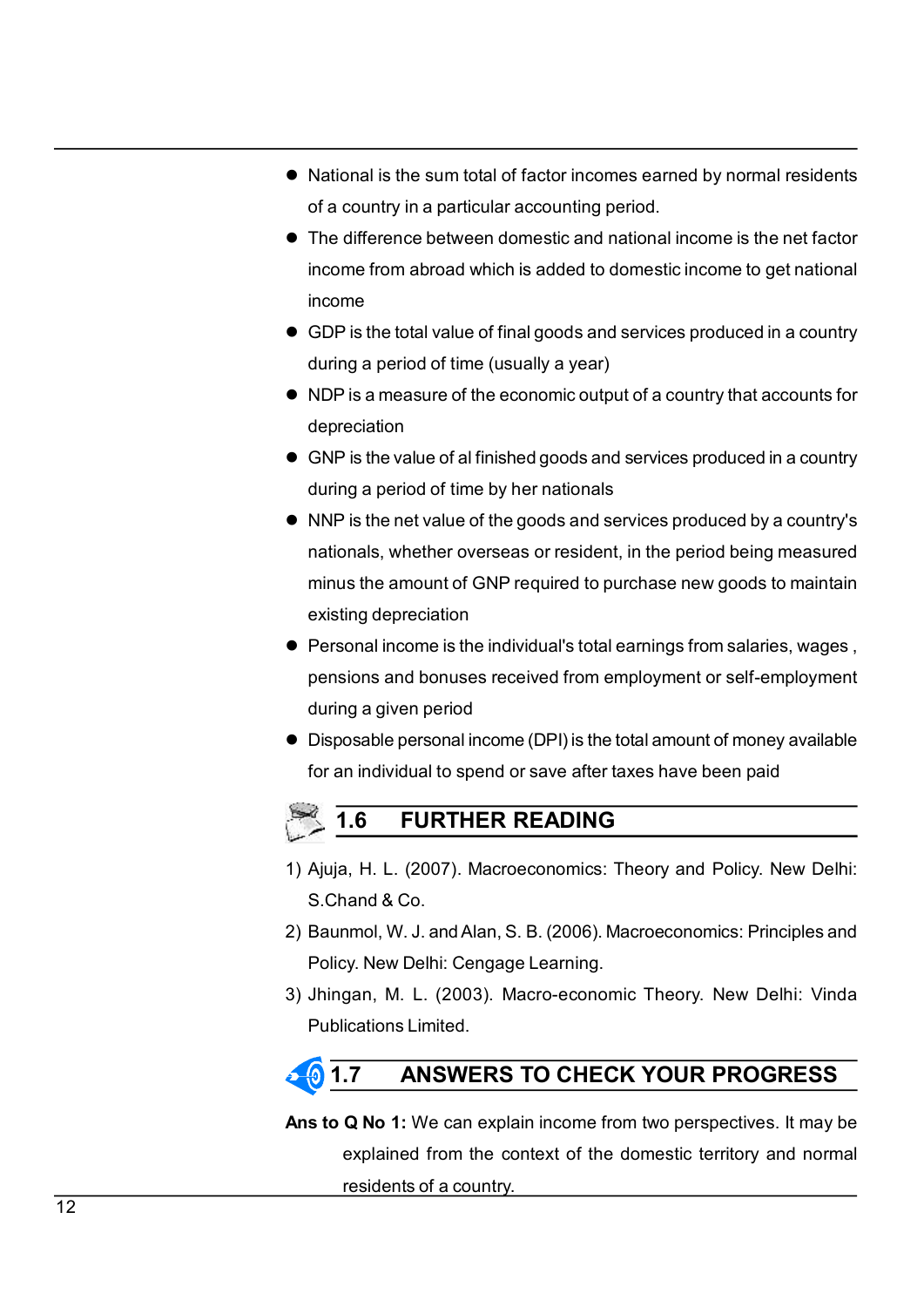- Ans to Q No 2: The major difference between the two is the net factor<br>income from abroad which is added to domestic income to get<br>national income.<br>Ans to Q No 3: GNP is the value of al finished goods and services produced **Q No 2:** The major difference between the two is the net factor<br>income from abroad which is added to domestic income to get<br>national income.<br>**Q No 3:** GNP is the value of al finished goods and services produced<br>in a count Q No 2: The major difference between the two is the net factor<br>income from abroad which is added to domestic income to get<br>national income.<br>Q No 3: GNP is the value of al finished goods and services produced<br>in a country d **Ans to Q No 2:** The major difference between the two is the net factor<br>income from abroad which is added to domestic income to get<br>national income.<br>**Ans to Q No 3:** GNP is the value of al finished goods and services produ Q No 2: The major difference between the two is the net factor<br>income from abroad which is added to domestic income to get<br>national income.<br>Q No 3: GNP is the value of al finished goods and services produced<br>in a country d
- 
- Ans to Q No 2: The major difference between the two is the net factor<br>income from abroad which is added to domestic income to get<br>national income.<br>Ans to Q No 3: GNP is the value of al finished goods and services produced<br> **Q No 2:** The major difference between the two is the net factor<br>income from abroad which is added to domestic income to get<br>rational income.<br>**Q No 3:** GNP is the value of al finished goods and services produced<br>in a count **Q No 2:** The major difference between the two is the net factor<br>income from abroad which is added to domestic income to get<br>rational income.<br>**Q No 3:** GNP is the value of al finished goods and services produced<br>in a count Q No 2: The major difference between the two is the net factor<br>income from abroad which is added to domestic income to get<br>national income.<br>Q No 3: GNP is the value of al finished goods and services produced<br>in a country d **Q No 2:** The major difference between the two is the net factor<br>income from abroad which is added to domestic income to get<br>antional income.<br>**Q No 3:** GNP is the value of al finished goods and services produced<br>in a count Q No 2: The major difference between the two is the net factor<br>income from abroad which is added to domestic income to get<br>national income.<br>Q No 3: GNP is the value of al finished goods and services produced<br>in a country d Ans to Q No 2: The major difference between the two is the net factor<br>income from abroad which is added to domestic income to get<br>national income.<br>Ans to Q No 3: GNP is the value of al finished goods and services produced<br> Q No 2: The major difference between the two is the net factor<br>income from abroad which is added to domestic income to get<br>national income.<br>Q No 3: GNP is the value of al finished goods and services produced<br>in a country d **COMPT A set all the many constant of the many complete self-employees and services and services and services produced**<br>in a country during a period of time by her nationals.<br>**Q No 4:** NNP is the net value of alt finished
- metrion in avoida which is added to domisate incorne to get<br> **a No 3:** GNP is the value of al finished goods and services produced<br>
in a country during a period of time by her nationals.<br> **Q No 4:** NNP is the net value of matorial microline.<br> **Q No 3:** GNP is the value of al finished goods and services produced<br> **in a country** during a period of time by her nationals.<br> **Q No 4:** NNP is the net value of the goods and services produced<br>
by a **CONTROL CONTROL CONTROL**<br> **CONTROL CONTROL**<br> **CONTROL CONTROL**<br> **CONTROL**<br> **CONTROL**<br> **CONTROL**<br> **CONTROL**<br> **CONTROL**<br> **CONTROL**<br> **CONTROL**<br> **CONTROL**<br> **CONTROL**<br> **CONTROL**<br> **CONTROL**<br> **CONTROL**<br> **CONTROL**<br> **CONTROL**<br> **CO** account. by a country's nationals, whether overseas or resident, in the period<br>being measured minus the amount of GNP required to purchase<br>new goods to maintain existing depreciation. National income at<br>factor cost (also known as n The mean of the matter and the mean of the mean of the mean of the mean of the mean of factor cost (also known as net national income) shows the income actually received by the factors of production.<br> **Ans to Q No 5:** Pers factor cost (also known as net national income) shows the income<br>actually received by the factors of production.<br>Ans to Q No 5: Personal income can be simply defined as the individual's<br>total earnings from salaries, wages **Ans to Q No 5:** Personal income can be simply defined as the individual's<br>total earnings from salaries, wages and bonuses received from<br>employment or self-employment during a given period. Disposable<br>personal income (DPI) total earnings from salaries, wages and bonuses received from<br>
employment or self-employment during a given period. Disposable<br>
personal income (DPI) is the total amount of money available for an<br>
individual to spend or sa Formation the following terms of the following terms and the form individual to spend or save after taxes have been paid. DPI is<br>different from personal income in that the former takes taxes into<br>account.<br>**1.8 MODEL QUESTI** individual to spend or save after taxes have been paid. DPI is<br>individual to spend or save after taxes have been paid. DPI is<br>different from personal income in that the former takes taxes into<br>account.<br>**4.3** MODEL QUESTION different from personal income in that the former takes taxes into<br>account.<br>
1.8 MODEL QUESTIONS<br>
Short Questions (Answer each question in about 100 words)<br>
Make a comparative analysis between domestic income and national<br>

- 
- income **JESTIONS**<br>wer each question in about 100 words)<br>alysis between domestic income and national<br>P at factor cost and at market price<br>is (Answer each question in about 400-500<br>Ilowing terms: GDP and NDP.<br>nonal income and dispo
- 
- words)
- 
-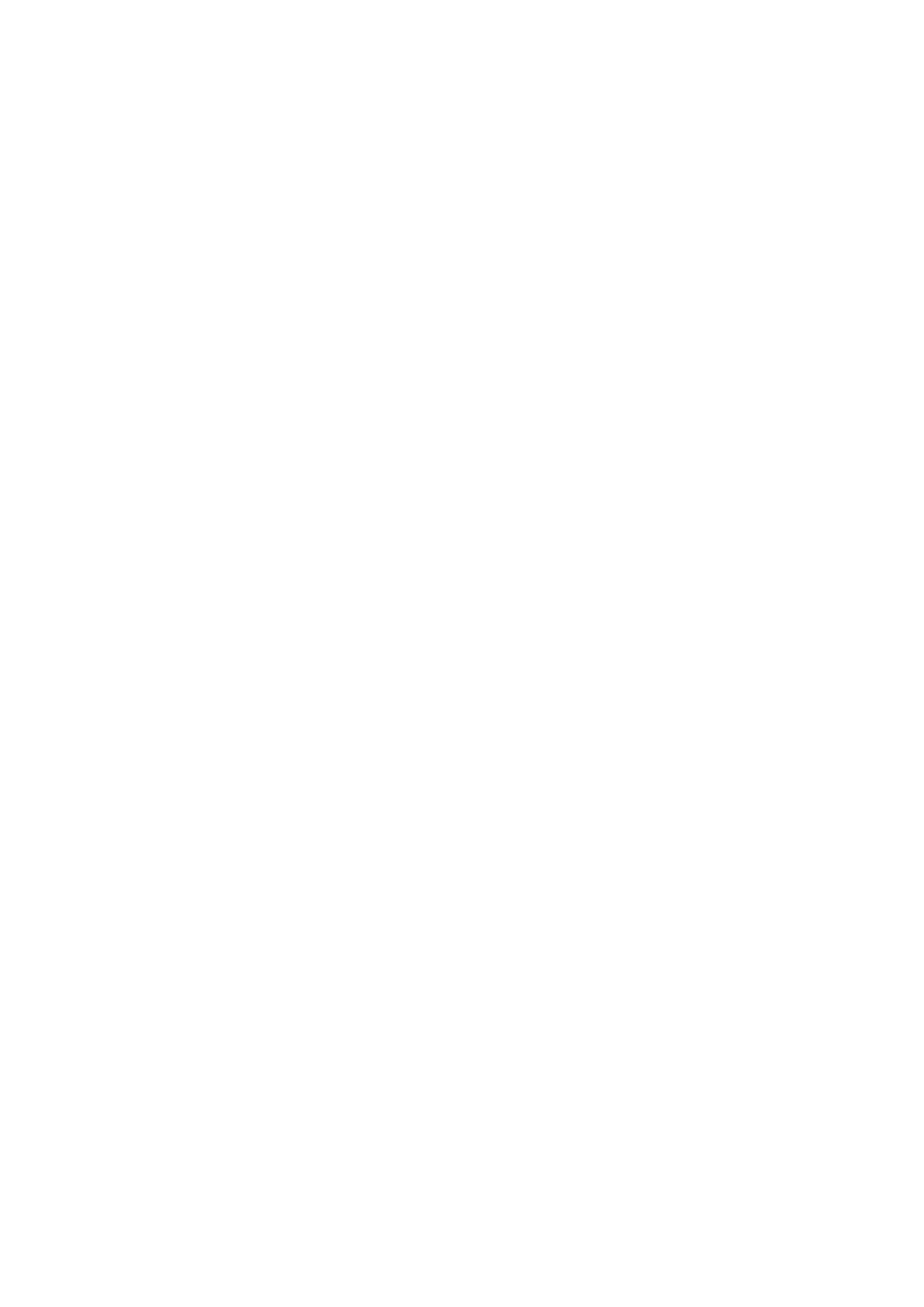2.3.2 Circular Flow in Four Sector Model<br>The four sector model is considered to be complicated as compared<br>to two and three sector model. But it is considered to be more realistic **2.3.2 Circular Flow in Four Sector Model**<br>The four sector model is considered to be complicated as compared<br>to two and three sector model. But it is considered to be more realistic<br>as a modern monetary economy comprises a **2.3.2 Circular Flow in Four Sector Model**<br>The four sector model is considered to be complicated as compared<br>to two and three sector model. But it is considered to be more realistic<br>as a modern monetary economy comprises a **2.3.2 Circular Flow in Four Sector Model**<br>The four sector model is considered to be complicated as compared<br>to two and three sector model. But it is considered to be more realistic<br>as a modern monetary economy comprises a **2.3.2 Circular Flow in Four Sector Model**<br>The four sector model is considered to be complicated as compared<br>to two and three sector model. But it is considered to be more realistic<br>as a modern monetary economy comprises a **2.3.2 Circular Flow in Four Sector Model**<br>The four sector model is considered to be complicated as compared<br>to two and three sector model. But it is considered to be more realistic<br>as a modern monetary economy comprises a **2.3.2 Circular Flow in Four Sector Model**<br>The four sector model is considered to be complicated as compared<br>to two and three sector model. But it is considered to be more realistic<br>as a modern monetary economy comprises a **Example 12.3.2 Circular Flow in Four Sector Model**<br>The four sector model is considered to be complicated as compared<br>to two and three sector model. But it is considered to be more realistic<br>as a modern monetary economy co **Example 12:3.2 Circular Flow in Four Sector Model**<br>The four sector model is considered to be complicated as compared<br>to two and three sector model. But it is considered to be more realistic<br>as a modern monetary economy co **2.3.2 Circular Flow in Four Sector Model**<br>The four sector model is considered to be complicated as compared<br>to two and three sector model. But it is considered to be more realistic<br>as a modern monetary economy comprises a **2.3.2 Circular Flow in Four Sector Model**<br>The four sector model is considered to be complicated as compared<br>to two and three sector model. But it is considered to be more realistic<br>as a modern monetary economy comprises a **2.3.2 Circular Flow in Four Sector Model**<br>The four sector model is considered to be complicated as compared<br>to two and three sector model. But it is considered to be more realistic<br>as a modern monetary economy comprises a **2.3.2 Circular Flow in Four Sector Model**<br>The four sector model is considered to be complicated as compared<br>to two and three sector model. But it is considered to be more realistic<br>as a modern monetary economy comprises a The four sector model is considered to be complicated as compared<br>to two and three sector model. But it is considered to be more realistic<br>as a modern monetary economy comprises a network of four sector<br>economy such as hou The boar sector intederis considered to be compineded as compared<br>to two and three sector model. But it is considered to be more realistic<br>as a modern monetary economy comprises a network of four sector<br>economy such as hou is the dimension model in butting considered to be more realistic<br>as a modern monetary economy comprises a network of four sector<br>economy such as household sector, firms or producing sector,<br>government sector and financial as a modern monetary economy compneses a network of rotar sector<br>economy such as household sector, firms or producing sector,<br>government sector and financial sector. In four sectors model, we<br>have Household Sector, Busines Economy stach as hotsehold sector, infins or producing sector, government sector and financial sector. In four sectors model, we have Household Sector, Business, Government, and External Sector. Here External sector sells government sector and minimals sector. In four sectors inoder, we<br>have Household Sector, Business, Government, and External<br>Sector .Here External sector sells goods and services to Household<br>Sector and Business Sector in t Frace Frotashold Sector, business, Obvernment, and External<br>Sector Here External sector sells goods and services to Household<br>Sector and Business Sector in terms of imports and buys from the<br>Business Sector in terms of exp

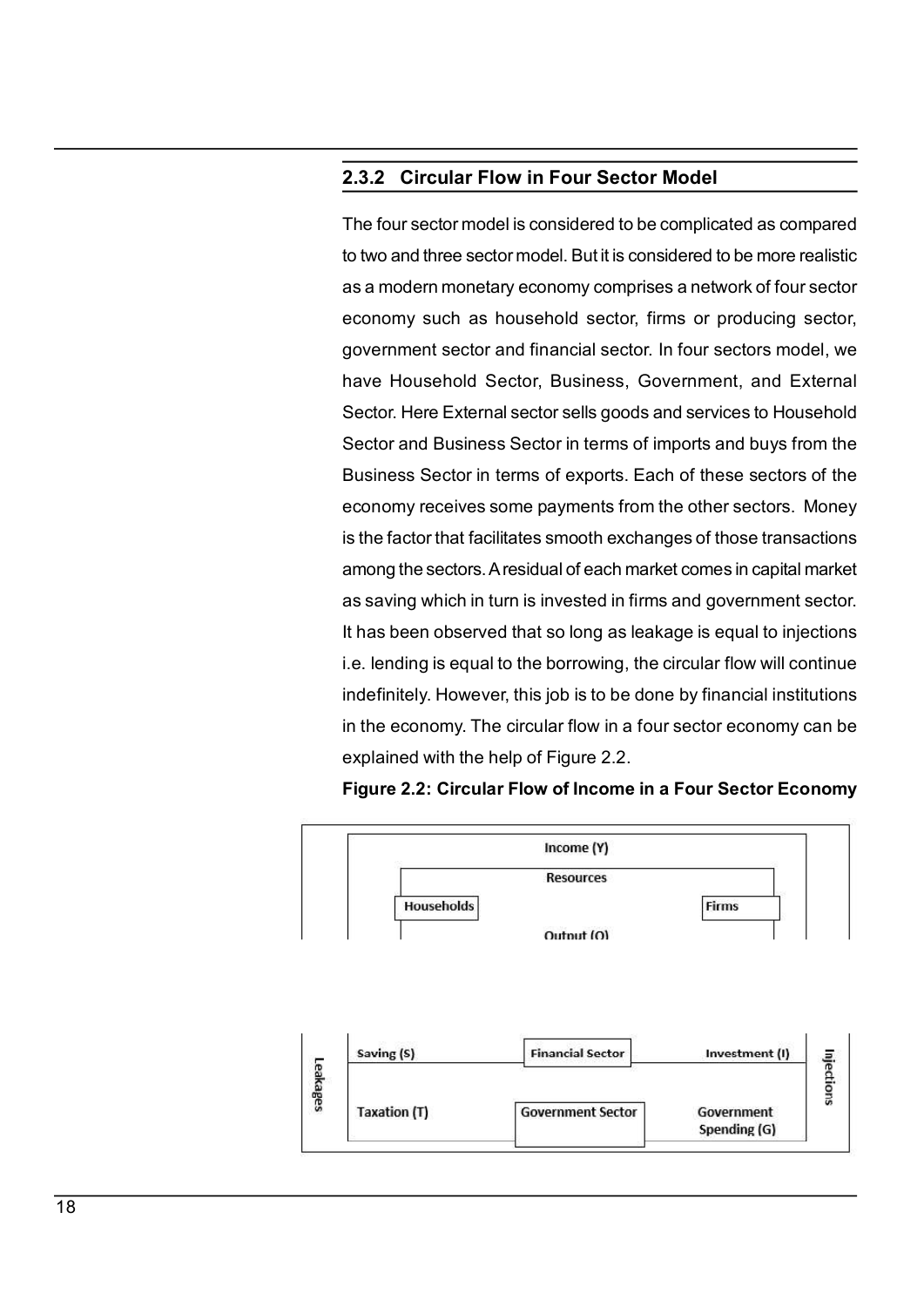As shown in Figure 2.2, in a four sector economy, along<br>usehold, firms and government sector, financial sector is<br>re. There has been simultaneous flow of resources among<br>pur sectors. There is flow from the rest of the sect As shown in Figure 2.2, in a four sector economy, along<br>with household, firms and government sector, financial sector is<br>also there. There has been simultaneous flow of resources among<br>these four sectors. There is flow fro As shown in Figure 2.2, in a four sector economy, along<br>with household, firms and government sector, financial sector is<br>also there. There has been simultaneous flow of resources among<br>these four sectors. There is flow fro As shown in Figure 2.2, in a four sector economy, along<br>with household, firms and government sector, financial sector is<br>also there. There has been simultaneous flow of resources among<br>these four sectors. There is flow fro As shown in Figure 2.2, in a four sector economy, along<br>with household, firms and government sector, financial sector is<br>also there. There has been simultaneous flow of resources among<br>these four sectors. There is flow fro As shown in Figure 2.2, in a four sector economy, along<br>with household, firms and government sector, financial sector is<br>also there. There has been simultaneous flow of resources among<br>these four sectors. There is flow fro As shown in Figure 2.2, in a four sector economy, along<br>with household, firms and government sector, financial sector is<br>also there. There has been simultaneous flow of resources among<br>these four sectors. There is flow fro As shown in Figure 2.2, in a four sector economy, along<br>with household, firms and government sector, financial sector is<br>also there. There has been simultaneous flow of resources among<br>these four sectors. There is flow fro As shown in Figure 2.2, in a four sector economy, along<br>with household, firms and government sector, financial sector is<br>also there. There has been simultaneous flow of resources among<br>these four sectors. There is flow fro As shown in Figure 2.2, in a four sector economy, along<br>with household, firms and government sector, financial sector is<br>also there. There has been simultaneous flow of resources among<br>these four sectors. There is flow fro As shown in Figure 2.2, in a four sector economy, along<br>with household, firms and government sector, financial sector is<br>also there. There has been simultaneous flow of resources among<br>these four sectors. There is flow fro As shown in Figure 2.2, in a four sector economy, along<br>with household, firms and government sector, financial sector is<br>also there. There has been simultaneous flow of resources among<br>these four sectors. There is flow fro As shown in Figure 2.2, in a four sector economy, along<br>with household, firms and government sector, financial sector is<br>also there. There has been simultaneous flow of resources among<br>these four sectors. There is flow fro Maxim in Figure 2.2, an a four-mode construction, a construction is<br>with household, firms and government sector, financial sector is<br>also there. There has been simultaneous flow of resources among<br>these four sectors. There what incussions, thins and government sector, insincial sectors is also there. There has been simultaneous flow fresources among these four sectors. There is flow from the rest of the sectors to the government sector in te the principal and interest. This increased with the principal and interest four sectors. There is flow from the rest of the sectors to the government sector in terms of tax and non-tax revenue. Similarly, there is outflow these four sectors. There is now nonfinerest of the sectors to the<br>government sector in terms of tax and non-tax revenue. Similarly,<br>there is outflow from the government sector in terms of spending<br>incurred by the governme there is outflow from the government sector in terms of spending<br>incurred by the government. There has been again flow of resources<br>from the household sector to financial sector and vice-versa. The<br>household sector keeps t In this sector the chapter is a discussion is matted as economic method sector the minderst. There is flow of resources from the financial sector to the household sector is terms of loan to the household sector. Similarly, In microscolor every site in savings in minicial sector to earn<br>interest. There is flow of resources from the financial sector of the<br>household sector in terms of loan to the household sector. Similarly,<br>there has been inf interest. There is how or resources horn three mandats sector of the mandat sector. Similarly, there has been inflow and outflow of resources between business firm and government sector. To make investment, the firms take

# ACCOUNTING

Interel has been informal of the interedential sector. Similarly,<br>there has been inflom and outflow of resources between business<br>firm and government sector. To make investment, the firms take<br>loan from the financial secto The man governminow and uculow of resolutions between business<br>firm and government sector. To make inversement, the firms take<br>loan from the financial sector and there is outflow of resources from<br>the business firm to the Final and government sector. To make investment, the finitials according the business firm to the financial sector in terms of repayment of the principal and interest. This is process of flow of resources among different s From the minimate recount and the file solution of the principal and interest. This is process of flow of resources among<br>the principal and interest. This is process of flow of resources among<br>different sectors of an econo The principal and interest. This is process of flow of resources among<br>the principal and interest. This is process of flow of resources among<br>different sectors of an economy.<br>2.4 DIFFERENT FORMS OF NATIONAL INCOME<br>ACCOUNTI The philologia and interest. This is plotess of how of resources aniong<br>different sectors of an economy.<br>**ACCOUNTING**<br>In this section of the chapter, a discussion is carried out regarding the<br>different forms of National In **EXECT SOF ANTIONAL INCOME<br>
ACCOUNTING**<br>
In this section of the chapter, a discussion is carried out regarding the<br>
different forms of National Income accounting. National Income Accounting<br>
is a set of procedures and tech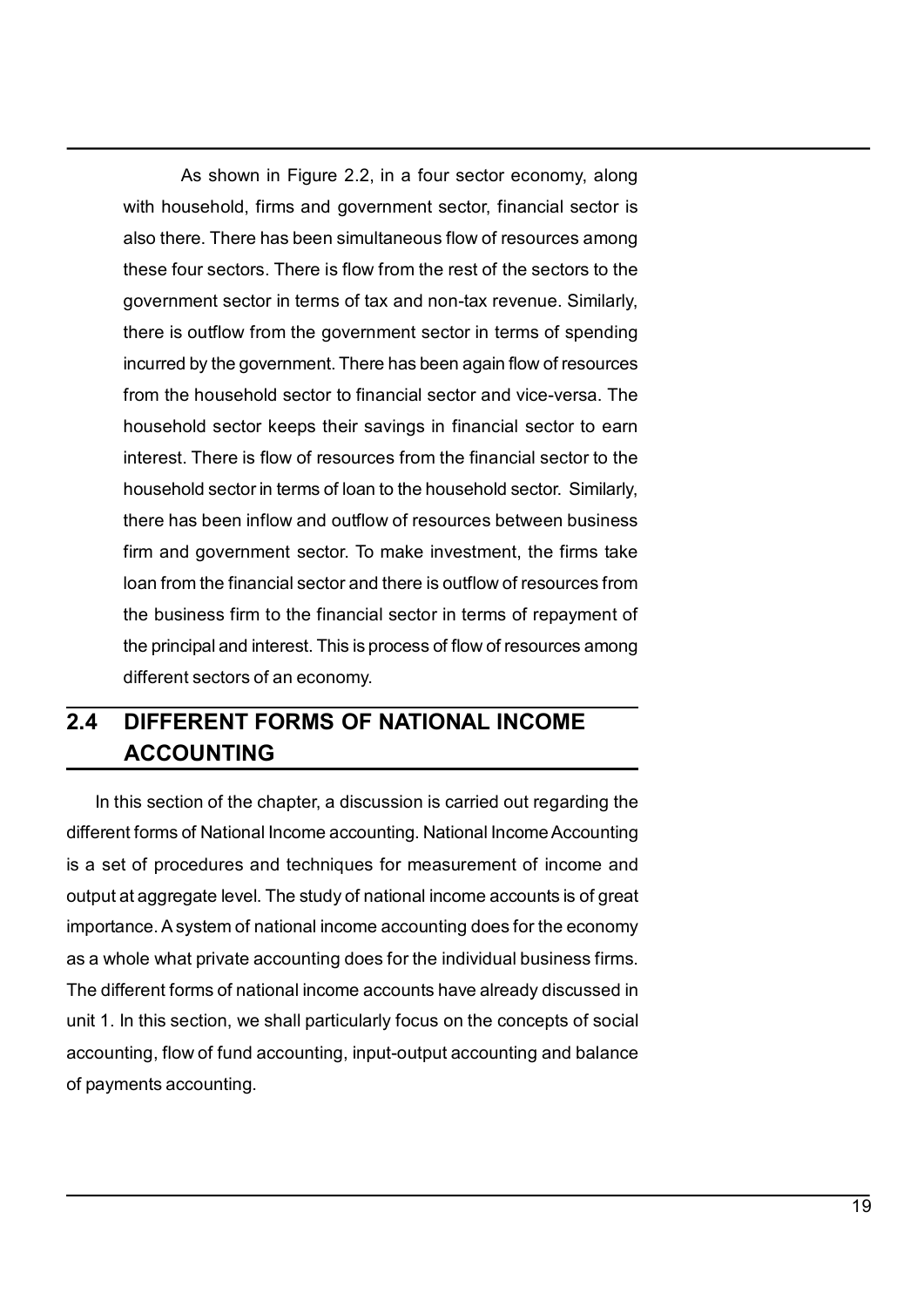2.4.1 Social Accounting<br>
In the previous section, we have discussed about national income<br>
accounting. In this section, a detailed discussion is carried out on **2.4.1 Social Accounting**<br>
In the previous section, we have discussed about national income<br>
accounting. In this section, a detailed discussion is carried out on<br>
the concept and importance of social accounting. Social acc **2.4.1 Social Accounting**<br>
In the previous section, we have discussed about national income<br>
accounting. In this section, a detailed discussion is carried out on<br>
the concept and importance of social accounting. Social acc **2.4.1 Social Accounting**<br>
In the previous section, we have discussed about national income<br>
accounting. In this section, a detailed discussion is carried out on<br>
the concept and importance of social accounting. Social acc **2.4.1 Social Accounting**<br>
In the previous section, we have discussed about national income<br>
accounting. In this section, a detailed discussion is carried out on<br>
the concept and importance of social accounting. Social acc **2.4.1 Social Accounting**<br>In the previous section, we have discussed about national income<br>accounting. In this section, a detailed discussion is carried out on<br>the concept and importance of social accounting. Social accoun **2.4.1 Social Accounting**<br>
In the previous section, we have discussed about national income<br>
accounting. In this section, a detailed discussion is carried out on<br>
the concept and importance of social accounting. Social acc **2.4.1 Social Accounting**<br>
In the previous section, we have discussed about national income<br>
accounting. In this section, a detailed discussion is carried out on<br>
the concept and importance of social accounting. Social acc **2.4.1 Social Accounting**<br>
In the previous section, we have discussed about national income<br>
accounting. In this section, a detailed discussion is carried out on<br>
the concept and importance of social accounting. Social acc **Example 12.4.1 Social Accounting**<br>
In the previous section, we have discussed about national income<br>
accounting. In this section, a detailed discussion is carried out on<br>
the concept and importance of social accounting. S **2.4.1 Social Accounting**<br>
In the previous section, we have discussed about national income<br>
accounting. In this section, a detailed discussion is carried out on<br>
the concept and importance of social accounting. Social acc **2.4.1 Social Accounting**<br>In the previous section, we have discussed about national income<br>accounting. In this section, a detailed discussion is carried out on<br>the concept and importance of social accounting. Social accoun **2.4.1 Social Accounting**<br>In the previous section, we have discussed about national income<br>accounting. In this section, a detailed discussion is carried out on<br>the concept and importance of social accounting. Social accoun In the previous section, we have discussed about national income<br>accounting. In this section, a detailed discussion is carried out on<br>the concept and importance of social accounting. Social accounting<br>is often used as an u rithe previous section, we have usedsseed about hadional incomic<br>accounting. In this section, a detailed discussion is carried out on<br>the concept and importance of social accounting. Social accounting<br>is often used as an u accounting. In this section, a detailed discussion is carried out on<br>the concept and importance of social accounting. Social accounting<br>is often used as an umbrella term to describe a broad field of<br>research and practice. accounting. Social accounting. Social accounting<br>is often used as an umbrella term to describe a broad field of<br>research and practice. It is the process of communicating the social<br>and environmental effects of organization as oten tased as an ambiedatem to describe a broad lied of<br>research and practice. It is the process of communicating the social<br>and environmental effects of organizations' economic actions to<br>particular interest groups wit research and practice. It is the process of communicating the social<br>and environmental effects of organizations' economic actions to<br>particular interest groups within society and to society at large. It is<br>generally observ and environmental enects or organizations economic actions to<br>particular interest groups within society and to society at large. It is<br>generally observed that different terms has been used to represent<br>Social Accounting su pericular interest groups within society and to society at range. This<br>generally observed that different terms has been used to represent<br>Social Accounting such as social accounting and auditing, social<br>accountability, soc Social Accounting such as social accounting and auditing, social<br>accountability, social and environmental accounting, corporate social<br>reporting, corporate social responsibility reporting, non-financial<br>reporting or accoun ocolar Accounting steri as social accounting and additing, social<br>accountability, social and environmental accounting, corporate social<br>reporting, corporate social responsibility reporting, non-financial<br>reporting or accou ecountrially, social and environmental ecocuting, corporate social<br>reporting, corporate social responsibility reporting, non-financial<br>reporting or accounting. But the concept of Social Accounting is<br>commonly used in the c reporting, corporate social responsionity reporting, non-infanctarieptorting or accounting. But the concept of Social Accounting is commonly used in the context of business, or corporate social responsibility (CSR), althou mly used in the context of business, or corporate social sibility (CSR), although any organisation, including NGOs, ss, and government agencies may engage in social ting. In this context, Professor David Crowther, defines commonly used in the collect or business, or corporate social<br>responsibility (CSR), although any organisation, including NGOs,<br>charities, and government agencies may engage in social<br>accounting as an approach to reporting responsionity (COT), antiodynt any organisation, including itcos,<br>charities, and government agencies may engage in social<br>accounting is m approach to reporting a firm's activities which<br>stresses the need for the identifica channes, and government agencies may engage in social<br>accounting. In this context, Professor David Crowther, defines social<br>accounting as an approach to reporting a firm's activities which<br>stresses the need for the identif accounting. In this collect, it rotessor David Crowtnet, definites social<br>accounting as an approach to reporting a firm's activities which<br>stresses the need for the identification of socially relevant behaviour,<br>the determ accounting as an applicant to reporting a infirs activities which stresses the need for the identification of socially relevant behaviour, the determination of those to whom the company is accountable for its social perfor

stresses the need for the dentification of socially relevant behaviour, the determination of those to whom the company is accountable for its social performance and the development of appropriate measures and reporting tec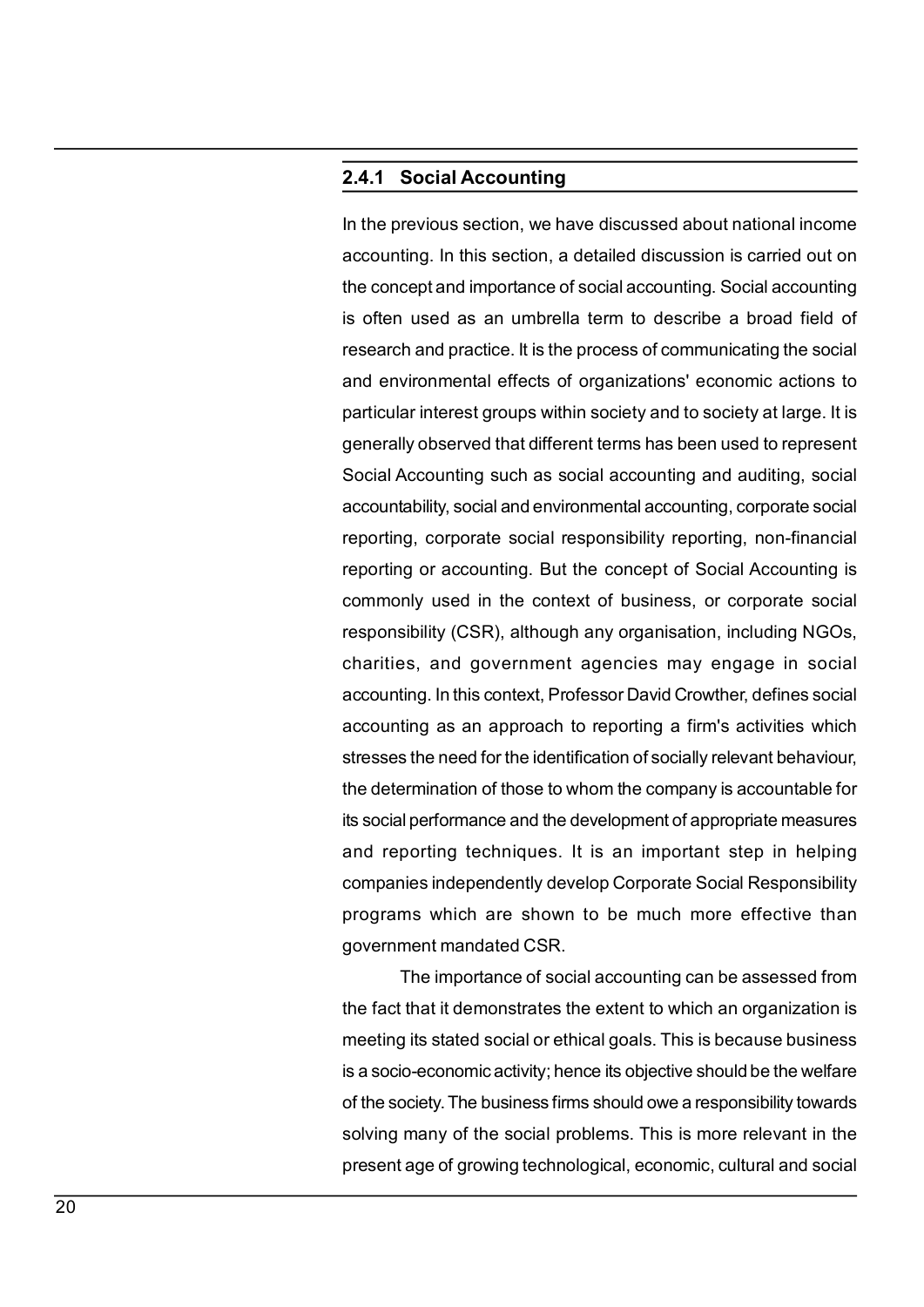awareness. The accounting system has not only to fulfill its<br>stewardship function, but also to accomplish its social functions. It<br>has been generally observed that changing environments and social<br>parameters have compelled awareness. The accounting system has not only to fulfill its<br>stewardship function, but also to accomplish its social functions. It<br>has been generally observed that changing environments and social<br>parameters have compelled awareness. The accounting system has not only to fulfill its<br>stewardship function, but also to accomplish its social functions. It<br>has been generally observed that changing environments and social<br>parameters have compelled awareness. The accounting system has not only to fulfill its<br>stewardship function, but also to accomplish its social functions. It<br>has been generally observed that changing environments and social<br>parameters have compelled awareness. The accounting system has not only to fulfill its<br>stewardship function, but also to accomplish its social functions. It<br>has been generally observed that changing environments and social<br>parameters have compelled awareness. The accounting system has not only to fulfill its<br>stewardship function, but also to accomplish its social functions. It<br>has been generally observed that changing environments and social<br>parameters have compelled awareness. The accounting system has not only to fulfill its<br>stewardship function, but also to accomplish its social functions. It<br>has been generally observed that changing environments and social<br>parameters have compelled awareness. The accounting system has not only to fulfill its<br>stewardship function, but also to accomplish its social functions. It<br>has been generally observed that changing environments and social<br>parameters have compelled awareness. The accounting system has not only to fulfill its<br>stewardship function, but also to accomplish its social functions. It<br>has been generally observed that changing environments and social<br>parameters have compelled awareness. The accounting system has not only to fulfill its<br>stewardship function, but also to accomplish its social functions. It<br>has been generally observed that changing environments and social<br>parameters have compelled awareness. The accounting system has not only to fulfill its<br>stewardship function, but also to accomplish its social functions. It<br>has been generally observed that changing environments and social<br>parameters have compelled awareness. The accounting system has not only to fulfill its<br>stewardship function, but also to accomplish its social functions. It<br>has been generally observed that changing environments and social<br>parameters have compelled awareness. The accounting system has not only to fulfill its<br>stewardship function, but also to accomplish its social functions. It<br>has been generally observed that changing environments and social<br>parameters have compelled stewardship function, but also to accomplish its social functions. It<br>these bendering function, but also to accomplish its social functions. It<br>has been generally observed that changing environments and social<br>parameters h social and the social social productions. The social and the social has been generally observed that changing environments and social parameters have compelled business enterprises to account and report information with re massocing business the actual propertion and social<br>parameters have compelled business enterprises to account and<br>report information with regard to discharge of their social<br>responsibilities. There has been significant ris persumes have complene ouslass energieses on excount and<br>responsibilities. There has been significant rise in the importance<br>of social accounting as a result of high level industrialization which<br>has brought many problems For information with regard to discursing to the information consibilities. There has been significant rise in the importance ocial accounting as a result of high level industrialization which brought many problems to the solisalisms. There has been signimeant itse in the importance<br>orial accounting as a result of high level industrialization which<br>brought many problems to the society. To nullify the adverse<br>cts of industrialization, it req or social accounting as a losaint or ingin term and saturatization, which adverse effects of industrialization, it requires huge amounts of fund for disposal of their waste product and invest substantial amount in social a social difficultation, it requires huge amounts of fund for<br>tots of industrialization, it requires huge amounts of fund for<br>operal of their waste product and invest substantial amount in<br>lal activities. The concept of soci brises or insustrimation, in tyquinos inger amoditor and ionination in social activities. The concept of socialistic pattern of society, civil<br>rights movement, environmental protection, ecological conservation<br>groups, in bosar of their waste product and invest substantial amount in<br>ial activities. The concept of socialistic pattern of society, civil<br>ts movement, environmental protection, ecological conservation<br>ups, increasing awareness of Social accounting, the social system of social accounting and environmental protection, ecological conservation<br>groups, increasing awareness of society towards corporate social<br>contribution etc are some of the other facto are notion that the society towards corporate social<br>ups, increasing awareness of society towards corporate social<br>tribution etc are some of the other factors for increasing<br>areness about social awareness. The benefits of Figure 1.1 Social accounting and the ending and the social and inproves the theories about social and and the factors for increasing areness about social awareness. The benefits of social and the distribution etc are some

- 
- 
- 
- Social accounting acts as an evidence of social commitment and in solid solid and waterness. The benefits of the employed of the business firm have been listed below:<br>
It gives an opportunity to the business firm to fulfill its social<br>
doligation and to inform or the general publi Social representation to the usiness immediate best in the twist.<br>  $\triangleright$  If gives an opportunity to the business firm to fulfill its social<br>
doligation and to inform the general public as well as the<br>
government to form is given an opportunity of the business limit to durin its social<br>displacion and to inform the general public as well as the<br>government to form correct opinion.<br>Social accounting helps to counter the adverse publicity or<br>c Supplacement to form correct optional public as well as the system and government to form correct option.<br>  $\triangleright$  Social accounting helps to counter the adverse publicity or<br>  $\triangleright$  It also assists management in formulati
- 
- 
-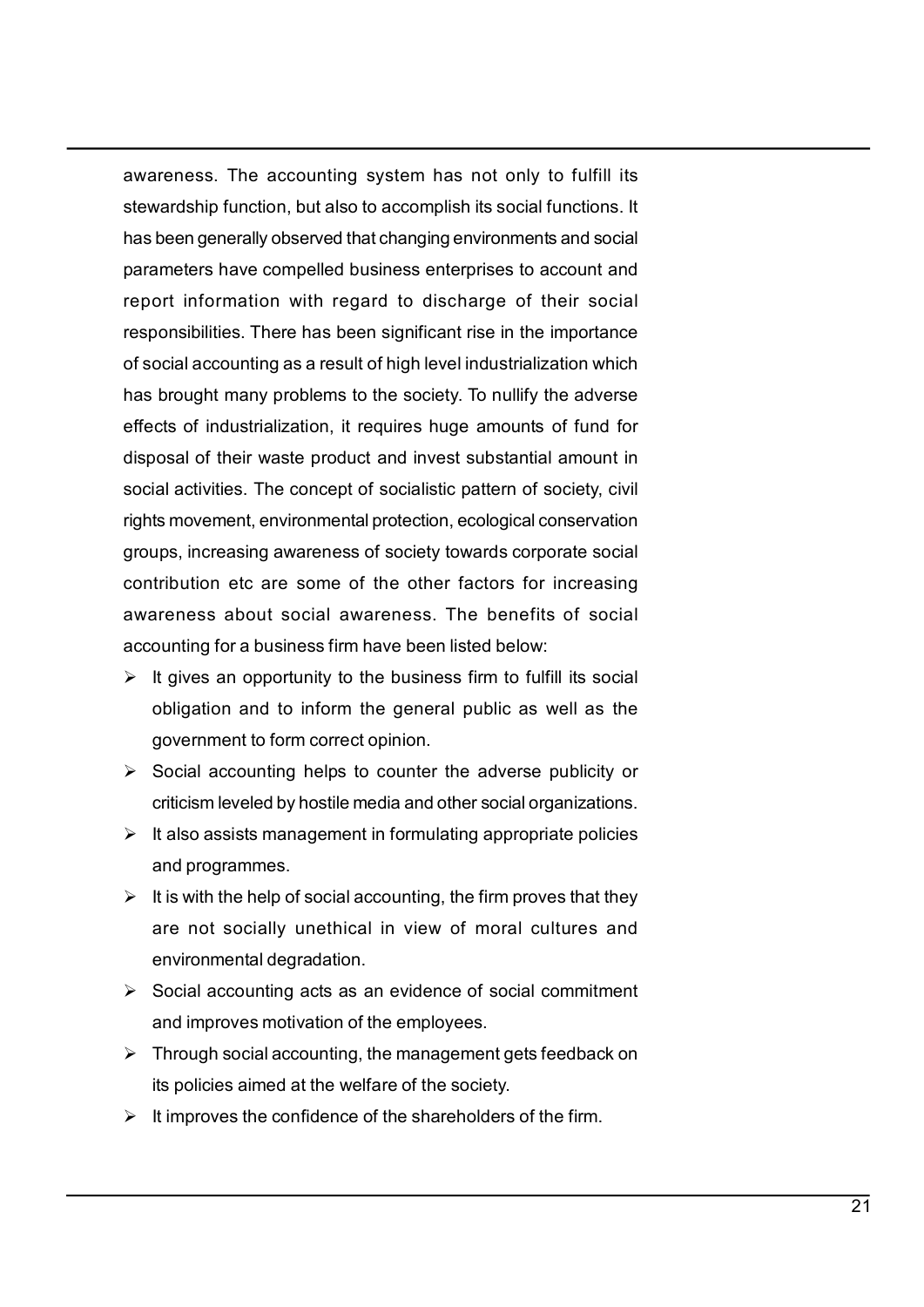

branches of a national economics for analysis. He was honoured with the Nobel Prize in Economics for analysis. He was honoured with the Nobel Prize in Economies of a national economy or different regional economies.<br>The fa The famous economist Wassily Leontief is medel depicts inter-<br>The famous experiment with the famous end of the very important areas of economic<br>study. It has been frequently and rigorously used in economics. In<br>economics, **Example 12**<br> **Example 12**<br> **Example 12**<br> **Example 12**<br> **Example 12**<br> **Example 12**<br> **Example 12**<br> **Example 12**<br> **Example 12**<br> **Example 12**<br> **Example 12**<br> **Example 12**<br> **Example 12**<br> **Example 12**<br> **Example 12**<br> **Example 12 Example 12**<br> **Example 12**<br> **Example 12**<br> **Example 12**<br> **Example 12**<br> **Example 12**<br> **Example 12**<br> **Example 12**<br> **Example 12**<br> **Example 12**<br> **Example 12**<br> **Example 12**<br> **Example 12**<br> **Example 12**<br> **Example 12**<br> **Example 12** Input-Output Accounting<br>
Input-Output Accounting<br>
utput analysis is one of the very important areas of economics. In<br>
inics, an input-output model is a quantitative economic<br>
ue that represents the interdependencies betwee **Example 12**<br> **Example:** Cutput Accounting<br>
Input-Output analysis is one of the very important areas of economic<br>
study. It has been frequently and rigorously used in economics. In<br>
economics, an input-output model is a qu **2.4.2 Input-Output Accounting**<br>
Input-Output analysis is one of the very important areas of economic<br>
study. It has been frequently and rigorously used in economics. In<br>
economics, an input-output model is a quantitative **2.4.2 Input-Output Accounting**<br>Input-Output analysis is one of the very important areas of economics study. It has been frequently and rigorously used in economics. In<br>economics, an input-output model is a quantitative ec Input-Output analysis is one of the very important areas of economic<br>study. It has been frequently and rigorously used in economics. In<br>economics, an input-output model is a quantitative economic<br>technique that represents mpar-orapar anarysis is one or the very important areas or economics tudy. It has been frequently and rigorously used in economics. In economics, an input-output model is a quantitative economic technique that represents t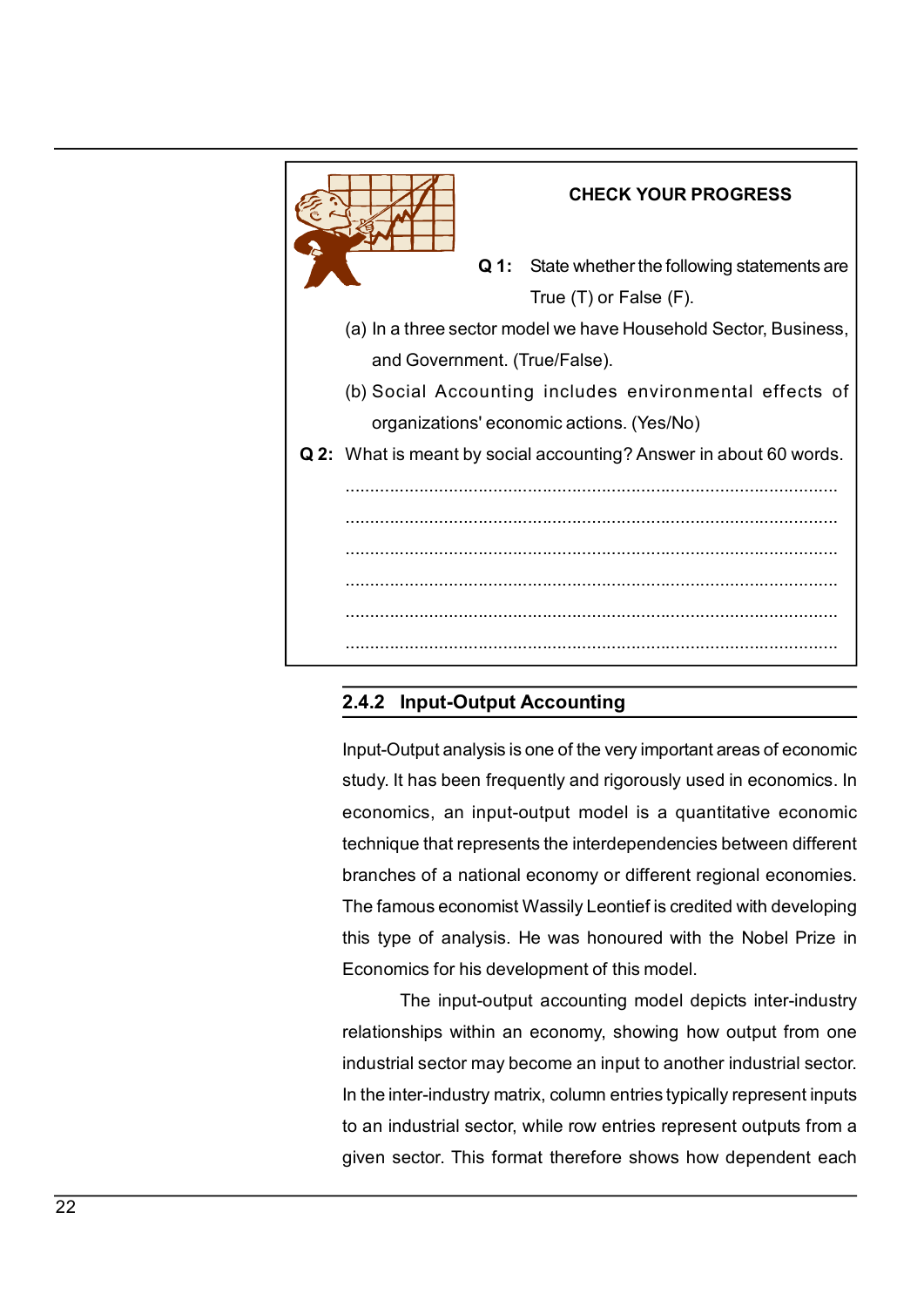sector is on every other sector, both as a buyer of outputs from<br>other sectors and as a supplier of inputs. Each column of the input-<br>output matrix shows the monetary value of inputs to each sector<br>and each row represents sector is on every other sector, both as a buyer of outputs from<br>other sectors and as a supplier of inputs. Each column of the input-<br>output matrix shows the monetary value of inputs to each sector<br>and each row represents sector is on every other sector, both as a buyer of outputs from<br>other sectors and as a supplier of inputs. Each column of the input-<br>output matrix shows the monetary value of inputs to each sector<br>and each row represents sector is on every other sector, both as a buyer of outputs from<br>other sectors and as a supplier of inputs. Each column of the input-<br>output matrix shows the monetary value of inputs to each sector<br>and each row represents The following assumption and the following and the following assumption of the input-<br>The following assumption of the input-matrix shows the monetary value of inputs to each sector<br>th row represents the value of each secto Sector is on every other sector, both as a buyer of outputs from<br>other sectors and as a supplier of inputs. Each column of the input-<br>output matrix shows the monetary value of inputs to each sector<br>and each row represents tor is on every other sector, both as a buyer of outputs from<br>Freedors and as a supplier of inputs. Each column of the input-<br>but matrix shows the monetary value of inputs to each sector<br>reach row represents the value of e sector is on every other sector, both as a buyer of outputs from<br>other sectors and as a supplier of inputs. Each column of the input-<br>output matrix shows the monetary value of ench sector's outputs.<br>The following assumpti Sector is on every other sector, both as a buyer of outputs from<br>
other sectors and as a supplier of inputs. Each column of the input-<br>
output matrix shows the monetary value of inputs to each sector<br>
and each row represe for is on every other sector, both as a buyer of outputs from<br>or sectors and as a supplier of inputs. Each column of the input-<br>out matrix shows the monetary value of inputs to each sector<br>each row represents the value of is on every other sector, both as a buyer of outputs from<br>ectors and as a supplier of inputs. Each column of the input-<br>matrix shows the monetary value of each sector's outputs.<br>The following assumptions are adopted for in

analysis:

- 
- combination)
- 

stator is on every other sector, bout as a culyer of douglas non-<br>output matrix shows the monetary value of inputs to each sector<br>and each row represents the value of each sector's outputs.<br>The following assumptions are a of extra and and supplied of inputs. Lead both that subset of the monetary value of singular other than the output<br>and each row represents the value of each sector's outputs.<br>The following assumptions are adopted for input section to the method of the sector is used as the presents the value of each sector's outputs.<br>
The following assumptions are adopted for input output<br>
analysis:<br>  $\triangleright$  Each sector (or industry) produces only one homoge and examples The following assumptions are adopted for input output<br>analysis:<br> $\triangleright$  Each sector (or industry) produces only one homogeneous<br>commodity and there is no joint production.<br> $\triangleright$  Each sector (or industry) use Analysis:<br>  $\triangleright$  Each sector (or industry) produces only one homogeneous<br>
commodity and there is no joint production.<br>  $\triangleright$  Each sector (or industry) use fixed input ratio (or factor<br>
combination)<br>  $\triangleright$  The productio interysis.<br>
► Each sector (or industry) produces only one homogeneous<br>
commodity and there is no joint production.<br>
► Each sector (or industry) use fixed input ratio (or factor<br>
combination)<br>
► The production of each sect Example to throusay pional commodity and the is in big commodity and the is in big fixed input ratio (or factor<br>  $\triangleright$  Each sector (or industry) use fixed input ratio (or factor<br>
commodity and each sector (or industry) i Each sector (or industry) use fixed input ratio (or factor<br>
combination)<br>  $\triangleright$  Encelector (or industry) is subject to constant<br>
return to scale.<br>
Based on the above assumptions, the input output<br>
accounting deals with t Example that we have a state and for industry and the scheme of the production of each sector (or industry) is subject to constant return to scale.<br>
Based on the above assumptions, the input output<br>
accounting deals with t The production of each sector (or industry) is subject to constant<br>
return to scale.<br>
Based on the above assumptions, the input output<br>
accounting deals with the problem of internal consistency in terms<br>
of equality of dem Frame to exact to the deal of indeasy), is subject to constant<br>return to scale.<br>Based on the above assumptions, the input output<br>accounting deals with the problem of internal consistency in terms<br>of equality of demand and From the sector. From the above assumptions, the input output<br>Based on the above assumptions, the input output<br>of equality of demand and supply of sectoral output. The output of a<br>sector is used as intermediate inputs for is our intereduced and the problem and consistency in terms of equality of demand and supply of sectoral output. The output of a<br>sector is used as intermediate inputs for other sectors of the economy<br>as well as for final c accounting useas wint ine plocement or internal contrastency in relating<br>estorts is used as intermediate inputs for other sectors of the economy<br>as well as for final consumption. The final consumption includes<br>household co my or dentant and stappty or sectoral dupta. The duptation as as for final consumption. The final consumption includes<br>as for final consumption. The final consumption includes<br>as for final consumption, government consumpti securi a user a simultime anglua the putation in the content security as well as for final consumption, government consumption, investment demand, inventory demand and export demand of a particular output.<br>But a part of th as well as in mate consumption. The final consumption includes<br>thousehold consumption, government consumption, investment<br>But a part of the internal demand of a commodity for intermediate<br>and final demand use is also met t industributed consult and experiment consuming to all particular output.<br>But a part of the internal demand of a commodity for intermediate<br>and final demand use is also met through import. Let us suppose<br>that we have an eco demand. Inventory demand and exportuement on a pandoan ounput.<br>But a part of the internal demand of a commodity for intermediate<br>and final demand use is also met through import. Let us suppose<br>that we have an economy with back eyen or the miscrian corration of a comminoury for informing to a define that we have an economy with different sectors. Each sector produces 1 unit of a single homogeneous good. Assume that the sector, in order to pr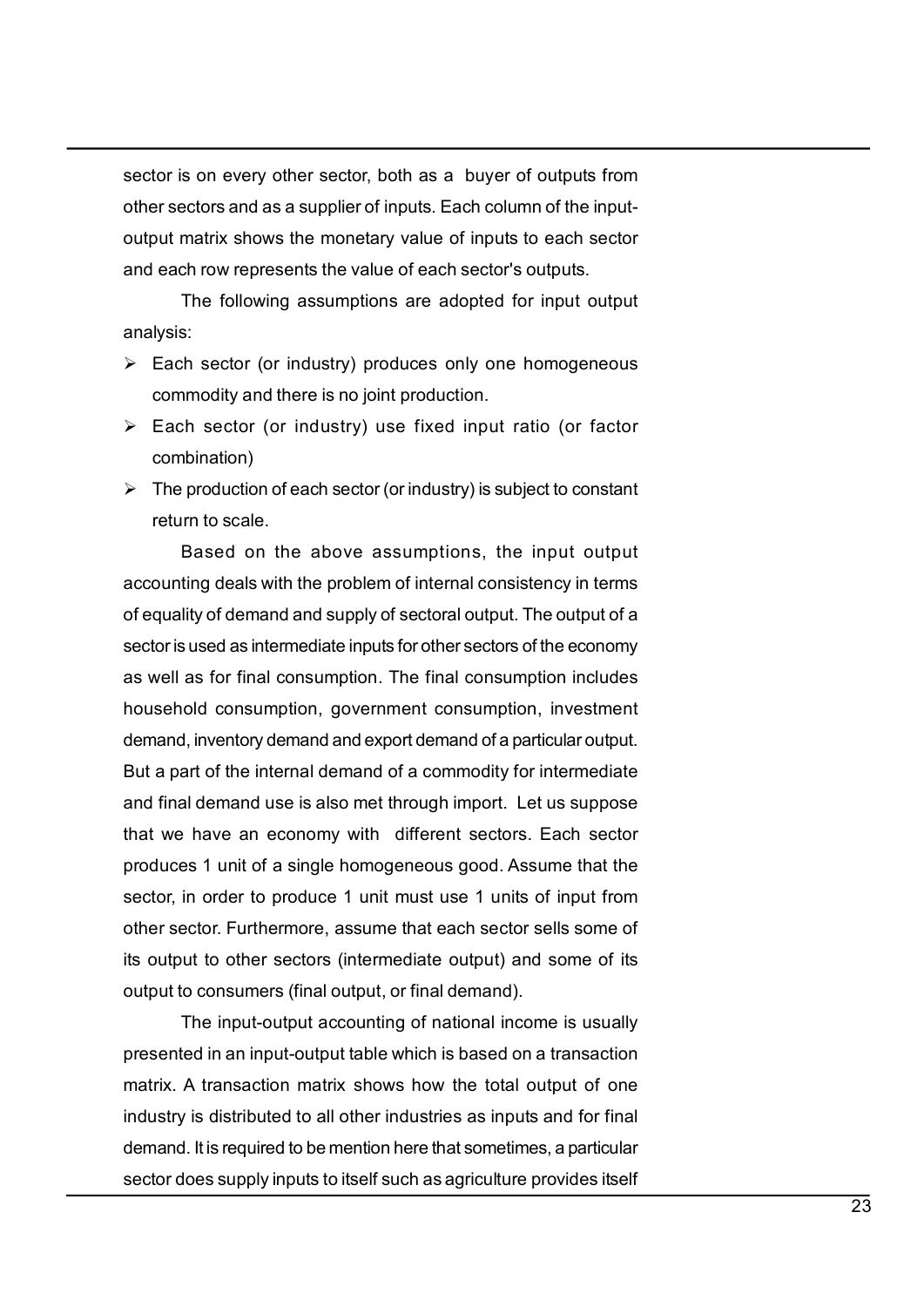inputs such as seeds to sow in the next season. Similarly, other<br>sectors also provide inputs to themselves. A simple input output<br>matrix of an economy is shown in Table 2.1. Here, it is assumed<br>that a particular sector is inputs such as seeds to sow in the next season. Similarly, other<br>sectors also provide inputs to themselves. A simple input output<br>matrix of an economy is shown in Table 2.1. Here, it is assumed<br>that a particular sector is matrix such as seeds to sow in the next season. Similarly, other<br>sectors also provide inputs to themselves. A simple input output<br>matrix of an economy is shown in Table 2.1. Here, it is assumed<br>that a particular sector is that a particular seeds to sow in the next season. Similarly, other<br>sectors also provide inputs to themselves. A simple input output<br>matrix of an economy is shown in Table 2.1. Here, it is assumed<br>that a particular sector such as seeds to sow in the next season. Similarly, other<br>
also provide inputs to themselves. A simple input output<br>
of an economy is shown in Table 2.1. Here, it is assumed<br>
particular sector is not supplying inputs to it

|                             |                 |                                                                  |                          | inputs such as seeds to sow in the next season. Similarly, other       |                  |
|-----------------------------|-----------------|------------------------------------------------------------------|--------------------------|------------------------------------------------------------------------|------------------|
|                             |                 |                                                                  |                          | sectors also provide inputs to themselves. A simple input output       |                  |
|                             |                 |                                                                  |                          | matrix of an economy is shown in Table 2.1. Here, it is assumed        |                  |
|                             |                 |                                                                  |                          |                                                                        |                  |
|                             |                 |                                                                  |                          | that a particular sector is not supplying inputs to itself.            |                  |
|                             |                 |                                                                  |                          | <b>Table 2.1: Input-output Transaction Matrix</b>                      |                  |
| Sectors                     |                 |                                                                  |                          |                                                                        |                  |
|                             |                 | Inputs                                                           |                          |                                                                        |                  |
|                             | Agriculture     | Manufacturing                                                    | <b>Others</b>            | <b>Final Demand</b>                                                    | Output           |
|                             | 1               | 2                                                                | 3                        | 4                                                                      | 5<br>$(1+2+3+4)$ |
| Agriculture                 | $\sim$          | 15                                                               | 5                        | 22                                                                     | 42               |
| Manufacturing               | $\overline{12}$ |                                                                  | $\overline{17}$          | 16                                                                     | 45               |
| Others                      | 8               | 12                                                               | $\overline{\phantom{a}}$ | 30                                                                     | 50               |
| Imports<br>Primary          | 7<br>15         | 5<br>$\overline{13}$                                             | 8<br>20                  | 7                                                                      | 27<br>48         |
| inputs                      |                 |                                                                  |                          |                                                                        |                  |
| <b>Total Gross</b><br>Input | 42              | 45                                                               | 50                       | $\overline{75}$                                                        | $\overline{212}$ |
|                             |                 |                                                                  |                          |                                                                        |                  |
|                             |                 |                                                                  |                          | In Table 2.1, the total gross output of the agricultural sector        |                  |
|                             |                 |                                                                  |                          | of the economy is set in the first row. It consists of Rs 15 crores to |                  |
|                             |                 |                                                                  |                          |                                                                        |                  |
|                             |                 |                                                                  |                          | the manufacturing sector, Rs 5 crores to the other sectors, and Rs     |                  |
|                             |                 |                                                                  |                          | 22 crores to satisfy the final demand which comprises exports (X),     |                  |
|                             |                 |                                                                  |                          |                                                                        |                  |
|                             |                 | capital (K), government consumption (G) and personal consumption |                          |                                                                        |                  |
|                             |                 |                                                                  |                          | (C). Thus the total gross output of the agriculture sector is Rs 42    |                  |
|                             |                 |                                                                  |                          | crores consisting of 20 crores of intermediate products                |                  |

(C). Thus the total gross output of the agriculture sector is Rs 42 1 2 3 4  $(1+2+3+4)$ <br>
ure  $\overline{)12}$  15 5 22 42<br>
during 12 - 17 16 45<br>
8 7 27<br>
15 5 8 7 27<br>
15 13 20 - 48<br>
noss 42 45 50 75 212<br>
In Table 2.1, the total gross output of the agricultural sector<br>
of the economy is set in the (manufacturing 12 cross of the RS 16 cross is used for self content in the RS 16 cross of final demand. Changes and the manufacturing sector, RS 5 crores to the changes exports (X), applied (K), government consumption (G) output of the total of the total output of the reactors is used for final demand. Likewise, other noves is used for final demand. Likewise, other noves is used for final demand. Likewise, other noves is used for final dem  $\frac{27}{15}$   $\frac{8}{13}$   $\frac{20}{20}$   $\frac{7}{75}$   $\frac{27}{48}$ <br>  $\frac{28}{128}$   $\frac{42}{45}$   $\frac{45}{50}$   $\frac{50}{75}$   $\frac{212}{212}$ <br>
In Table 2.1, the total gross output of the agricultural sector<br>
of the economy is set in the firs From the manufacturing set of the sum of the section. They are also called value<br>and primary inputs are the section, the manufacturing sector, Rs 5 crores to the distributed sectors, and Rs<br>22 crores to satisfy the final In Table 2.1, the total gross output of the agricultural sector<br>of the economy is set in the first row. It consists of Rs 15 crores to<br>the manufacturing sector, Rs 5 crores to the other sectors, and Rs<br>22 crores to satisfy In Table 2.1, the total gross output of the agricultural sector<br>of the economy is set in the first row. It consists of Rs 15 crores to<br>the manufacturing sector, Rs 5 crores to the other sectors, and Rs<br>22 crores to satisfy m rable 2.1, the loary loss output of the eglibutional sector<br>of the economy is set in the first row. It consists of Rs 15 crores to<br>the manufacturing sector, Rs 5 crores to the other sectors, and Rs<br>22 crores to satisfy t added. Ideaculting sector, its 5 croites to the onter sectors, and its<br>set to satisfy the final demand which comprises exports (X),<br>K), government consumption (G) and personal consumption<br>us the total gross output of the agricult Ez croices to satisfy the mial deminion compleses exports (x), capital (K), government consumption (G) and personal consumption (C). Thus the total gross output of the agriculture sector is Rs 42 crores consisting of 20 cr sephal (iv), government constription (c) and personal constription<br>(C). Thus the total gross output of the agriculture sector is Rs 42<br>crores consisting of 20 crores of intermediate products<br>(manufacturing and others) and (c). Thus are war gross output of the agriculture sector is its 42<br>crores consisting of 20 crores of intermediate products<br>(manufacturing and others) and 22 crores of manufacturing sector, Rs<br>29 crores is used for self con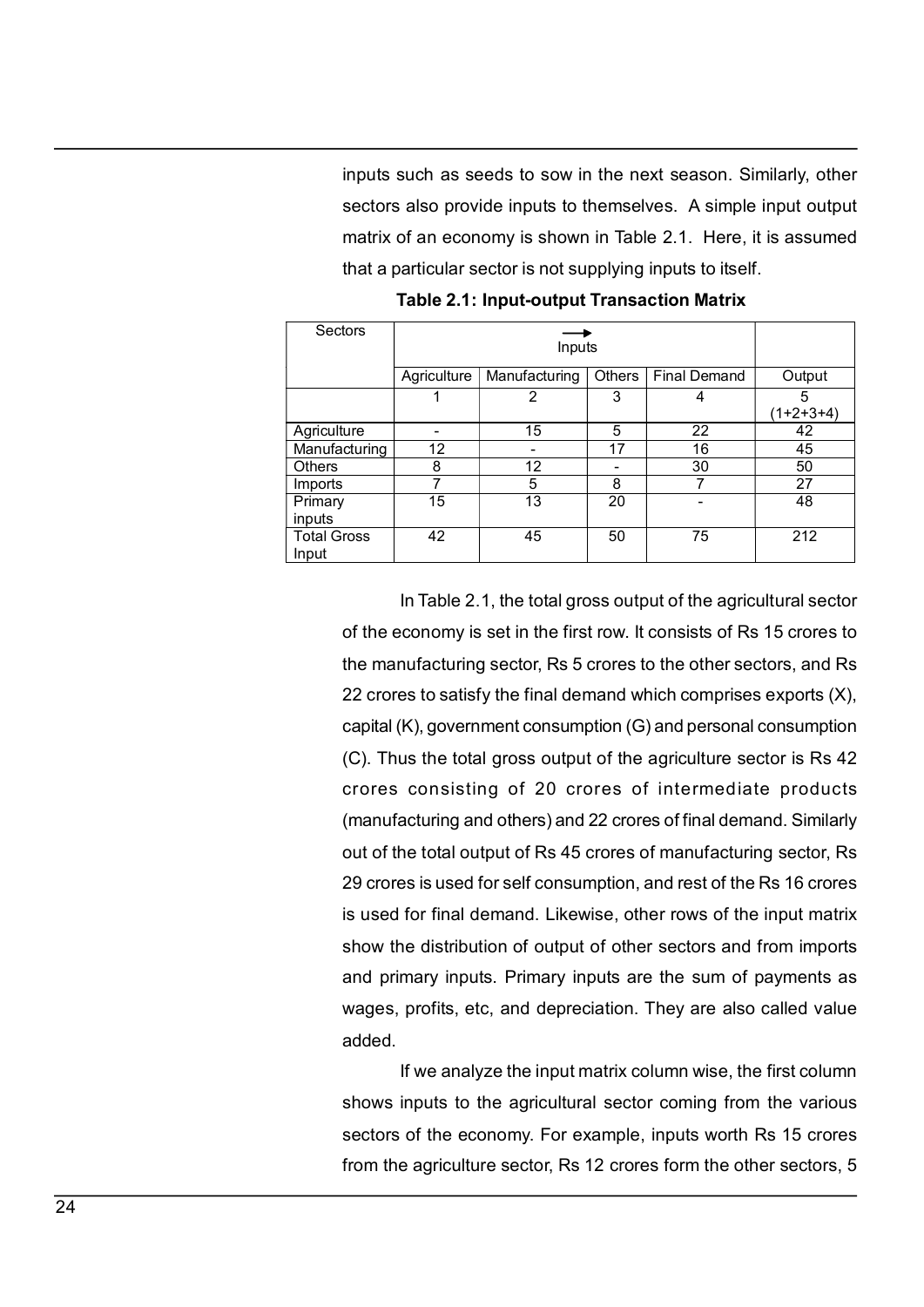crores from import and Rs 13 crores of primary inputs are used in<br>the manufacturing sector.<br>The input output accounting model is of tremendous practical<br>value and importance . The importance of the input output accounting

crores from import and Rs 13 crores of primary inputs are used in<br>the manufacturing sector.<br>The input output accounting model is of tremendous practical<br>value and importance. The importance of the input output accounting<br>h The input and Rs 13 crores of primary inputs are used in<br>
The input output accounting model is of tremendous practical<br>
The input output accounting model is of tremendous practical<br>
The input output accounting<br>
The mention crores from import and Rs 13 crores of primary inputs are used in<br>the manufacturing sector.<br>The input output accounting model is of tremendous practical<br>value and importance. The importance of the input output accounting<br>h crores from import and Rs 13 crores of primary inputs are used in<br>the manufacturing sector.<br>The input output accounting model is of tremendous practical<br>value and importance. The importance of the input output accounting<br>h

- crores from import and Rs 13 crores of primary inputs are used in<br>the manufacturing sector.<br>The input output accounting model is of tremendous practical<br>value and importance. The importance of the input output accounting<br>h res from import and Rs 13 crores of primary inputs are used in<br>manufacturing sector.<br>The input output accounting model is of tremendous practical<br>le and importance. The importance of the input output accounting<br>been mentio res from import and Rs 13 crores of primary inputs are used in<br>manufacturing sector.<br>The inputouput accounting model is of tremendous practical<br>eand importance. The importance of the input output accounting<br>been mentioned res from import and Rs 13 crores of primary inputs are used in<br>manufacturing sector.<br>The input output accounting model is of tremendous practical<br>e and importance. The importance of the input output accounting<br>been mention res from import and Rs 13 crores of primary inputs are used in<br>manufacturing sector.<br>The input output accounting model is of tremendous practical<br>te and importance. The importance of the input output accounting<br>been mentio Crores from import and Rs 13 crores of primary inputs are used in<br>the manufacturing sector.<br>The input output accounting model is of tremendous practical<br>value and importance. The importance of the input output accounting<br> res from import and Rs 13 crores of primary inputs are used in<br>manufacturing sector.<br>The input output accounting model is of tremendous practical<br>e and importance. The importance of the input output accounting<br>been mention **Insurance a mode of the manufacturing sector.**<br>
The imanufacturing sector.<br>
The input output accounting model is of tremendous practical<br>
value and importance. The importance of the input output accounting<br>
has been ment es non imput and trs 15 stores or pinnary inputs are used in<br>manufacturing sector.<br>The input output accounting model is of tremendous practical<br>earn dimportance. The importance of the input output accounting<br>been mentioned The input-output accounting model is of tremendous practical<br>e and importance. The importance of the input output accounting<br>been mentioned below:<br>With the help of input-output model, one can know the varieties<br>and quantit From the matrix dependence of the input decounting<br>and importance. The importance of the input output accounting<br>has been mentioned below:<br> $\triangleright$  With the help of input-output model, one can know the varieties<br>and quantit economic The mipontance of the mipotame of the mipontal excounting<br>With the help of input-output model, one can know the varieties<br>and quantities of goods which the producer and the other firms<br>buy and sell to each other.
- 
- 
- boutmined book.<br>With the help of input-output model, one can know the varieties<br>and quantities of goods which the producer and the other firms<br>buy and sell to each other. In this way, he can make the<br>necessary adjustments which the role of the point of the producer and the defer firms<br>and quantities of goods which the producer and the order firms<br>buy and sell to each other. In this way, he can make the<br>necessary adjustments and thus improve and quantities or goods wimit the pictuation. In this way, he can make the breedsing and sell to each other. In this way, he can make the mecessary adjustments and thus improve his business prospect vis-à-vis other produce end. The investmary and the producers and the effects of prolonged strike, of a war<br>
yis-a-vis other producers.<br>
> It is possible to analyze the effects of prolonged strike, of a war<br>
and of a business cycle.<br>
> Input-output m vises ourel produces.<br>
It is possible to analyze the effects of prolonged strike, of a war<br>
and of a business cycle.<br>
Input-output model provides a more detailed breakdown of the<br>
macro aggregates and money flows. As a res rta possible to allaryze the enects of prolonged strike, or a war<br>and of a business cycle.<br>Input-output model provides a more detailed breakdown of the<br>macro aggregates and money flows. As a result, it is used<br>extensively in the intertains of the input output accounting the input output model provides a more detailed breakdown of the macro aggregates and money flows. As a result, it is used extensively for national income accounting.<br>
► Th mpur-cumpur informaly prometers armore denained breakdown of the extensively for national income accounting.<br>The input-output accounting is considered useful in national<br>The input-output accounting is considered useful in macro aggregates and morey nows. As a result, it is used<br>extensively for national income accounting.<br>The input-output accounting is considered useful in national<br>economic planning. It provides necessary information about t Constant of the input-output accounting is considered useful in national<br>
Economic planning . It provides necessary information about the<br>
structural coefficients of the various sectors of the economy<br>
during a period of The imperator<br>put accounting is chromation in a both control in a both the economic planning. It provides necessary information about the<br>structural coefficients of the various sectors of the economy<br>during a period of tim ccurioning lamiting, in provides necessary information about the<br>structural coefficients of the various sectors of the economy<br>during a period of time or at a point of time which can be utilized<br>for the optimum allocation
- 
- 
- structural coenticients of the various sectors of the economy<br>during a period of time or at a point of time which can be utilized<br>for the optimum allocation of the economy's resources towards<br>may the input-output accountin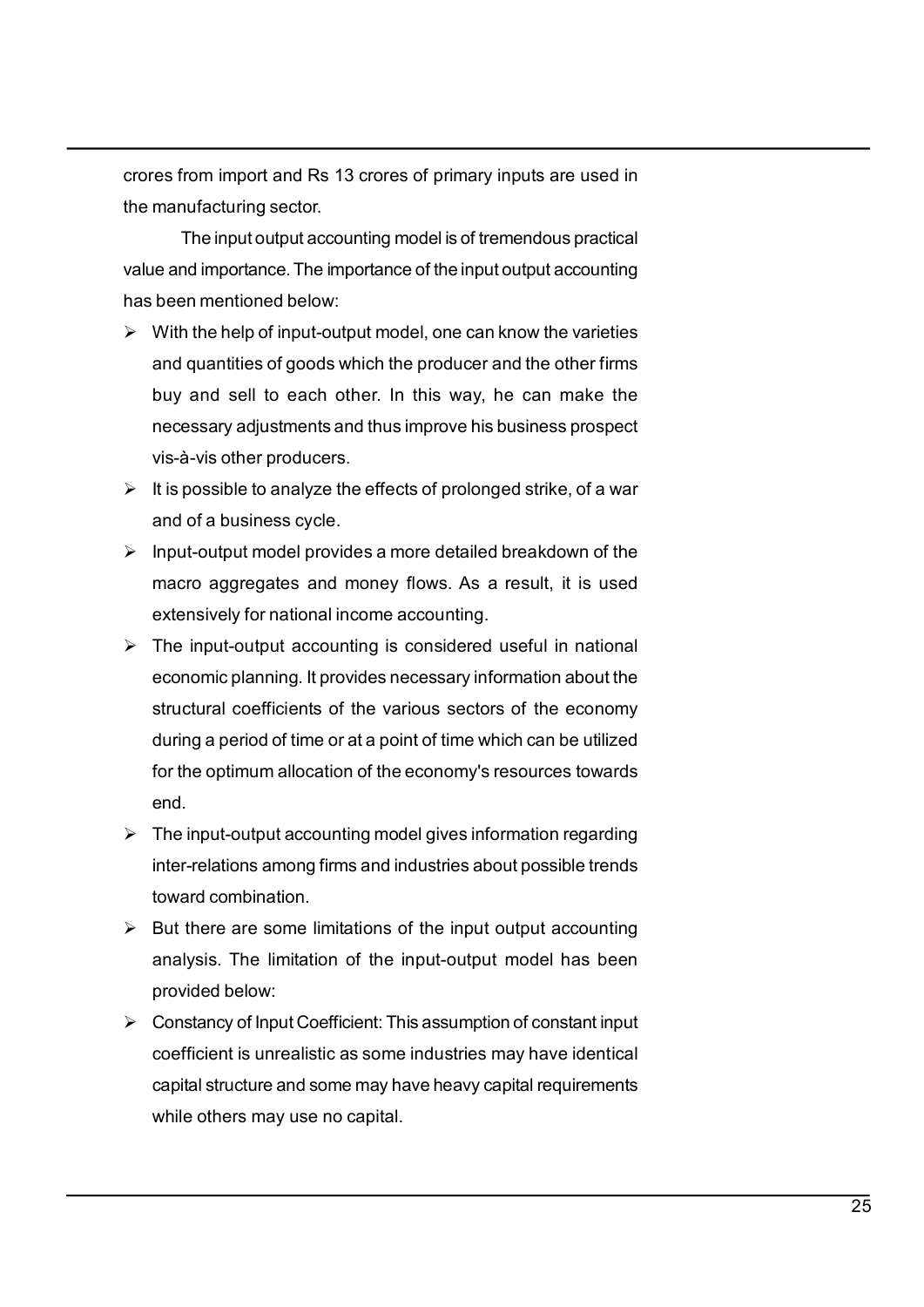- $\triangleright$  The assumption of fixed coefficient of production ignores the possibility of factor substitution. There is always the possibility of some substitutions even in the short period, while substitution possibilities are The assumption of fixed coefficient of production ignores the<br>possibility of factor substitution. There is always the possibility<br>of some substitutions even in the short period, while substitution<br>possibilities are likely The assumption of fixed coefficient of production ignores the<br>possibility of factor substitution. There is always the possibility<br>of some substitutions even in the short period, while substitution<br>possibilities are likely The assumption of fixed coefficient of production ignores the<br>possibility of factor substitution. There is always the possibility<br>of some substitutions even in the short period, while substitution<br>possibilities are likely The assumption of fixed coefficient of production ignores the<br>possibility of factor substitution. There is always the possibility<br>of some substitutions even in the short period, while substitution<br>possibilities are likely The assumption of fixed coefficient of production ignores the<br>possibility of factor substitution. There is always the possibility<br>of some substitutions even in the short period, while substitution<br>possibilities are likely The assumption of fixed coefficient of production ignores the<br>possibility of factor substitution. There is always the possibility<br>of some substitutions even in the short period, while substitution<br>possibilities are likely
- 
- The assumption of fixed coefficient of production ignores the<br>possibility of factor substitution. There is always the possibility<br>of some substitutions even in the short period, while substitution<br>possibilities are likely The assumption of fixed coefficient of production ignores the<br>possibility of factor substitution. There is always the possibility<br>of some substitutions even in the short period, while substitution<br>possibilities are likely The assumption of fixed coefficient of production ignores the<br>possibility of factor substitution. There is always the possibility<br>of some substitutions even in the short period, while substitution<br>possibilities are likely
- The assumption of fixed coefficient of production ignores the<br>possibility of actor substitution. There is always the possibility<br>of some substitutions even in the short period, while substitution<br>possibilities are likely The assumption of fixed coefficient of production ignores the<br>possibility of factor substitution. There is always the possibility<br>of some substitutions even in the short period, while substitution<br>possibilities are likely The assumption of fixed coefficient of production ignores the<br>possibility of factor substitution. There is always the possibility<br>of some substitutions even in the short period, while substitution<br>possibilities are likely The assumption of lixed coefficient of production ignores the<br>possibility of factor substitution. There is always the possibility<br>of some substitutions even in the short period, while substitution<br>possibilities are likely bossiumly of actor substitution. There is always are possibility<br>of some substitutions even in the short period, while substitution<br>possibilities are likely to be relatively greater over a longer period.<br> $\triangleright$  The rigidi
- by solved as likely to be relatively greater over a longer period.<br>The rigidity of input output model cannot reflect such<br>phenomenon as bottlenecks, increasing costs etc.<br>The input output model is considered as restricted possibilities are interly to be relatively greater over a longer period.<br>The rigidity of input output model cannot reflect such<br>phenomenon as bottlenecks, increasing costs etc.<br>The input output model is considered as restr The Higharty of Impate outpate moder cannot reneed such<br>phenomenon as bottlenecks, increasing costs etc.<br>The input output model is considered as restricted model as it<br>lays exclusive emphasis on the production side of the The input output model is considered as restricted model as it<br>The input output model is considered as restricted model as it<br>alys exclusive emphasis on the production side of the economy.<br>It does not tell us why the input The input output model is considered as restincted model as it<br>lays exclusive emphasis on the production side of the economy.<br>It does not tell us why the inputs and output are of a particular<br>pattern in the economy.<br>This a I us why the inputs and output are of a particular<br>economy.<br>operates on the basis of a fixed quantity of an<br>oduction of per-unit of output. As factors are mostly<br>a increases in outputs are not expected to be in<br>the increas

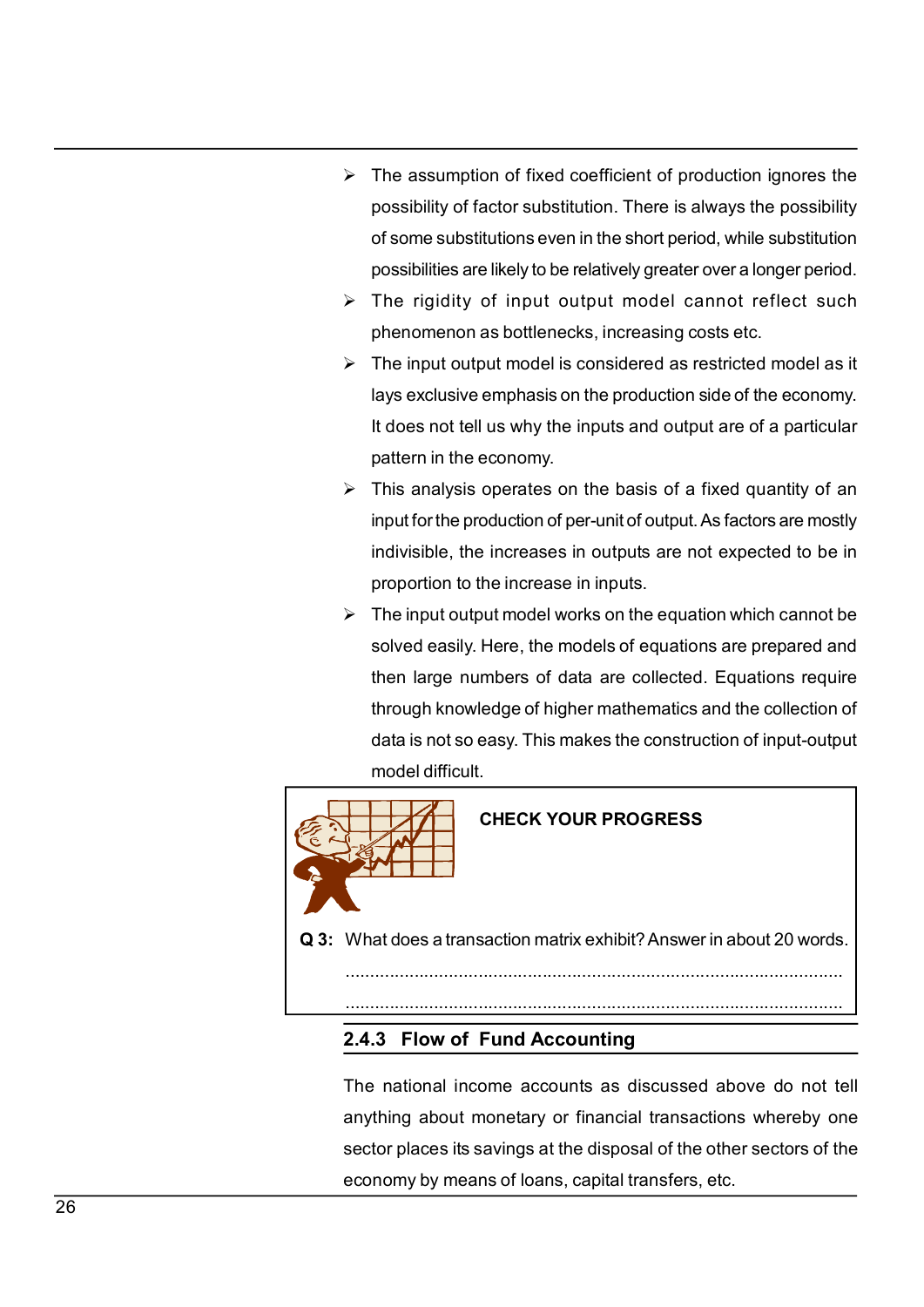In fact, the national income accounts do not take into<br>pration the financial dimensions of economic activity and they<br>e product accounts as if they are operated through barter<br>The flow of funds accounts are meant to supple In fact, the national income accounts do not take into<br>consideration the financial dimensions of economic activity and they<br>describe product accounts as if they are operated through barter<br>system. The flow of funds account In fact, the national income accounts do not take into<br>consideration the financial dimensions of economic activity and they<br>describe product accounts as if they are operated through barter<br>system. The flow of funds account In fact, the national income accounts do not take into<br>consideration the financial dimensions of economic activity and they<br>describe product accounts as if they are operated through barter<br>system. The flow of funds account In fact, the national income accounts do not take into<br>consideration the financial dimensions of economic activity and they<br>describe product accounts as if they are operated through barter<br>system. The flow of funds account In fact, the national income accounts do not take into<br>consideration the financial dimensions of economic activity and they<br>describe product accounts as if they are operated through barter<br>system. The flow of funds account In fact, the national income accounts do not take into<br>consideration the financial dimensions of economic activity and they<br>describe product accounts as if they are operated through barter<br>system. The flow of funds account In fact, the national income accounts do not take into<br>consideration the financial dimensions of economic activity and they<br>describe product accounts as if they are operated through barter<br>system. The flow of funds account In fact, the national income accounts do not take into<br>consideration the financial dimensions of economic activity and they<br>describe product accounts as if they are operated through barter<br>system. The flow of funds account In fact, the national income accounts do not take into<br>ration the financial dimensions of economic activity and they<br>e product accounts as if they are operated through barter<br>The flow of funds accounts are meant to supplem In fact, the national income accounts do not take into<br>consideration the financial dimensions of economic activity and they<br>describe product accounts as if they are operated through barter<br>system. The flow of funds account In fact, the national income accounts do not take into<br>consideration the financial dimensions of economic activity and they<br>describe product accounts as if they are operated through barter<br>system. The flow of funds account In fact, the national income accounts do not take into<br>consideration the financial dimensions of economic activity and they<br>describe product accounts as if they are operated through barter<br>system. The flow of funds account in read, the matural intensions of economic activity and they describe product accounts as if they are operated through barter system. The flow of funds accounts are meant to supplement national income and product accounts

Extrancementation in the source of the sources of the source of the source and the system. The flow of funds accounts are meant to supplement national income and product accounts. The flow of funds accounts was developed b asselian. The flow of funds accounts are in ury are opterated incompile and income and product accounts. The flow of funds accounts was developed by the economist from United States Prof. Morris Albert Copeland to overcome system. The low or lonsts accounts are herearic suppermentinational developed by the economist from United States Prof. Morris Albert Copeland to overcome the weaknesses of national income accounting. He criticized 20th ce meaning and process and the economist from United States Prof. Morris Albert Copeland to overcome the weaknesses of national income accounting. He criticized 20th century macroeconomic theory and contributed to the develop ecoepleard to evercome the weaknesses of national income<br>ecoepleard to evercome the weaknesses of national income<br>ecocunting. He criticized 20th century macroeconomic theory and<br>contributed to the development of modern flo counting. He criticized 20th centures we concontributed to the development of modern flow of fund theory.<br>
The flow of funds accounts list the sources of all funds<br>
received and the uses to which they are put within the ec ecounting: it clientecal correlation and y matter contributed to the development of modern flow of fund theory.<br>The flow of funds accounts list the sources of all funds<br>received and the uses to which they are put within th Experience of the socurits in the socurits in the socures of all funds<br>received and the uses to which they are put within the economy.<br>They show the financial transactions among different sectors of the<br>economy and the lin involve the matrix accounts sixt are sources of real matrims<br>They show the financial transactions among different sectors of the<br>economy and the link between saving and investment aggregates<br>with lending and borrowing by t Explained and the case of winding and the decompted and the excounts. They show the financial transactions among different sectors of the economy and the link between saving and investment aggregates with lending and borro incertigation and the link between saving and investment sectors of the<br>economy and the link between saving and investment aggregates<br>with lending and borrowing by them. The account for each sector<br>reveals all the sources of any of the mix between saving and investment aggregates<br>tiling and borrowing by them. The account for each sector<br>the uses to which they are put whether for spending or<br>the uses to which they are put whether for spendin and all changes in assets are recorded as such as the flow of funds approach or sources and uses of funds. In the flow<br>
of funds accounts, all changes in assets are recorded as uses and<br>
all changes in labilities are reco

|             |                   |             | <b>Accounts</b> |         |         |       |
|-------------|-------------------|-------------|-----------------|---------|---------|-------|
| `Receipt    |                   |             | (3)             | 4       | (5)     | (6)   |
| from        | <b>Production</b> | Consumption | Government      | Capital | Foreign | Total |
|             |                   |             |                 |         |         |       |
| Payment to  |                   |             |                 |         |         |       |
| Production  |                   | 279         | 12              |         | 9       | 309   |
| Consumption | 219               | -           | 45              | 15      |         | 285   |
| Government  | 30                |             |                 | 15      | R       | 57    |
| Capital     | 36                |             |                 |         |         | 39    |
| Foreign     | 24                |             |                 |         | ٠       | 24    |
| Total       | 309               | 285         | 57              | 39      | 24      | 714   |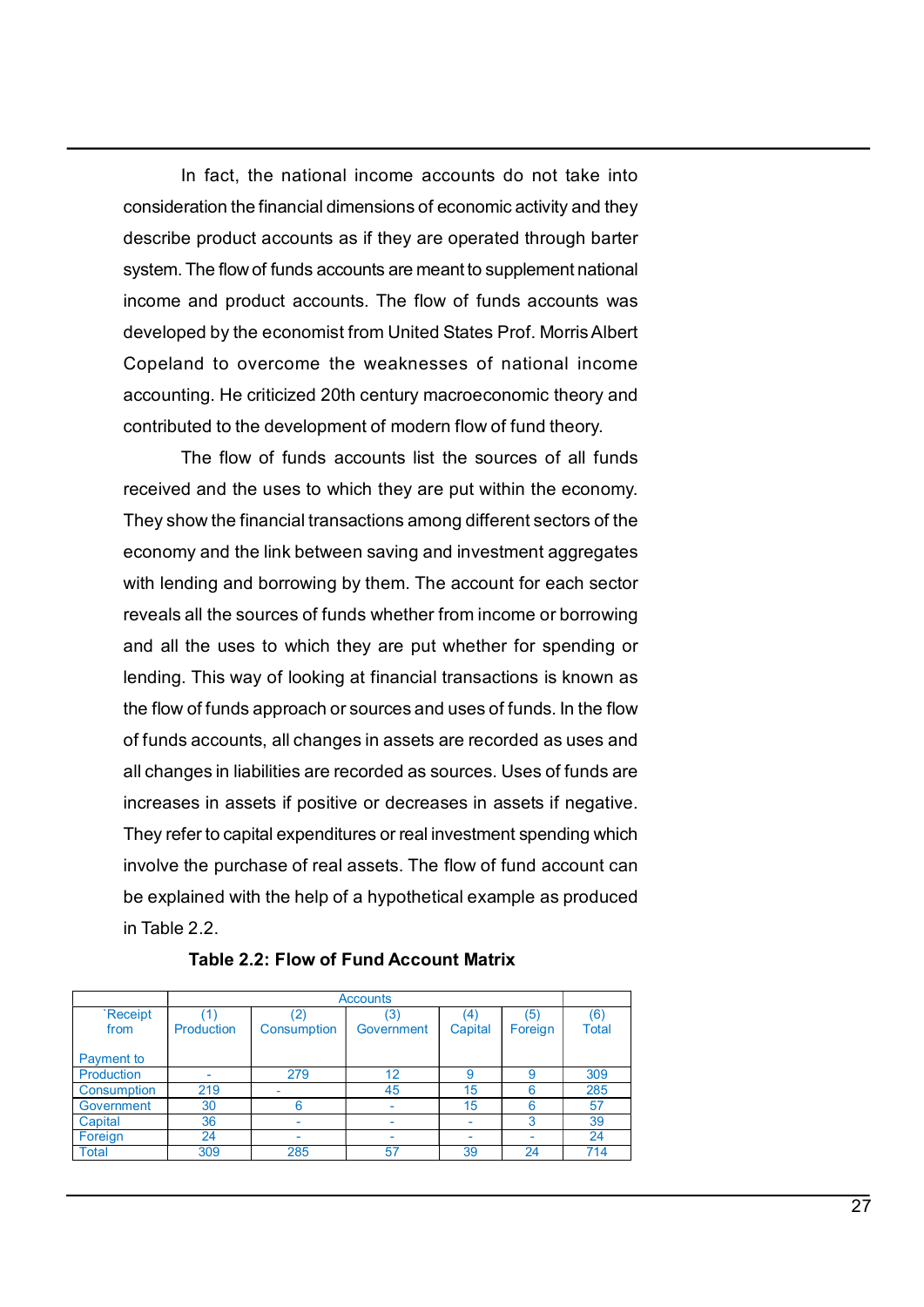In Table 2.2, each account has one row which shows the<br>the stand one column which shows the receipts. Row 1 shows<br>the made by the business sector to the tune of Rs 279 crores<br>onsumption sector as wages, salaries, etc., Rs In Table 2.2, each account has one row which shows the<br>payments, and one column which shows the receipts. Row 1 shows<br>payments made by the business sector to the tune of Rs 279 crores<br>to the consumption sector as wages, sa In Table 2.2, each account has one row which shows the<br>payments, and one column which shows the receipts. Row 1 shows<br>payments made by the business sector to the tune of Rs 279 crores<br>to the consumption sector as wages, sa In Table 2.2, each account has one row which shows the<br>payments, and one column which shows the receipts. Row 1 shows<br>payments made by the business sector to the tune of Rs 279 crores<br>to the consumption sector as wages, sa In Table 2.2, each account has one row which shows the<br>payments, and one column which shows the receipts. Row 1 shows<br>payments made by the business sector to the tune of Rs 279 crores<br>to the consumption sector as wages, sa In Table 2.2, each account has one row which shows the<br>payments, and one column which shows the receipts. Row 1 shows<br>payments made by the business sector to the tune of Rs 279 crores<br>to the consumption sector as wages, sa In Table 2.2, each account has one row which shows the payments, and one column which shows the receipts. Row 1 shows payments made by the business sector to the tune of Rs 279 crores to the consumption sector as wages, sa In Table 2.2, each account has one row which shows the<br>payments, and one column which shows the receipts. Row 1 shows<br>payments made by the business sector to the tune of Rs 279 crores<br>to the consumption sector as wages, sa In Table 2.2, each account has one row which shows the<br>payments, and one column which shows the receipts. Row 1 shows<br>payments made by the business sector to the tune of Rs 279 crores<br>to the consumption sector as wages, sa In Table 2.2, each account has one row which shows the<br>payments, and one column which shows the receipts. Row 1 shows<br>payments made by the business sector to the tune of Rs 279 crores<br>to the consumption sector as wages, sa In Table 2.2, each account has one row which shows the payments, and one column which shows the receipts. Row 1 shows payments made by the business sector to the tune of Rs 279 crores to the consumption sector as wages, sa In Table 2.2, each account has one row which shows the payments, and one column which shows the receipts. Row 1 shows payments made by the business sector to the tune of Rs 279 crores to the consumption sector as wages, sa In Table 2.2, each account has one row which shows the payments, and one column which shows the receipts. Row 1 shows payments made by the business sector to the tune of Rs 279 crores to the consumption sector as wages, sa In Trable 2.2, each account has one fow which shows the<br>payments, and one column which shows the receipts. Row 1 shows<br>payments made by the business sector to the tune of Rs 279 crores<br>to the consumption sector as wages, s payments, and one column which shows are receipts. Now 1 shows<br>payments made by the business sector to the tune of Rs 279 crores<br>to the consumption sector as wages, salaries, etc., Rs 12 crore to<br>the government as taxes, R playments made by the blashess sector to the time of this 275 crores<br>to the consumption sector as wages, salaries, etc., Rs 12 crore to<br>the government as taxes, Rs 9 crores as corporate saving to the<br>ecapital account of fi be the consumption sector as wages, salaries, e.c., its 12 crole to<br>the government as taxes, Rs 9 crores as corporate saving to the<br>capital account of firms and Rs 9 crores for importing goods and<br>services from abroad. Sim account of firms and Rs 9 croiss as colporate saving to the capital account of firms and Rs 9 croiss as colporate saving contespinate account of firms and Rs 9 croiss for mounting to Rs 219 for buying goods and services fr sephal account of minis and its 3 cloces for impolting goods and<br>services from abroad. Similarly rows 2 shows the payment made to<br>the business sector by the household sector amounting to Rs 219<br>for buying goods and service infinited to the household sector amounting to RS 21 stores are paymer that the set of the sector by the household sector amounting to Rs 219 and goods and services from it, Rs 45 crore to the government of graves, and ins for buying goods and services from it, Rs 45 crore to the government<br>in paying taxes, and insurance contribution, Rs 15 crore to the government<br>in paying taxes, and insurance contribution, Rs 15 crore to the<br>investment sec the biggeous and services normit, its 40 dote to the government<br>in paying goods and services normit, its 40 dote to the government<br>in paying graxes, and insurance contribution, Rs 15 crore to the<br>investment sector in the f In paying takes, and insulative continuation, its 15 clote to the<br>investment sector in the form of saving by household consumers<br>and Rs 6 crore as investment in foreign securities, expenses in<br>education, travel etc. in for nation account in the form of staving by holdsenota consumers<br>
Rs 6 crore as investment in foreign securities, expenses in<br>
cation, travel etc. in foreign countries. Outflow of the government<br>
ne conomy where Rs 36 crore i Transaction, travelete. In foreign securities, experises in<br>cation, travel etc. in foreign countries. Outflow of the government<br>for has been shown by row 3. Row 4 reveal the capital account<br>ne economy where Rs 36 crore is education, it averet the flow of fund accountests. Substitute the capital account<br>sector has been shown by row 3. Row 4 reveal the capital account<br>of the economy where Rs 36 crore is made to the business sector<br>for capital behavior of the individual financial institutions of the economy.<br>The economy where Rs 36 crore is made to the business sector<br>capital goods and net change in inventories, and Rs 3 crores<br>net foreign inventories. The forei For capital goods and net change in inventories, and Rs 3 cross<br>for capital goods and net change in inventories, and Rs 3 crores<br>are net foreign inventories. The foreign account or rest of the world<br>account has been shown brings the various and the change in inventones, and its 5 croles<br>net foreign inventories. The foreign account or rest of the world<br>ount has been shown in row 5. Similarly, the receipt from each<br>for can be explained column

relationship with ones. The lonely inaccount of rest of the world<br>ount has been shown in row 5. Similarly, the receipt from each<br>for can be explained column wise.<br>The importance of flow of fund account lies in the fact tha Sector can be explained column wise.<br>
Sector can be explained column wise.<br>
The importance of flow of fund account lies in the fact that it<br>
presents a comprehensive and systematic analysis of the financial<br>
transaction o The importance of flow of fund account lies in the fact that it<br>sents a comprehensive and systematic analysis of the financial<br>saction of the economy.<br>The flow of fund account is generally considered as superior to<br>nationa

- 
- 
- 
-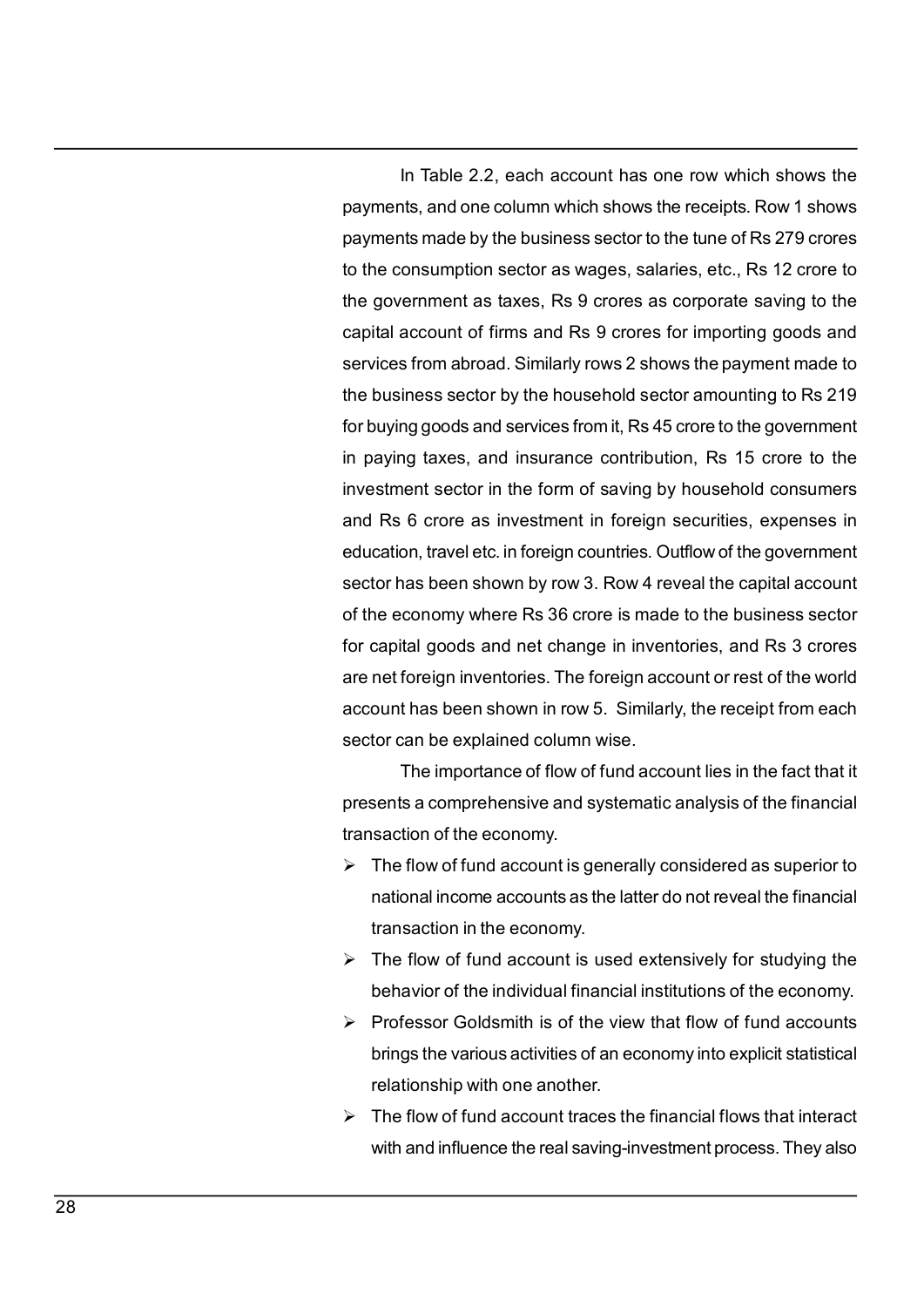record various financial transaction underlying saving and<br>investment.<br>The flow of fund account provides essential raw materials for<br>any comprehensive analysis of capital market behavior and thus investment.

- The flow of fund account provides essential raw materials for<br>
The flow of fund account provides essential raw materials for<br>
The flow of fund account provides essential raw materials for<br>
The flow of fund account provide record various financial transaction underlying saving and<br>investment.<br>The flow of fund account provides essential raw materials for<br>any comprehensive analysis of capital market behavior and thus<br>helps to identify the role record various financial transaction underlying saving and<br>investment.<br>The flow of fund account provides essential raw materials for<br>any comprehensive analysis of capital market behavior and thus<br>helps to identify the role record various financial transaction underlying saving and<br>investment.<br>The flow of fund account provides essential raw materials for<br>any comprehensive analysis of capital market behavior and thus<br>helps to identify the role The financial transaction underlying saving and<br>
∴<br>
The flow of fund account provides essential raw materials for<br>
<br>
The flow of fund account provides essential raw materials for<br>
<br>
any comprehensive analysis of capital m record various financial transaction underlying saving and<br>investment.<br>The flow of fund account provides essential raw materials for<br>any comprehensive analysis of capital market behavior and thus<br>helps to identify the role The flow of the flow of fund account provides essential raw materials for<br>
The flow of fund account provides essential raw materials for<br>
any comprehensive analysis of capital market behavior and thus<br>
helps to identify t record various financial transaction underlying saving and<br>investment.<br>The flow of fund account provides essential raw materials for<br>any comprehensive analysis of capital market behavior and thus<br>helps to identify the role record various financial transaction underlying saving and<br>investment.<br>The flow of fund account provides essential raw materials for<br>any comprehensive analysis of capital market behavior and thus<br>helps to identify the role From the state of material and the investment<br>
The flow of fund account provides essential raw materials for<br>
The flow of fund account provides essential raw materials for<br>
any comprehensive analysis of capital market beh record various financial transaction underlying saving and<br>investment.<br>The flow of fund account provides essential raw materials for<br>any comprehensive analysis of capital market behavior and thus<br>helps to identify the role Fractive and the discussion of a methylogy savity and<br>
investment.<br>
The flow of fund account provides essential raw materials for<br>
any comprehensive analysis of capital market behavior and thus<br>
helps to identify the role arrosomentical fits flow of fund account provides essential raw materials for rany comprehensive analysis of capital market behavior and thus helps to identify the role of financial institution in the generation of income, The niow of turn's account provious sessionial rare in internations for<br>any comprehensive analysis of capital market behavior and thus<br>helps to identify the role of financial institution in the generation<br>of income, saving
- 
- 
- 
- Experiences an any solution in the generation and subset of the flow of the flow of financial institution in the generation<br>
> The financing pattern of government deficit and generation of<br>
surplus budget can be known fro relation, saving the lotten of mindlent antialation in the generation<br>of since, savings and expenditure.<br>The financing pattern of government deficit and generation of<br>surplus budget can be known from the flow of fund accou or incourt, savings and experiment deficit and generation of<br>The financing pattern of government deficit and generation of<br>surplus budget can be known from the flow of fund accounting.<br>The flow of fund account also provide valuation by paramic valuation of system<br>intervaluation of the flow of fund accounting.<br>
Fine flow of fund account also provides information regarding<br>
results of transaction in government and corporate securities,<br>
net i sumpless bounget can be more in the first five formal account also provides information regarding<br>The flow of fund account also provides information regarding<br>results of transaction in government and corporate securities,<br>
- 
- 
- The more of rainal account asso power<br>as information of the economy.<br>
They help in analyzing the impact of monetary policies in brining<br>  $\blacktriangleright$  They help in analyzing the impact of monetary policies in brining<br>
stability resums or unansactor in government annoucly outer sectomes,<br>They help in analyzing the impact of monetary policies in brining<br>stabiilty in an economy<br>Studing than a number of advantages over national income<br>accounts, the f nce mane of the type is and looking assets in the economy.<br>They help in analyzing the impact of monetary policies in brining<br>stability in an economy<br>But although it has a number of advantages over national income<br>accounts, They heat and your standary policies in butuming<br>stability in an economy<br>But although it has a number of advantages over national income<br>accounts, the flow of fund accounts are beset with a number of<br>problems which have be stability in an exclusion<br>accounts, the flow of fund accounts are beset with a number of<br>accounts, the flow of fund accounts are beset with a number of<br>problems which have been discussed below:<br>The flow of fund account are anivogin trinsa a number of avoaringes over national micolne<br>sunts, the flow of fund accounts are beset with a number of<br>flow of fund account are considered as more complicated<br>flow of fund accounts are matched as more com couching, in the metal causal causal caused below:<br>
<br>
⇒ The flow of fund account are considered as more complicated<br>
as compared to national income accounts as they involve the<br>
detailed financial aggregation of large num accounts. It also helps in understanding the social accounts of an

economy.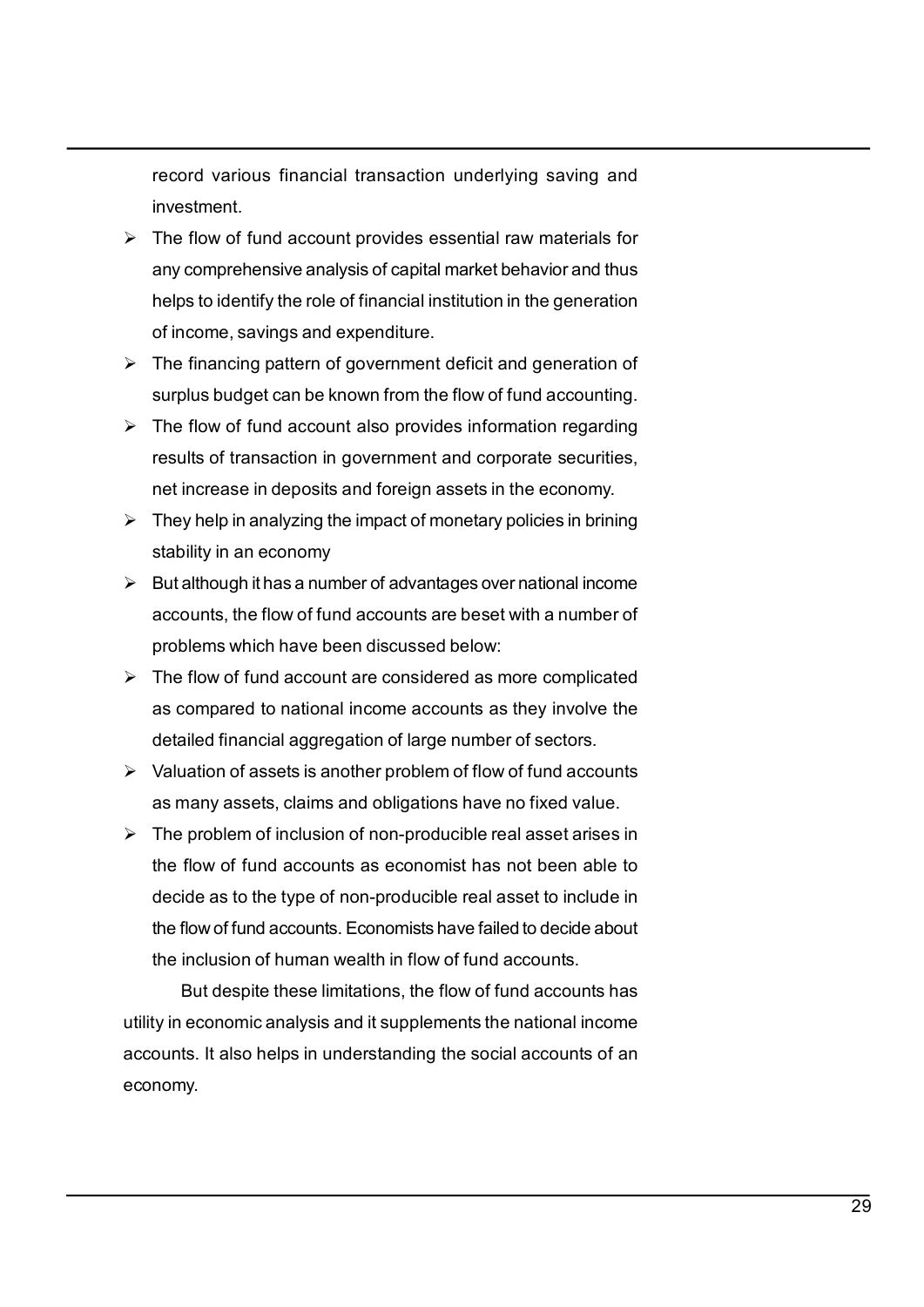2.4.4 Balance of Payment Accounting<br>
In the previous section of the chapter, we have discussed about<br>
flow of fund accounts. In this section of the chapter, a discussion is **2.4.4 Balance of Payment Accounting<br>
In the previous section of the chapter, we have discussed about<br>
flow of fund accounts. In this section of the chapter, a discussion is<br>
carried out about balance of payments accounts. Example 2.4.4 Balance of Payment Accounting**<br>
In the previous section of the chapter, we have discussed about<br>
flow of fund accounts. In this section of the chapter, a discussion is<br>
carried out about balance of payments **2.4.4 Balance of Payment Accounting**<br>In the previous section of the chapter, we have discussed about<br>flow of fund accounts. In this section of the chapter, a discussion is<br>carried out about balance of payments accounts.<br>T

**Balance of Payment Accounting**<br>
Devious section of the chapter, we have discussed about<br>
fund accounts. In this section of the chapter, a discussion is<br>
out about balance of payments accounts.<br>
The balance of payments acc **2.4.4 Balance of Payment Accounting**<br>
In the previous section of the chapter, we have discussed about<br>
flow of fund accounts. In this section of the chapter, a discussion is<br>
carried out about balance of payments accounts **2.4.4 Balance of Payment Accounting**<br>
In the previous section of the chapter, we have discussed about<br>
flow of fund accounts. In this section of the chapter, a discussion is<br>
carried out about balance of payments accounts **2.4.4 Balance of Payment Accounting**<br>
In the previous section of the chapter, we have discussed about<br>
flow of fund accounts. In this section of the chapter, a discussion is<br>
carried out about balance of payments accounts **2.4.4 Balance of Payment Accounting**<br>
In the previous section of the chapter, we have discussed about<br>
flow of fund accounts. In this section of the chapter, a discussion is<br>
carried out about balance of payments accounts **2.4.4 Balance of Payment Accounting**<br>In the previous section of the chapter, we have discussed about<br>flow of fund accounts. In this section of the chapter, a discussion is<br>carried out about balance of payments accounts.<br>T **2.4.4 Balance of Payment Accounting**<br>
In the previous section of the chapter, we have discussed about<br>
flow of fund accounts. In this section of the chapter, a discussion is<br>
carried out about balance of payments accounts **2.4.4 Balance of Payment Accounting**<br>In the previous section of the chapter, we have discussed about<br>flow of fund accounts. In this section of the chapter, a discussion is<br>carried out about balance of payments accounts.<br>T **2.4.4 Balance of Payment Accounting**<br>In the previous section of the chapter, we have discussed about<br>flow of fund accounts. In this section of the chapter, a discussion is<br>carried out about balance of payments accounts.<br>T In the previous section of the chapter, we have discussed about<br>flow of fund accounts. In this section of the chapter, a discussion is<br>carried out about balance of payments accounts.<br>The balance of payments accounts abbrev the previous section of the chapter, we have discussed about<br>flow of fund accounts. In this section of the chapter, a discussion is<br>carried out about balance of payments accounts.<br>The balance of payments accounts abbreviat now original accounts. In this section of the chapter, a discussion is<br>carried out about balance of payments accounts.<br>The balance of payments accounts abbreviated as B.O.P.<br>or BoP of a country is the record of all economi calined out about balance of paymerins accounts.<br>The balance of payments accounts abbreviated as B.O.P.<br>or BoP of a country is the record of all economic transactions<br>between the residents of the country and the rest of wo From Barance of payments accounts abbreviated as D.O.T.<br>The barance of payments accounts abbreviated as D.O.T.<br>Between the residents of the country and the rest of world in a<br>particular period usually over a quarter of a y between the residents of the country and the rest of world in a<br>particular period usually over a quarter of a year or more commonly<br>over a year. Here, residents' means businesses, individuals and<br>government agencies, inclu between the restaems of the country and the rest of world in a<br>particular period usually over a quarter of a year or more commonly<br>over a year. Here, residents' means businesses, individuals and<br>government agencies, includ particular period usatary over a quarter or a year or increed commonly<br>over a year. Here, residents' means businesses, individuals and<br>government agencies, including citizens temporarily living abroad<br>but excluding local s over a year. Here, residents means businesses, individuals and<br>government agencies, including ditzens temporarily living abroad<br>but excluding local subsidiaries of foreign corporations. The balance<br>of payments accounting i but excluding local subsidiaries of foreign corporations. The balance of payments accounting is double entry where all transactions are either debit or credit transactions. Credit transactions result in receipt of payment balance of payments accounting is double entry where all transactions are<br>of payments accounting is double entry where all transactions are<br>either debit or credit transactions. Credit transactions result in receipt<br>of paym or payments accounting is octobe entry where an transactions are either debit or credit transactions. Credit transactions result in receipt of payment from foreigners such as merchandise exports, transportation and travel et the delt of clear transactions. Credit transactions essual mindelipt<br>of payment from foreigners such as merchandise exports,<br>transportation and travel receipts, income received from investments<br>abroad, foreign portfolio or payment nont lotergiters stact as interchandise exports,<br>transportation and travel receipts, income received from investments<br>abroad, gifts received from foreign residents, remittances from<br>abroad, foreign portfolio inv ransportation and ravenecepts, micdine received inclinities<br>antroad, gifts received from foreign residents, remittances from<br>abroad, foreign portfolio investment, foreign direct investment and<br>aid received from foreign gov abioad, gins received from foreign restaens, remittances from<br>abroad, foreign portfolio investment, foreign direct investment and<br>aid received from foreign governments etc. Debit transactions involve<br>payments to foreigners abiod, toleyir potionol investment, the flow threshold in the flow components and advect from foreign governments etc. Debit transactions involve payments to foreigners such as merchandise imports, transportation and trave an received nonnoregrigovernments etc. Debit ransactions involve<br>payments to foreigners such as merchandise imports, transportation<br>and travel expenditures, and income paid on investments of<br>foreigners, gifts to foreign re payments to totelgiters stoch as inelchandlese imports, transportation<br>and travel expenditures, and income paid on investments of<br>foreigners, gifts to foreign residents, aid given by home government,<br>coverseas investments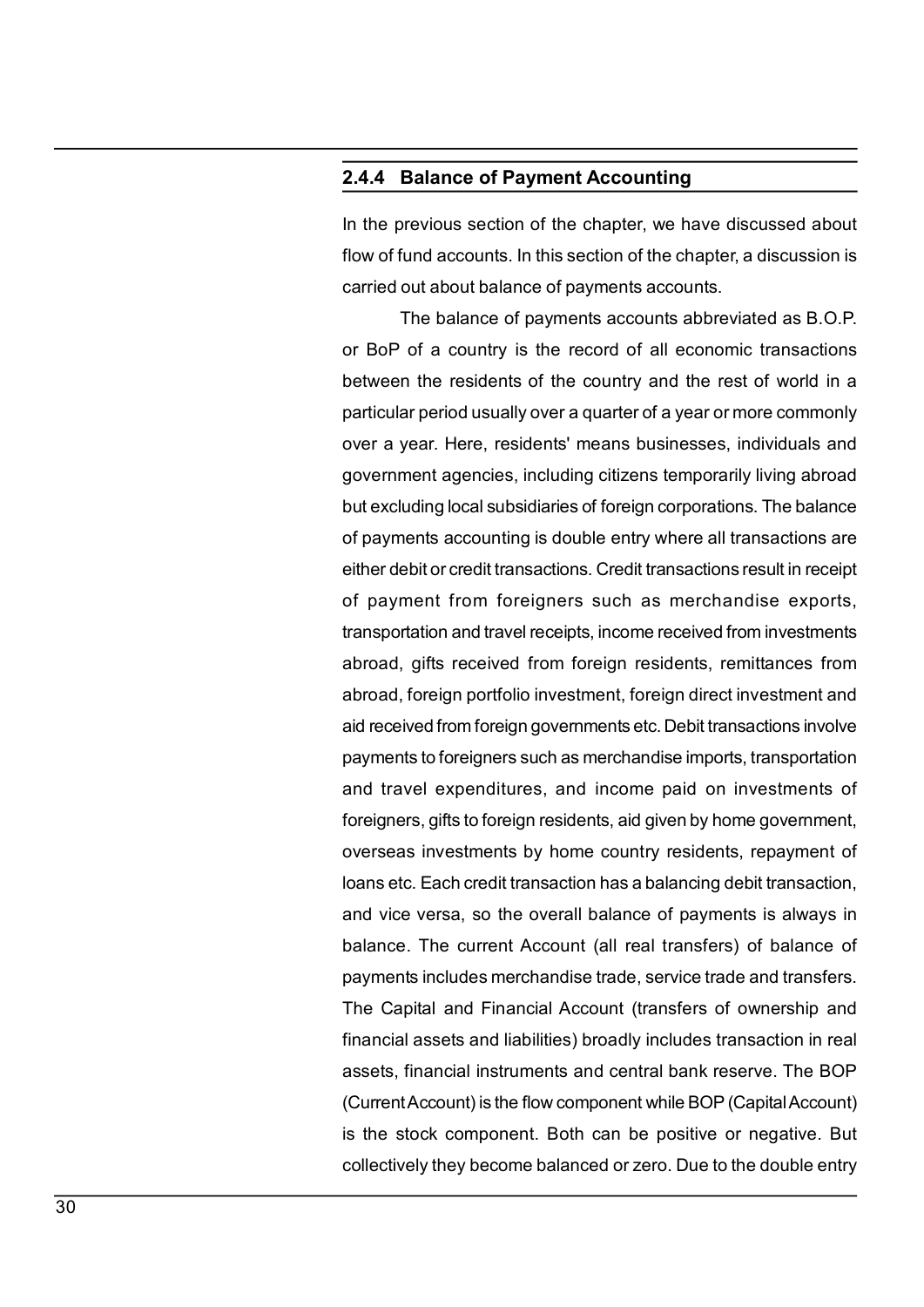book keeping system a surplus (deficit) in the current account will<br>be exactly balanced by a deficit (surplus) in the capital account. As<br>a result, a BOP always balances. The study of balance of payments<br>has become a matte book keeping system a surplus (deficit) in the current account will<br>be exactly balanced by a deficit (surplus) in the capital account. As<br>a result, a BOP always balances. The study of balance of payments<br>has become a matte book keeping system a surplus (deficit) in the current account will<br>be exactly balanced by a deficit (surplus) in the capital account. As<br>a result, a BOP always balances. The study of balance of payments<br>has become a matte Make the space of payment a surplus (deficit) in the current account will<br>be exactly balanced by a deficit (surplus) in the capital account. As<br>a result, a BOP always balances. The study of balance of payments<br>has become the financial conditions are a surplus (deficit) in the current account will<br>be exactly balanced by a deficit (surplus) in the capital account. As<br>a result, a BOP always balances. The study of balance of payments<br>has beco book keeping system a surplus (deficit) in the current account will<br>be exactly balanced by a deficit (surplus) in the capital account. As<br>a result, a BOP always balances. The study of balance of payments<br>has become a matt book keeping system a surplus (deficit) in the current account will<br>be exactly balanced by a deficit (surplus) in the capital account. As<br>a result, a BOP always balances. The study of balance of payments<br>has become a matt k keeping system a surplus (deficit) in the current account will<br>varactly balanced by a deficit (surplus) in the capital account. As<br>sult, a BOP always balances. The study of balance of payments<br>become a matter of great in book keeping system a surplus (deficit) in the current account will<br>be exactly balanced by a deficit (surplus) in the capital account. As<br>a result, a BOP always balances. The study of balance of payments<br>has become a matt k keeping system a surplus (deficit) in the current account will<br>exactly balanced by a deficit (surplus) in the capital account. As<br>sult, a BOP always balances. The study of balance of payments<br>become a matter of great int k keeping system a surplus (deficit) in the current account will<br>exactly balanced by a deficit (surplus) in the capital account. As<br>sult, a BOP always balances. The study of balance of payments<br>become a matter of great int The most important and the most important account will<br>
be exactly balanced by a deficit (surplus) in the capital account. As<br>
a result, a BOP always balances. The study of balance of payments<br>
has become a matter of grea k keeping system a surplus (deficit) in the current account will<br>exactly balanced by a deficit (surplus) in the capital account. As<br>sult, a BOP always balances. The study of balance of payments<br>become a matter of great int In the control of a surplus (tend of the content account will searchly balanced by a deficit (surplus) in the capital account. As sult, a BOP always balances. The study of balance of payments become a matter of great inter Be exactly ventilives of a countries and the flarence of a present account. As<br>a result, a BOP always balances. The study of balance of payments<br>the financial condition of a country. Other uses of balance of payments<br>of a star, a Dot Taways statances: The staty of businese or payments<br>the conne a matter of greatinterest to all concerned as it reveals<br>financial condition of a country. Other uses of balance of<br>ments of a country are as follow

- 
- 
- It is financial condition of a country. Other uses of balance of payments of a country are as follows:<br>
> Balance of payment accounts has great value in forecasting<br>
and evaluating business and economic conditions of a co ments of a country are as follows:<br>
ments of a country are as follows:<br>
Balance of payment accounts has great value in forecasting<br>
and evaluating business and economic conditions of a country.<br>
and evaluating business and
- 
- 
- **Example 10** accounts has great value in forecasting<br>  $\triangleright$  Balance of payments accounts has great value in forecasting<br>
and evaluating business and economic conditions of a country.<br>  $\triangleright$  Balance of payments accounts paramor or peyrient accounts has yied with interesting<br>and evaluating business and economic conditions of a country.<br>Balance of payments accounts are used to determine the<br>appropriateness of the exchange value of currency. and eventating business and countine continuous or a counting the<br>appropriateness of the exchange value of currency. It can also<br>give information about economic solvency of a country.<br>The most important use of balance of p side. spirophenaristo and exclusive value of a country. It can also<br>give information about economic solvency of a country.<br>The most important use of balance of payment account is that it<br>reveals the nature, size, composition an

|                |                                                                                                                 |                | The most important use of balance of payment account is that it                          |        |      |
|----------------|-----------------------------------------------------------------------------------------------------------------|----------------|------------------------------------------------------------------------------------------|--------|------|
|                |                                                                                                                 |                | reveals the nature, size, composition and direction of a country's                       |        |      |
|                | international trade.                                                                                            |                |                                                                                          |        |      |
|                | ➤                                                                                                               |                | It clarifies the foreign exchange position of a country and thus                         |        |      |
|                |                                                                                                                 |                | helps the businessmen in selecting market for their products.                            |        |      |
|                | ➤                                                                                                               |                | It helps the government to decide the trade, industrial and                              |        |      |
|                | economic policies of the country.                                                                               |                |                                                                                          |        |      |
|                | ➤                                                                                                               |                | A simple example of balance of payments accounts has been                                |        |      |
|                |                                                                                                                 |                | provided below in Table 2.3. The credits are generally shown                             |        |      |
|                |                                                                                                                 |                | on the left hand side and debits are shown on the right hand                             |        |      |
|                | side.                                                                                                           |                |                                                                                          |        |      |
|                | Table 2.3: A hypothetical example Balance of Payment Accounts                                                   |                |                                                                                          |        |      |
| <b>Credits</b> |                                                                                                                 |                |                                                                                          |        |      |
|                |                                                                                                                 |                |                                                                                          |        |      |
|                |                                                                                                                 | <b>Amount</b>  | <b>Debits</b>                                                                            | Amount | (in  |
|                | Exports of goods(visible)                                                                                       | (in Rs)<br>600 | Imports of Goods                                                                         | Rs)    | 800  |
|                | Export of services (invisible)                                                                                  | 200            | Import of servicse                                                                       |        | 100  |
| Unilateral     | transfers<br>(gifts,<br>remittances, indeminities,<br>etc.<br>received from foreigners)                         | 100            | Unilateral<br>transfers(gifts,<br>indemnities etc. paid<br>to foreigners)                |        | 150  |
| from           | Capital Receipts<br>(borrowings<br>abroad,<br>capital<br>repayments by, or sale of<br>assets to the foreigners) | 200            | Capital<br>payments(lending<br>to.<br>capital<br>repayments to, or<br>purchase of assets |        | 50   |
| Total receipt  |                                                                                                                 | 1100           | from foreigners)<br><b>Total Payments</b>                                                |        | 1100 |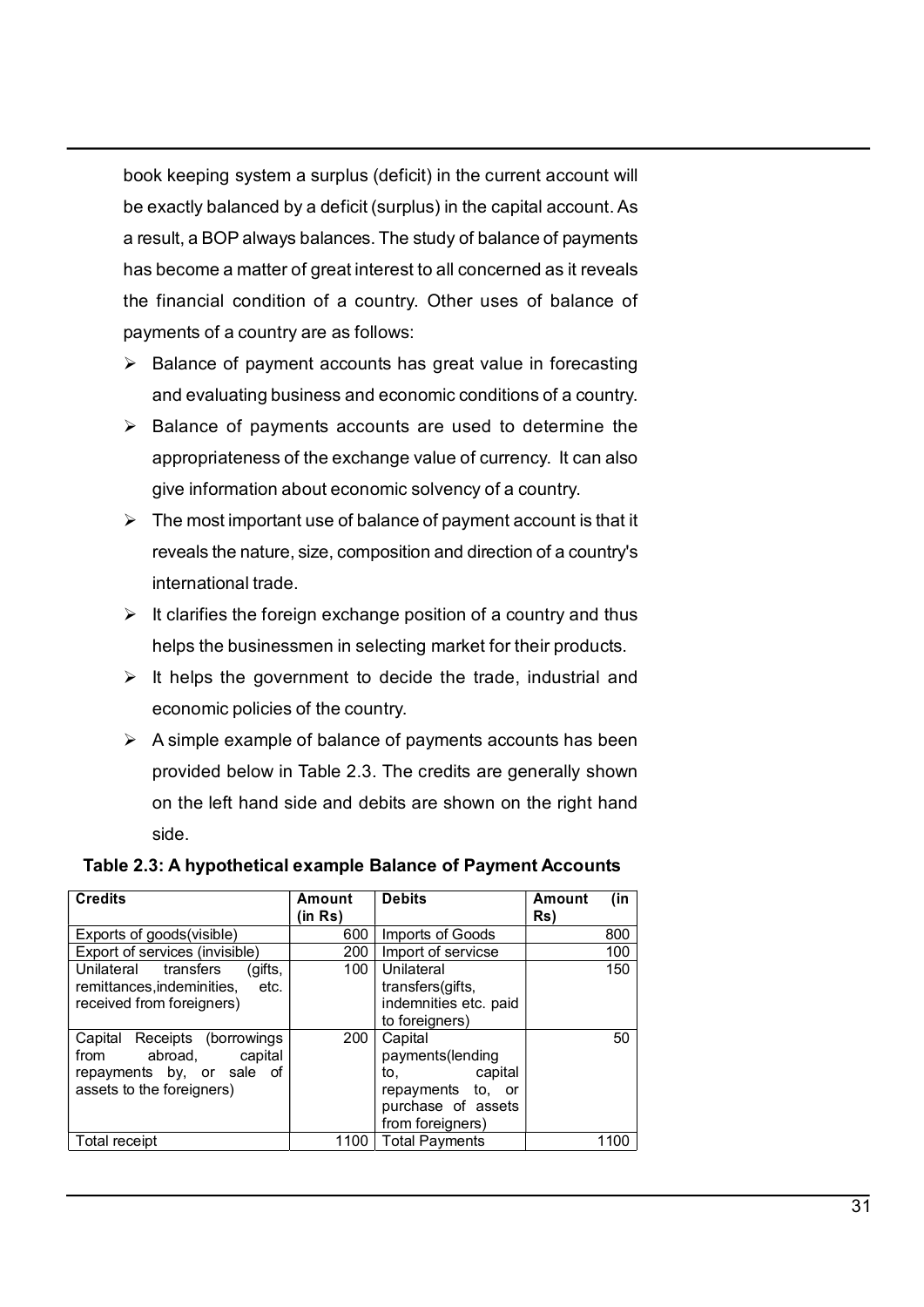As shown in Table 2.3, the sum of all transaction recorded<br>alance of payments must be equal to zero. In our example,<br>ceipts of Rs 1100 crore are equal to total payments of Rs<br>his is because every credit appearing in the cu As shown in Table 2.3, the sum of all transaction recorded<br>in the balance of payments must be equal to zero. In our example,<br>total receipts of Rs 1100 crore are equal to total payments of Rs<br>1100. This is because every cre As shown in Table 2.3, the sum of all transaction recorded<br>in the balance of payments must be equal to zero. In our example,<br>total receipts of Rs 1100 crore are equal to total payments of Rs<br>1100. This is because every cre 4100. This is because we may be equal to zero. In our example, in the balance of payments must be equal to zero. In our example, total receipts of Rs 1100 crore are equal to total payments of Rs 1100. This is because every As shown in Table 2.3, the sum of all transaction recorded<br>in the balance of payments must be equal to zero. In our example,<br>total receipts of Rs 1100 crore are equal to total payments of Rs<br>1100. This is because every cre As shown in Table 2.3, the sum of all transaction recorded<br>in the balance of payments must be equal to zero. In our example,<br>total receipts of Rs 1100 crore are equal to total payments of Rs<br>1100. This is because every cre As shown in Table 2.3, the sum of all transaction recorded<br>in the balance of payments must be equal to zero. In our example,<br>total receipts of Rs 1100 crore are equal to total payments of Rs<br>1100. This is because every cre Rs.150). 3, the sum of all transaction recorded<br>nust be equal to zero. In our example,<br>pre are equal to total payments of Rs<br>credit appearing in the current account<br>the capital account and vice-versa. As<br>ent account deficit is Rs.1 m in Table 2.3, the sum of all transaction recorded<br>f payments must be equal to zero. In our example,<br>Rs 1100 crore are equal to total payments of Rs<br>cause every credit appearing in the current account<br>ding debit in the c



- 
- level.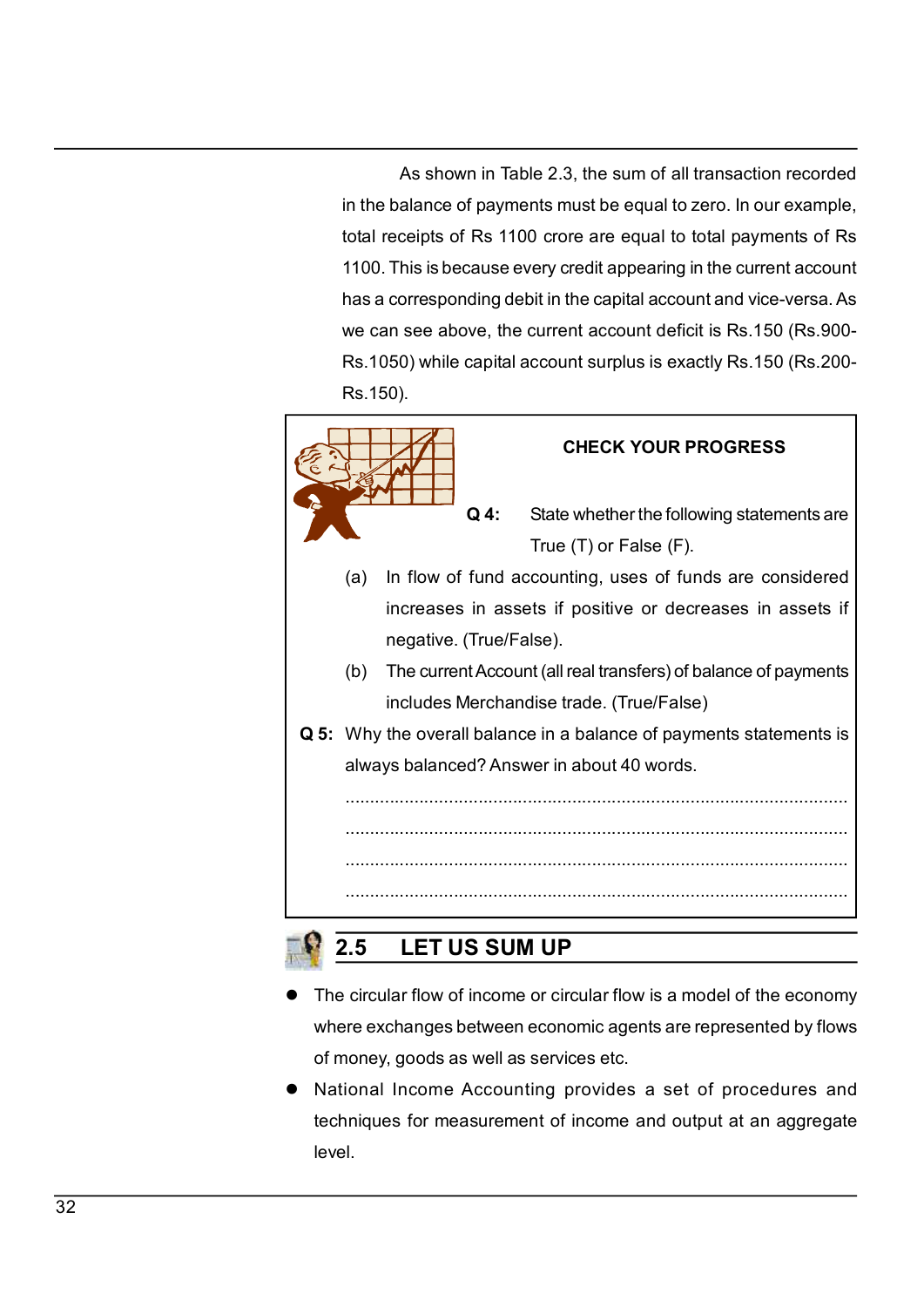- Social Accounting is the process of communicating the social and<br>environmental effects of organizations' economic actions to particular<br>interest groups within society and to society at large.<br>● In economics, an input-ou Social Accounting is the process of communicating the social and<br>environmental effects of organizations' economic actions to particular<br>interest groups within society and to society at large.<br>In economics, an input-output Social Accounting is the process of communicating the social and<br>environmental effects of organizations' economic actions to particular<br>interest groups within society and to society at large.<br>In economics, an input-output
- <ul>\n<li> Social According is the process of communicating the social and environmental effects of organizations' economic actions to particular interest groups within society and to society at large.</li>\n<li>In economics, an input-output model is a quantitative economic technique that represents the interdependencies between different branches of a national economy or different regional economics.</li>\n<li>The flow of funds accounts list the sources of all funds received and</li>\n</ul> Social Accounting is the process of communicating the social and<br>environmental effects of organizations' economic actions to particular<br>interest groups within society and to society at large.<br>In economics, an input-output Social Accounting is the process of communicating the social and<br>environmental effects of organizations' economic actions to particular<br>interest groups within society and to society at large.<br>In economics, an input-output
- Social Accounting is the process of communicating the social and<br>
environmental effects of organizations' economic actions to particular<br>
interest groups within society and to society at large.<br>
 In economics, an input Social Accounting is the process of communicating the social and<br>environmental effects of organizations' economic actions to particular<br>interest groups within society and to society at large.<br>In economics, an input-output Social Accounting is the process of communicating the social and<br>environmental effects of organizations' economic actions to particular<br>interest groups within society and to society at large.<br>In economics, an input-output Social Accounting is the process of communicating the social and<br>environmental effects of organizations' economic actions to particular<br>interest groups within society and to society at large.<br>In economics, an input-output Social Accounting is the process of communicating the social and<br>environmental effects of organizations' economic actions to particular<br>interest groups within society and to society at large.<br>In economics, an input-output ■ Social Accounting is the process of communicating the social and<br>
environmental effects of organizations' economic actions to particular<br>
interest groups within society and to society at large.<br>
■ In economics, an input Social Accounting is the process of communicating the social and<br>environmental effects of organizations' economic actions to particular<br>interest groups within society and to society at large.<br>In economics, an input-output social reasons and the method of a year and the policies are proportionential effects of organizations' economic actions to particular interest groups within society and to society at large.<br>In economics, an input-output erest groups within society and to society at large.<br>
economics, an input-output model is a quantitative economic<br>
thinique that represents the interdependencies between different<br>
inches of a national economy or different 11 Alying, H. L. (2007). Macroeconomics: Theory and Policy. New Delhi:<br>
11 Alying, H. C. (2007). Macroscopic Lemannian Control of the server and the uses to which they are put within the economy. They show the<br>
11 Alying a branches of a national economy or different regional economies.<br>The flow of funds accounts list the sources of all funds received and<br>the uses to which they are put within the economy. They show the<br>financial transactions • The flow of funds accounts list the sources of all funds received and<br>the uses to which they are put within the economy. They show the<br>financial transactions among different sectors of the economy and the<br>link between s The uses to which they are put within the economy. They show the<br>the uses to which they are put within the economy. They show the<br>financial transactions among different sectors of the economy and the<br>link between saving an mencial transactions among different sectors of the economy and the<br>
link between saving and investment aggregates with lending and<br>
borrowing by them.<br>
• BoP of a country is the record of all economic transactions between
- Fink between saving and investment aggregates with lending and<br>
Bink between saving and investment aggregates with lending and<br>
BoP of a country is the record of all economic transactions between the<br>
residents of the coun The Profile of all economic transactions between the<br>
Sidents of the country and the rest of world in a particular period<br>
sidents of the country and the rest of world in a particular period<br>
2.6 FURTHER READING<br>
uja, H. L

- 
- 
- 

residents of the country and the rest of world in a particular period<br>
usually over a quarter of a year or more commonly over a year.<br>
2.6 **FURTHER READING**<br>
1) Ajuja, H. L. (2007). Macroeconomics: Theory and Policy. New D Isually over a quarter of a year or more commonly over a year.<br>
2.6 FURTHER READING<br>
1) Ajuja, H. L. (2007). Macroeconomics: Theory and Policy. New Delhi:<br>
S.Chand & Co.<br>
2) Baunmol, W. J. and Alan, S. B. (2006). Macroecon **EXECTS FURTHER READING**<br> **EXECTS ALCONT THER READING**<br> **EXECTS ALCONT THERT READING**<br> **EXECTS INTERT ALCONT THERT READING**<br> **POICY.** New Delhi: Cengage Learning.<br> **POICY.** New Delhi: Cengage Learning.<br> **EXECTS POICY.** New **2.6 FURTHER READING**<br>
a, H. L. (2007). Macroeconomics: Theory and Policy. New Delhi:<br>
hand & Co.<br>
Inmol, W. J. and Alan, S. B. (2006). Macroeconomics: Principles<br>
Policy. New Delhi: Cengage Learning.<br>
Iggan, M. L. (2003). ia, H. L. (2007). Macroeconomics: Theory and Policy. New Delhi:<br>hand & Co.<br>Inmol, W. J. and Alan, S. B. (2006). Macroeconomics: Principles<br>Policy. New Delhi: Cengage Learning.<br>Jgan, M. L. (2003). Macro-economic Theory. New From the Correction and Alan, S. B. (2006). Macroeconomics: Principles<br>
Policy. New Delhi: Cengage Learning.<br>
Igan, M. L. (2003). Macro-economic Theory. New Delhi: Vinda<br>
Ilications Limited.<br> **2.7. ANSWERS TO CHECK YOUR PR** mumol, W. J. and Alan, S. B. (2006). Macroeconomics: Principles<br>
Policy. New Delhi: Cengage Learning.<br>
Igan, M. L. (2003). Macro-economic Theory. New Delhi: Vinda<br>
ilications Limited.<br> **Corporations Corporate Social Accoun** Policy. New Delhi: Cengage Learning.<br>
Policy. New Delhi: Cengage Learning.<br>
Igan, M. L. (2003). Macro-economic Theory. New Delhi: Vinda<br>
bilications Limited.<br> **7.** ANSWERS TO CHECK YOUR PROGRESS<br>
Q No 1: (a) True (b) True. man, M. L. (2003). Macro-economic Theory. New Delhi: Vinda<br>
vilications Limited.<br> **7. ANSWERS TO CHECK YOUR PROGRESS**<br> **Q No 1:** (a) True (b) True.<br> **Q No 2:** Social accounting is an approach to reporting a firm's<br>
activit